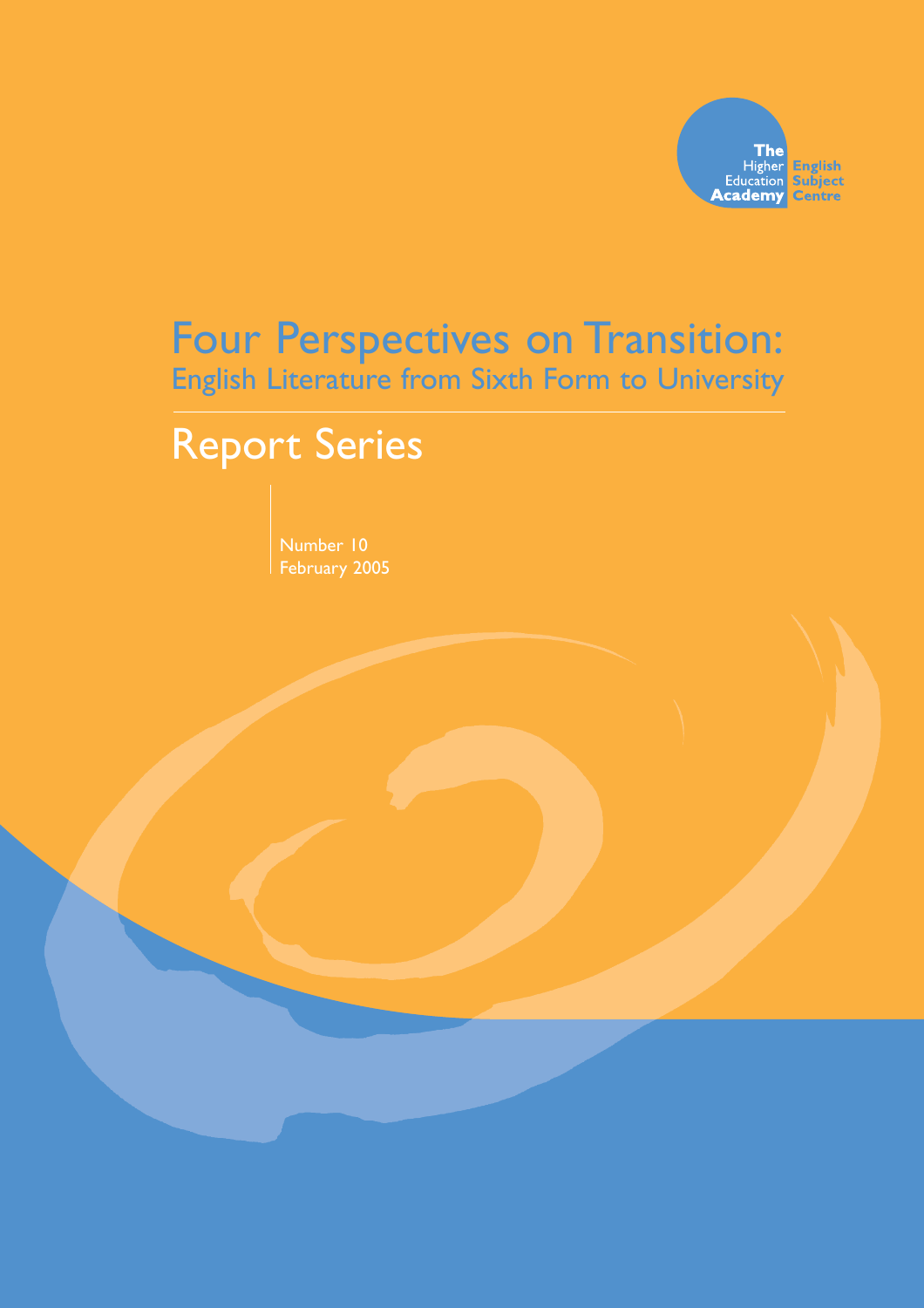A Report to the Higher Education Academy English Subject Centre

# Four Perspectives on Transition: English Literature from Sixth Form to **University**

Andrew Green School of Sport and Education Brunel University

ISBN 0 902 19498 4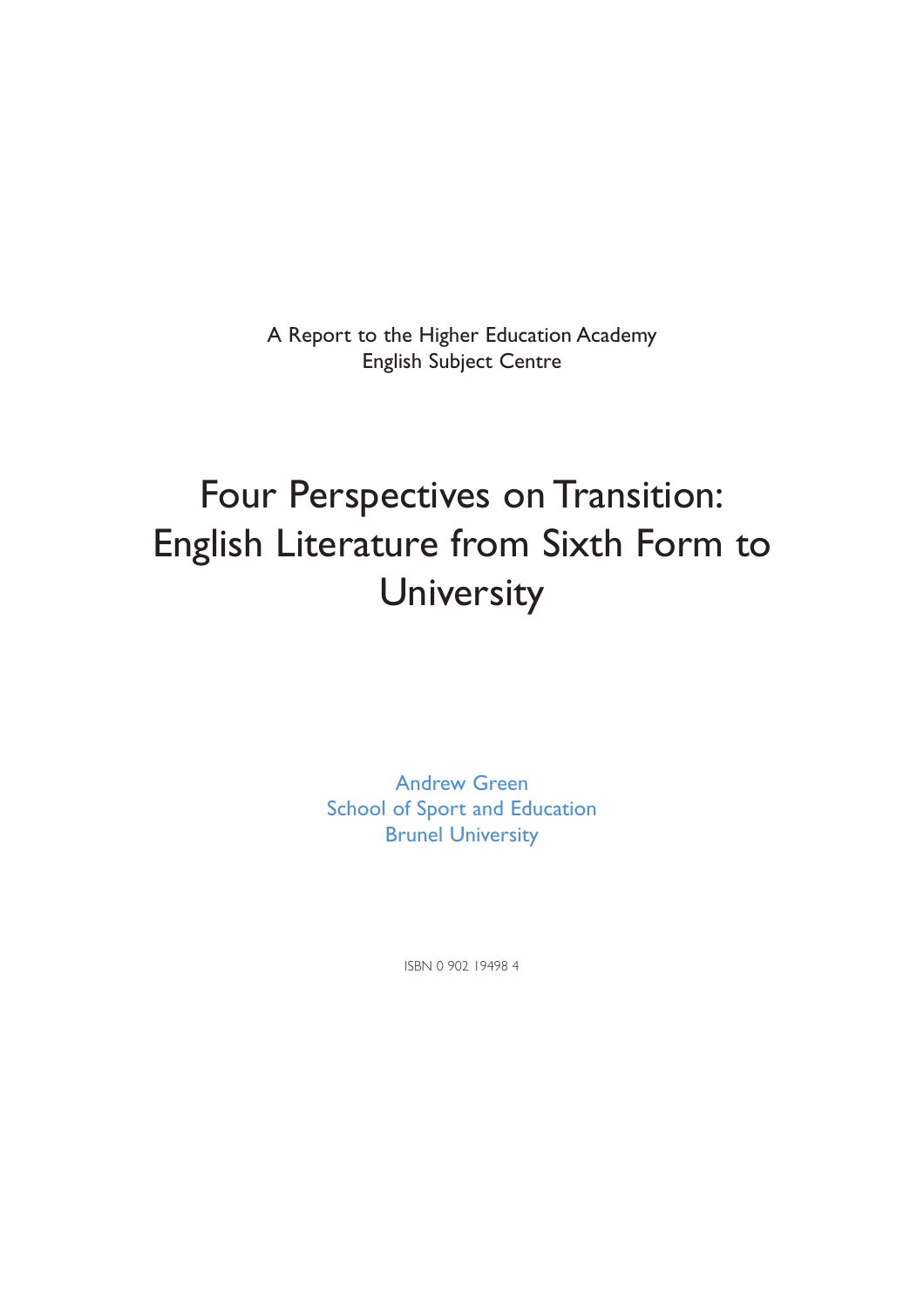#### Copyright Statement

- a) The author of the report is Andrew Green, who should be referenced in any citations of the report and acknowledged in any quotations from it.
- b) Copyright in the report resides with the publisher, the Higher Education Academy English Subject Centre, from whom permission to reproduce all or part of the report should be obtained.
- c) If any additional use is made of secondary data the source must be acknowledged.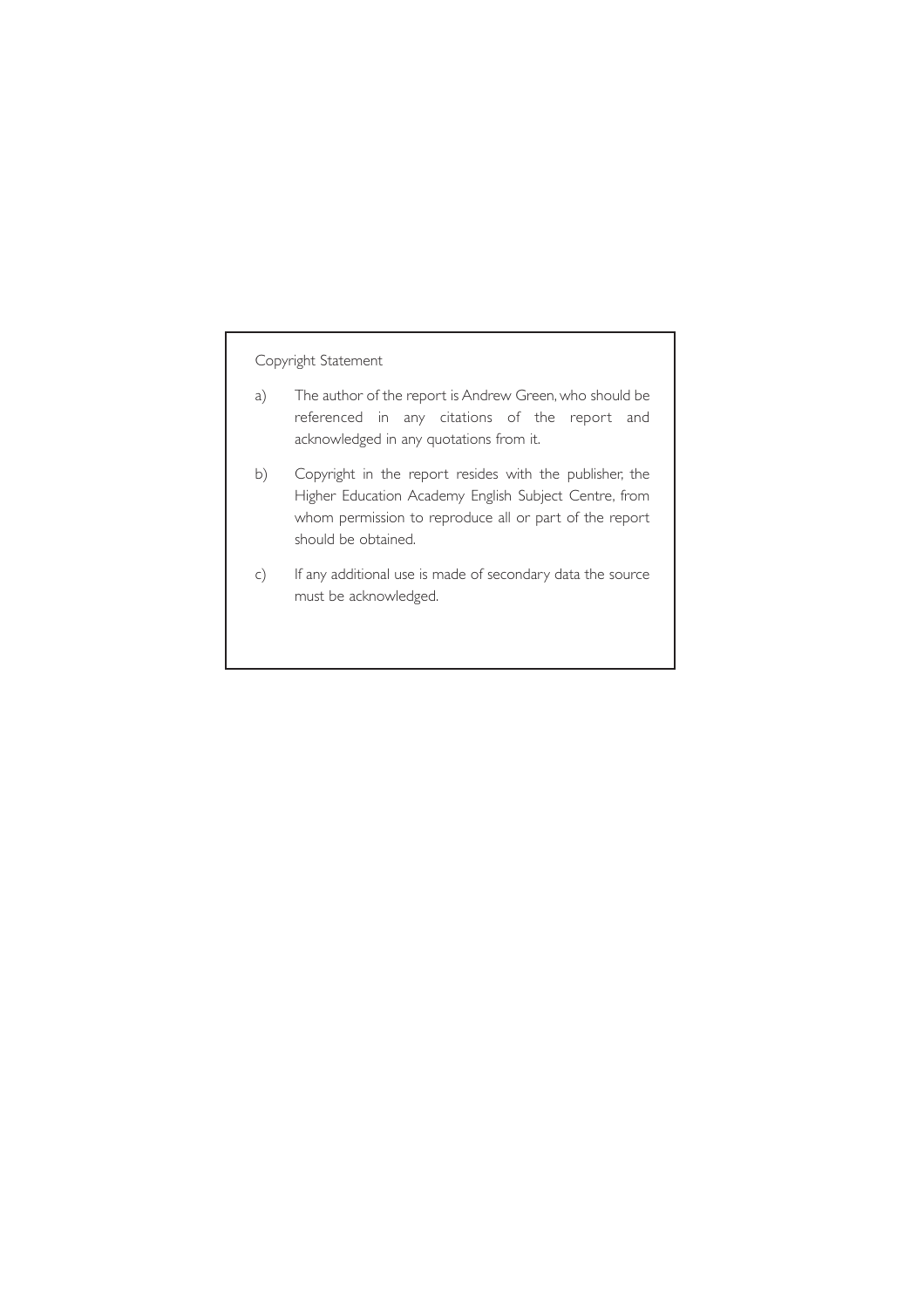# **Contents**

| Foreword and Acknowledgements    |    |
|----------------------------------|----|
| Introduction                     |    |
| Sixth Formers' Perspective       |    |
| Level   Students' Perspective    | 15 |
| Sixth Form Teachers' Perspective | 26 |
| Lecturers' Perspective           | 37 |
| Conclusions and Recommendations  | 49 |
| Appendices                       | 51 |
| References                       | 56 |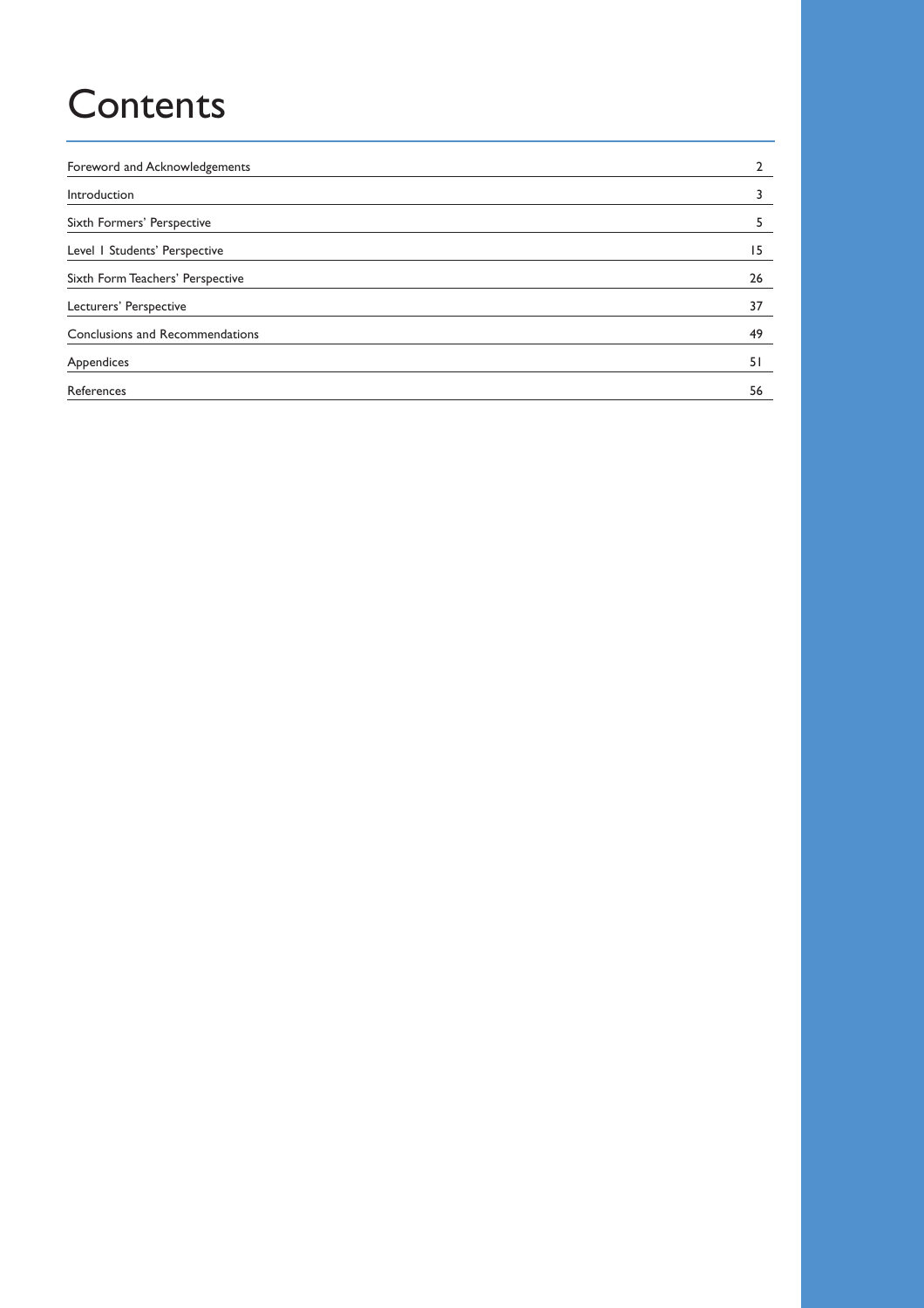## Foreword

The English Subject Centre is deeply committed to enhancing the relations between the forms of English practised in higher education, and those which flourish in schools. At the forefront of these preoccupations is 'transition': a label which is now widely used as a shorthand for a bunch of issues to do with the simultaneously intellectual, social and emotional process of moving from school or college to university. Even where (as is increasingly the case) students remain in their home communities, often with the same paid jobs and occupying the same social world, the shift into Higher Education clearly involves a degree of uprooting. After the intensive experience of A-level and the sense that tutors know you personally, moving into a scattered timetable of some 8 contact hours a week, finding yourself in a lecture hall with perhaps 300 others, and being expected to manage your own study is widely experienced as a shock. While the picture varies from institution to institution (and of course from student to student), entering university after the highly regulated and assessed world of college and school results in many students feeling lost and anxious, and unsure what it is they are supposed to do. Thus cohort demoralisation spreads.

Becoming a university student has always had its difficulties as well as its joys.This was the case even when a high proportion of students came from 'traditional' backgrounds. Widening access means that there are now relatively and actually many more students for whom the social, intellectual and personal strains of transition are felt

even more acutely, and who may in many cases lack family or social support for the oddities of their new life. Universities, conscious that the problem of retention is most acute in the first year, are generally concerned to help students through this transition, but frequently solutions will need to be worked out at a subject level.We owe it our students not to leave them all at sea at this vulnerable moment. (It would in any case be a selfdefeating policy.) Believing that we needed more evidence to assist the HE English community in responding to the changing world of transition, the English Subject Centre commissioned Andrew Green, Lecturer and Subject Tutor for English in the School of Sport and Education at Brunel University, to carry out some research. The result is the report before you which explores the phenomenon of transition from the angle of school students and their teachers on the one hand, and first year undergraduates and their teachers on the other.We believe that this is an exceptionally valuable and suggestive piece of work which will foster understanding among university colleagues, and provide further underpinning as departments think through ways of supporting their students. This report clearly has major implications for the way we teach and assess first year students, for our curricula, and for the means by which we foster risk-taking and self-managed learning. We strongly commend it to the subject community.

> Ben Knights, Director, English Subject Centre

# Acknowledgements

The author and publishers of this report would like to thank the QCA for permission to reproduce the AS and A2 Assessment Objectives for English Literature and English Language and Literature. They also extend thanks to Adrian Barlow, OCR Chair of Examiners in English 1997-2004, for his contribution presented in Appendix 1.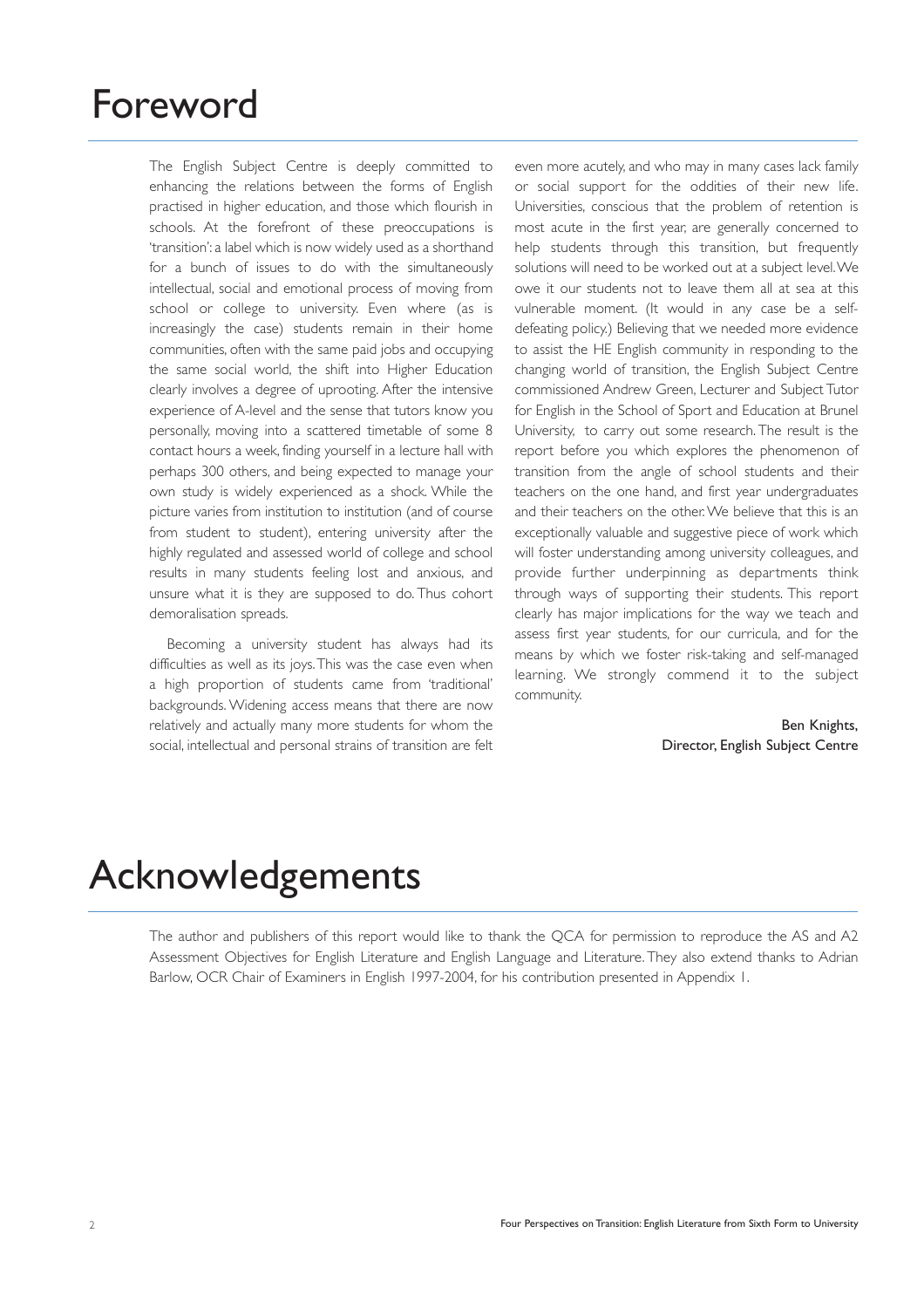# I. Introduction **1. Introduction**

#### 1.0.0 Rationale

The problematic nature of transition from school or further education college to university is well documented (Ozga & Sukhnandan: 1998; Cook & Leckey: 1999; Lowe & Cook: 2003).The specific problems for students of English moving from one institution to another and coming to terms with a new set of cognitive and metacognitive demands, teaching practices, study patterns, levels of independence, assumptions, expectations and assessment procedures are myriad and complex (Smith: 2003; Marland: 2003; Clerehan: 2003; Stewart, J. & McCormack, C.: 1997; Smith: 2004; Ballinger, 2003). For this reason it is vital that serious attention is given to the experience of students moving into Higher Education from a variety of institutional and academic backgrounds. It is also vital to consider how they manage the experience of change and why they either succeed or fail in making the necessary academic shift.

Professor Ben Knights, in the February 2004 edition of the *English Subject Centre Newsletter*, identifies: the perceived and growing gulf between English as practised in school under the influence of the National Curriculum, National Literacy Strategy and Curriculum 2000, and that practised in Higher Education.<sup>1</sup>

One of the central purposes of this report is to explore the extent to which such a gulf in fact exists and to consider its nature. It also seeks to suggest ways in which the gulf could be addressed. A key issue here is the formalisation and extension of cross-phase dialogue (by which is meant dialogue between secondary and higher education) and a convergence of practice; without such dialogue any discrepancies between the two systems will be amplified and there is a real and present danger of further divergence.

#### 1.1.0 Intentions

The intention of this Subject Centre Report is to offer an initial insight into the complex and problematic issue of transition in English. It approaches the issue from the perspectives of four key stakeholder groups and pays particular attention to:

- differences in expectation and paradigm between post-16 and university English;
- pedagogic approaches to English at post-16 and university level;
- the perceived purposes of these approaches and their impact on student learning;
- the assessment of English post-16 and the impact this has on students' learning and on their perceptions of the purposes of learning;
- how effectively post-16 English study prepares students for the continued study of English at Level 1.

### 1.2.0 Context and Population

This report has been structured to reflect the views of four major groups in the transition from post-16 to university education:

- Sixth Form students;
- Sixth Form teachers and lecturers;
- Degree Level I students;
- University lecturers.

Each of these groups is a significant stakeholder in the process of transition. The perspective of each group reflects a varying set of expectations, concerns and interests. In this differing (and in some ways conflicting) set of responses lie issues that cast light on the difficult issue of transition.The data presented here is the outcome of a set of four linked questionnaires, looking to establish a multiplicity of views of "common ground".The categories of questions remain constant within all four questionnaires and are intended to provide a range of data allowing for meaningful comparison.

To gather this information, two types of institution have been surveyed:

- post-16 institutions, covering the maintained, further education and independent sectors within England;
- English Higher Education institutions, including pre-1992 institutions, post-1992 institutions and university colleges.

Within the post-16 institutions, students following both A level and International Baccalaureate have been surveyed. Where relevant, this report points to the differing nature of study and assessment under these two routes and considers the effect this may have upon students' ability to manage the experience of transition.

<sup>1</sup> Knights, B. (2004) "Building Bridges: traversing the secondary/tertiary divide", *English Subject Centre Newsletter*, Issue 6, February 2004.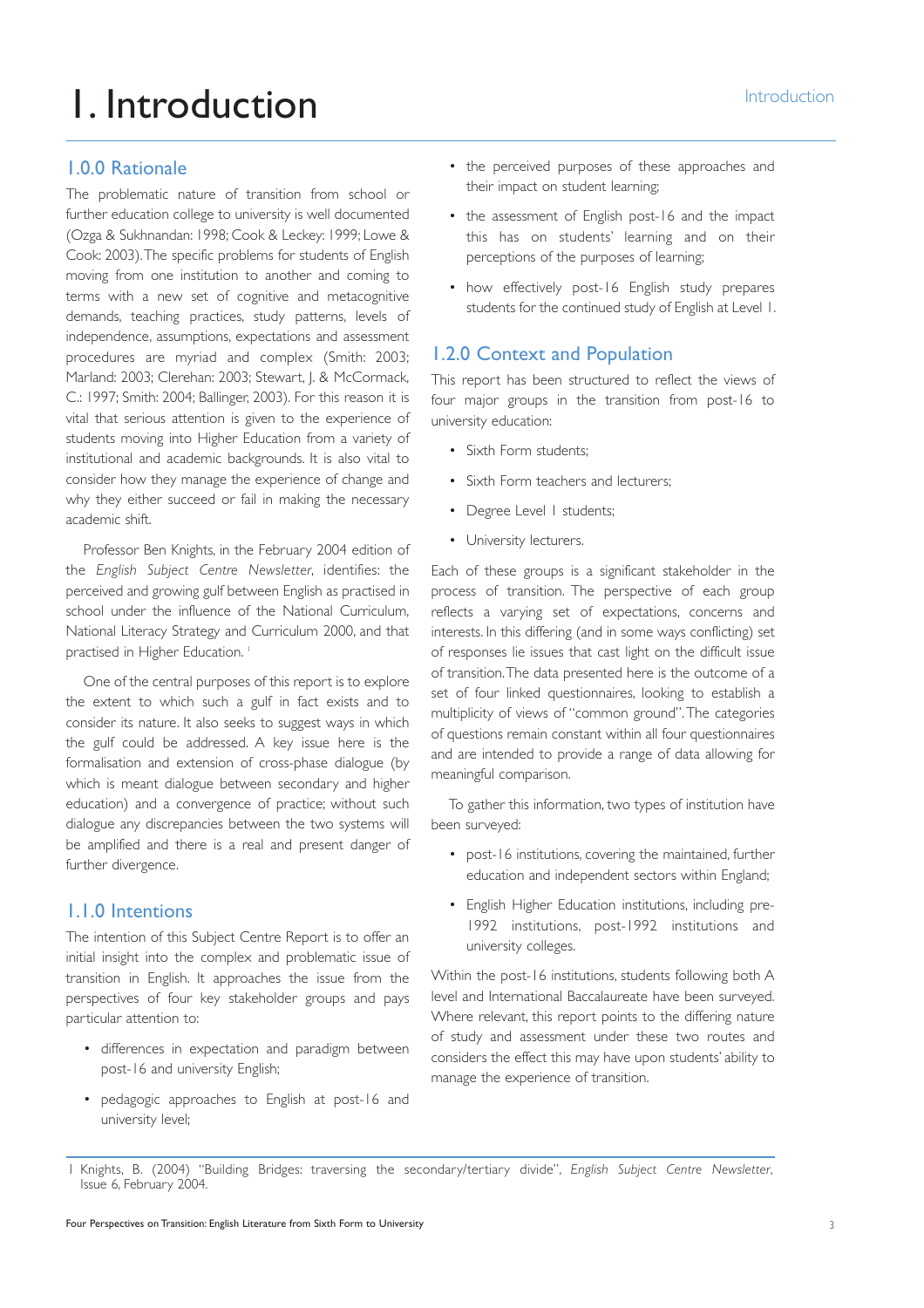#### 1.3.0 Assessment

Of particular interest (and arguably concern) is the nature and the role of assessment within English post-16, its impact on cognitive and metacognitive development and the range of student subject knowledge on entering Higher Education. The continuous demands of modular assessment, with a concomitant reduction in teaching time (particularly in the AS year), and the increasing emphasis on targeted Assessment Objectives are also a cause of concern to many university departments. This report considers the validity of such perceptions and concerns. Adrian Barlow's evaluation in Appendix 1 of the changing nature of post-16 English study and the Advanced Extension Awards is particularly interesting in its consideration of ways in which Programmes of Study and assessment under Curriculum 2000 may offer the type of sophistication and "risk taking" universities desire.

This report also considers the impact the current assessment regime has had upon levels of examination performance and levels of academic development, which are frequently (and simplistically) presented as synonymous. It presents and evaluates teachers' and lecturers' views on the impact of the QCA Assessment Objectives upon teaching, students' academic development and students' examination performance.This is of particular interest given that, in a recently published English Subject Centre survey of university English departments 2 , whilst 43% of departments recorded an increasing student A level grade profile, they also lamented 'a marked drop in the standard of written English and in the range of reading'. Still more interestingly, in spite of such an apparent contradiction, 92% of the departments

in the survey identified examination performance as the principle criterion by which they select students and none have adopted alternative selection criteria beyond the UCAS form and interviews.The pragmatic approach many university departments have adopted towards admissions in the face of the developments of Curriculum 2000, a reform weakened by its voluntarist nature (Hodgson and Spours, 2003a), reflects an old-style concern with the "three good A levels" in spite of the changed nature of post-16 assessment and the impact this has had upon the ways in which teachers teach, students study and grades are attained. The link between post-16 and university English hinges on assessment and practice, and this report seeks to elucidate the important links between providers, students and end-users of the new-style A levels.

#### 1.4.0 Teaching and Learning

A core focus of this report is the range of teaching and learning adopted at post-16 and Level 1, including a consideration of the extent to which teaching post-16 is influenced by the prescribed Assessment Objectives and the probable impact of this on students' academic experience and performance. A comparison of crossphase pedagogic practice is essential in understanding students' experience of transition. The extent to which practices within the two sectors reflect or diverge from each other provides a fruitful area for consideration in addressing the challenges students face on entering university English courses and also serves to identify the differing assumptions of teachers and learners at both levels.

<sup>2</sup> Gawthrope, J. and Martin, P. (2003) *Survey of the English Curriculum and Teaching in UK Higher Education*. Royal Holloway, University of London, English Subject Centre, ISBN 0902194291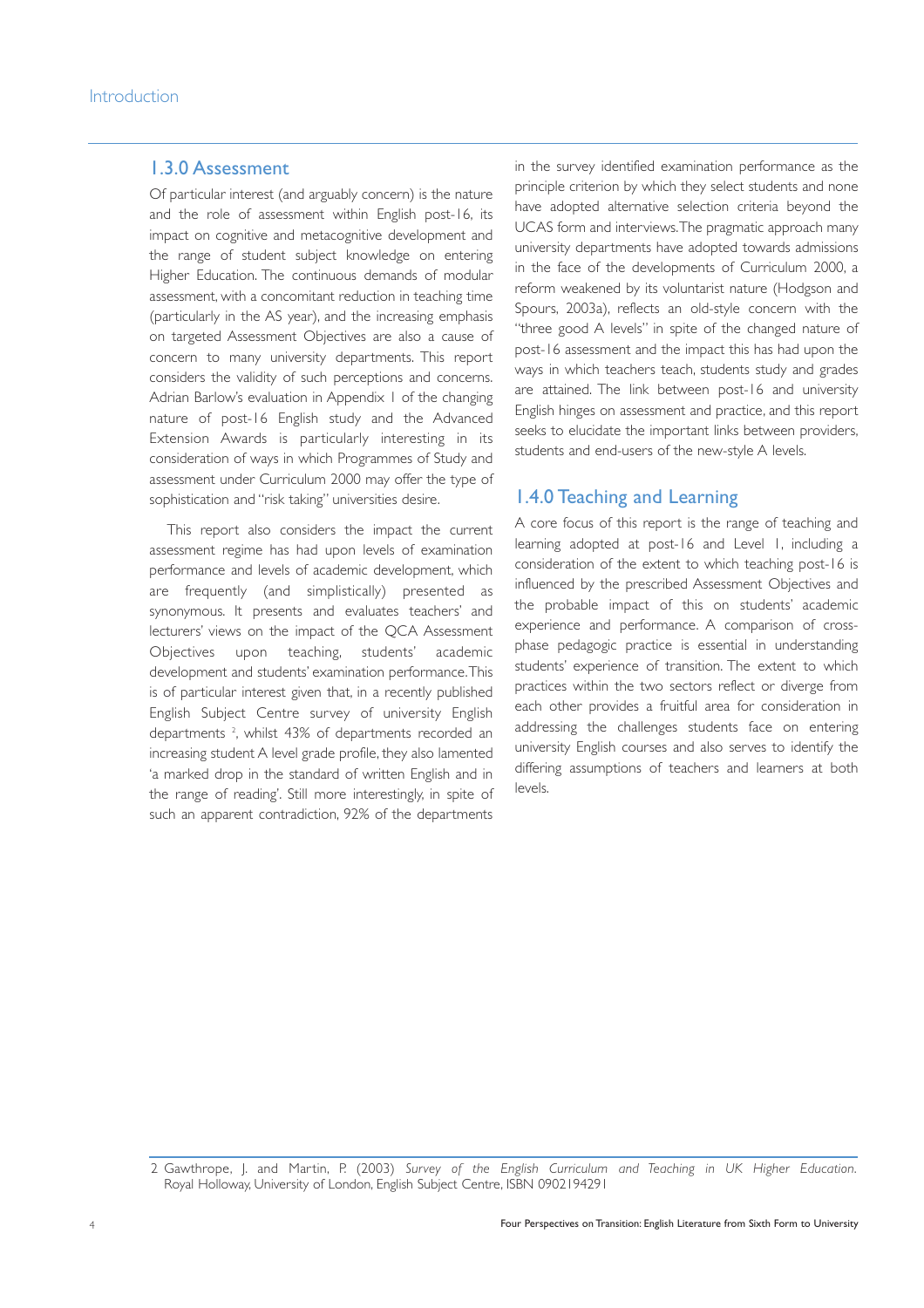# 2.The Sixth Formers' Perspective

## 2.1.0 Introduction

As potential future 'consumers' of Higher Education, the views of sixth formers are central to the issue of transition. sixth formers were surveyed from a range of post-16 institutions, including state schools, independent schools and sixth form colleges.The students surveyed were not selected and are not students necessarily intending to pursue English beyond their post-16 studies.

## 2.2.0 Breakdown of respondents

A total of 128 sixth formers were surveyed from five sixth form institutions. These five institutions comprised:

- two state comprehensive schools;
- two independent schools;
- one sixth form college.

All numerical data is presented in the form of percentages for ease of comparison.

| Institution        | Male | Female |
|--------------------|------|--------|
| State school       | 15%  | 85%    |
| Independent school | 61%  | 39%    |
| 6th Form college   | 23%  | 77%    |
| Total              | 30%  | 70%    |

## 2.2.1 By gender

Key observations:

- UCAS data for 2003 indicates a total of 8553 accepts of which 6228 were female and 2325 are male, a percentage breakdown of 73% female to 27% male. The breakdown of respondents in the survey is, therefore, broadly typical of the entrant population of undergraduate English courses.
- Striking is the substantially higher percentage of males undertaking the study of English post-16 in the independent schools surveyed, where males outweigh females.

## 2.2.2 By age group

All respondents to the survey fell within the under 20 age range, and as such represent the largest group of Sixth Form students and the largest university applicant group.

#### 2.2.3 By educational institution

| Type of institution |     |
|---------------------|-----|
| State school        | 20% |
| Independent school  | 22% |
| 6th Form college    | 58% |

### 2.2.4 By target qualification

#### 2.2.4.1 State schools

|        | English<br>International<br>Literature<br><b>Baccalaureate</b> |      | English Language &<br>Literature |
|--------|----------------------------------------------------------------|------|----------------------------------|
| Male   | 0%                                                             | 100% | 0%                               |
| Female | 0%                                                             | 100% | 0%                               |

#### 2.2.4.2 State 6th Form colleges

|               | International<br>Baccalaureate | English<br>Literature | English Language &<br>Literature |
|---------------|--------------------------------|-----------------------|----------------------------------|
| Male          | 0%                             | 82%                   | 18%                              |
| <b>Female</b> | 0%                             | $100\%$               | 0%                               |

#### 2.2.4.3 Independent schools

|        | International<br><b>Baccalaureate</b> | English<br>Literature | English Language &<br>Literature |
|--------|---------------------------------------|-----------------------|----------------------------------|
| Male   | 35%                                   | 65%                   | 0%                               |
| Female | 45%                                   | 55%                   | 0%                               |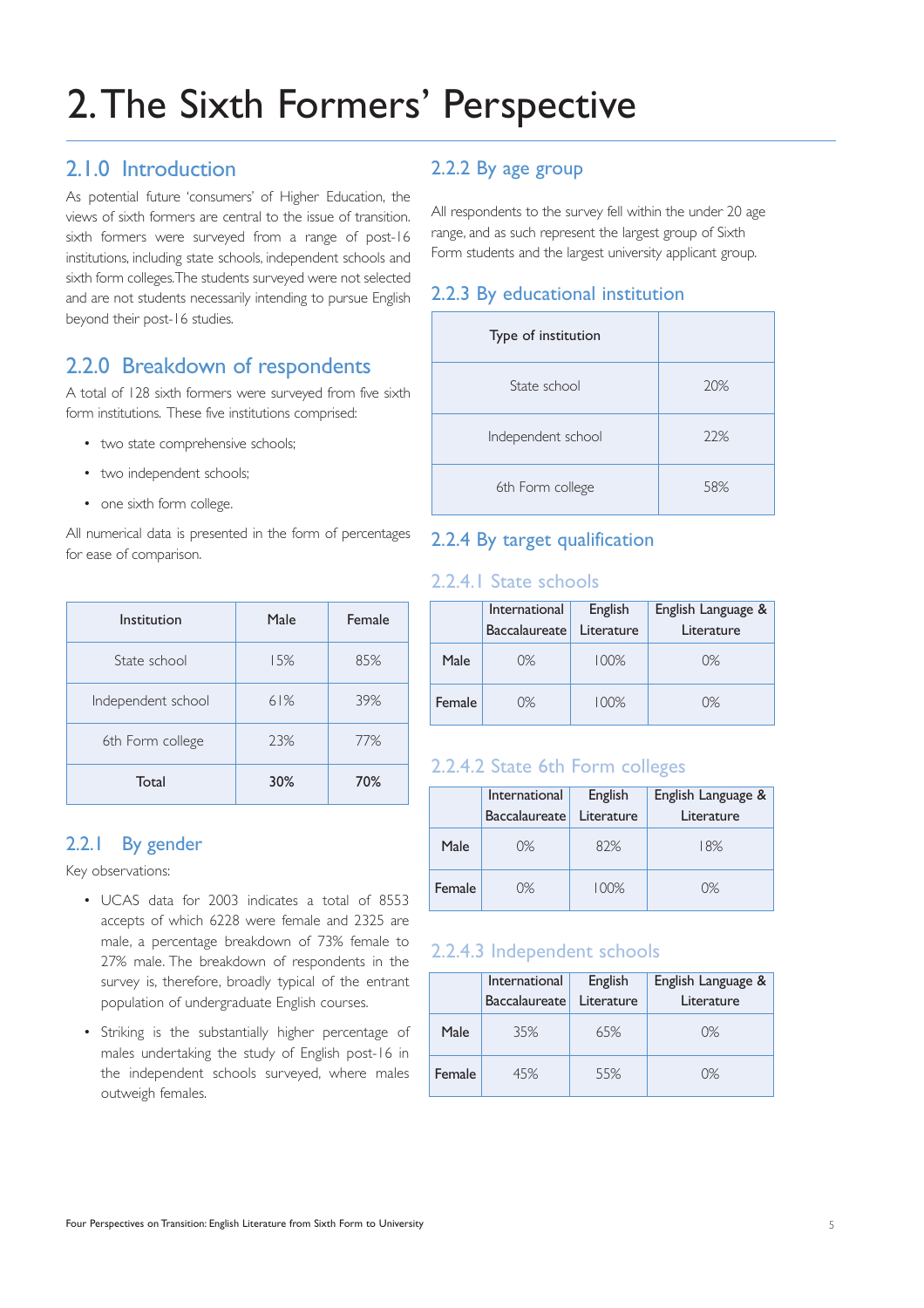Key observations:

- No claims are made as to the representative nature of these statistical breakdowns on a local or national level. The figures are solely a breakdown of the qualifications sought by the respondents.
- Striking is the predominance of English Literature, which is the majority subject followed within all types of institution. All state school respondents and the vast majority of sixth form college respondents follow this option. It is also the majority option, though by a much lesser margin in the independent schools surveyed.
- A small percentage of respondents follow English Language & Literature as an option, though these are limited to the sixth form colleges and are all male. This may be indicative of the wider appeal of English Language and Literature as an option to male candidates, but undoubtedly also reflects the greater possibilities in terms of grouping and timetabling of options available to sixth form colleges as opposed to schools.
- A significant number of respondents following English qualifications within the independent sector are taking the International Baccalaureate.The proportion taking the International Baccalaureate is higher among male respondents than female respondents.

#### 2.3.0 Teaching and Learning

Students were asked to identify, selecting from "Often","Sometimes" and "Never", the frequency with which a selection of teaching and learning strategies were employed in their English teaching sessions. They were also asked to indicate using a Likert Scale, ranging from 1 (not useful) to 4 (very useful), how beneficial they find each of these teaching and learning strategies in their development as students of English, providing substantiating comments if they wished.

#### 2.3.1 Reading in advance

This question asked students to consider requirements to undertake pre-reading of any description, whether of their set text, theoretical or other contextual material.

| Frequency |           |       |            |              | <b>Usefulness</b> |                               |
|-----------|-----------|-------|------------|--------------|-------------------|-------------------------------|
| Never     | Sometimes | Often | not useful | $\mathbf{c}$ | 3                 | $\overline{4}$<br>very useful |
| 4%        | 73%       | 24%   | 3%         | 9%           | 51%               | 37%                           |

Typical comments on the advantages of pre-reading are as follows:

- preparedness for teaching sessions;
- the opportunity to develop independent responses before teaching and discussion;
- contextual and/or theoretical pre-reading helps provide ways in which to read the text;
- increased confidence to contribute in teaching session;
- increased familiarity with text(s) and the opportunity to clarify personal understanding;
- organisational benefits;
- time-saving maximising lesson time.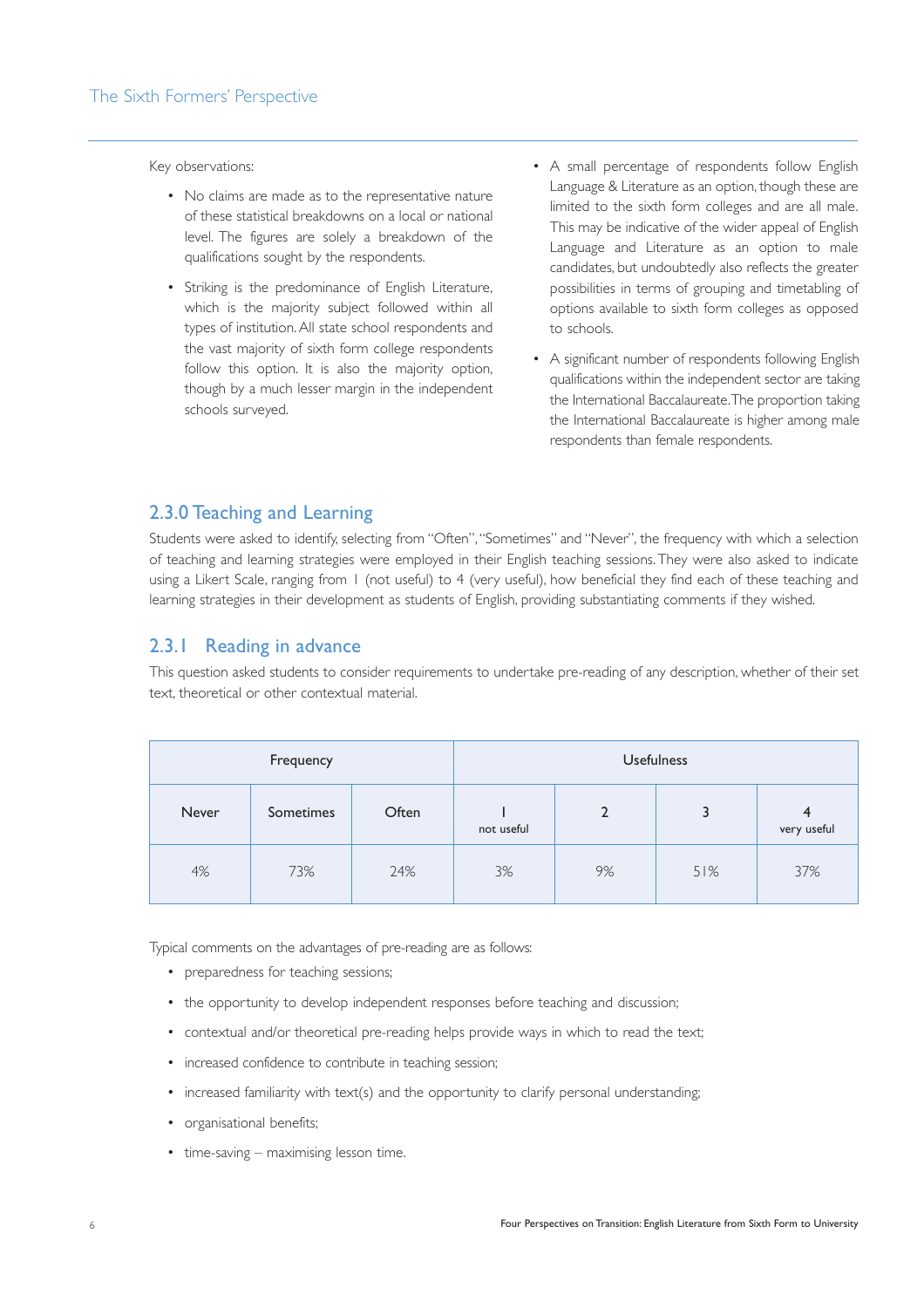## 2.3.2 Guided reading tasks in groups

This question addressed the use of targeted passage-based reading in class, followed up by specified group discussion, question response, analytical or written outcomes.

| Frequency |           |       |            |    | <b>Usefulness</b> |                  |
|-----------|-----------|-------|------------|----|-------------------|------------------|
| Never     | Sometimes | Often | not useful |    | 3                 | 4<br>very useful |
| 2%        | 39%       | 59%   | 7%         | 7% | 44%               | 42%              |

Typical comments on the benefits of this approach are as follows:

- broadens range of understanding;
- opportunity to exchange, develop and test out responses and ideas (some students, however, indicate that such a proliferation of views can lead to uncertainty and insecurity);
- opportunity for detailed textual annotation and note-taking;
- smaller group context encourages participation;
- assists in development of independent analytical skills;
- adds interest and variety to teaching sessions.

#### 2.3.3 Reading as a class

| Frequency |           |       |            |     | <b>Usefulness</b> |                  |
|-----------|-----------|-------|------------|-----|-------------------|------------------|
| Never     | Sometimes | Often | not useful |     | 3                 | 4<br>very useful |
| 1%        | 59%       | 40%   | 10%        | 21% | 43%               | 26%              |

Comments on this technique demonstrate greater uncertainty as to value. Some are positive:

A significant number of adverse comments also arise, however:

- clarity;
- benefits of hearing a good reader;
- range of interpretations in reading;
- particularly useful in drama texts.
- 
- time-consuming;
- teaching time can be more constructively employed;
- frustration with bad readers;
- concentration can drift;
- some students are uncomfortable reading aloud.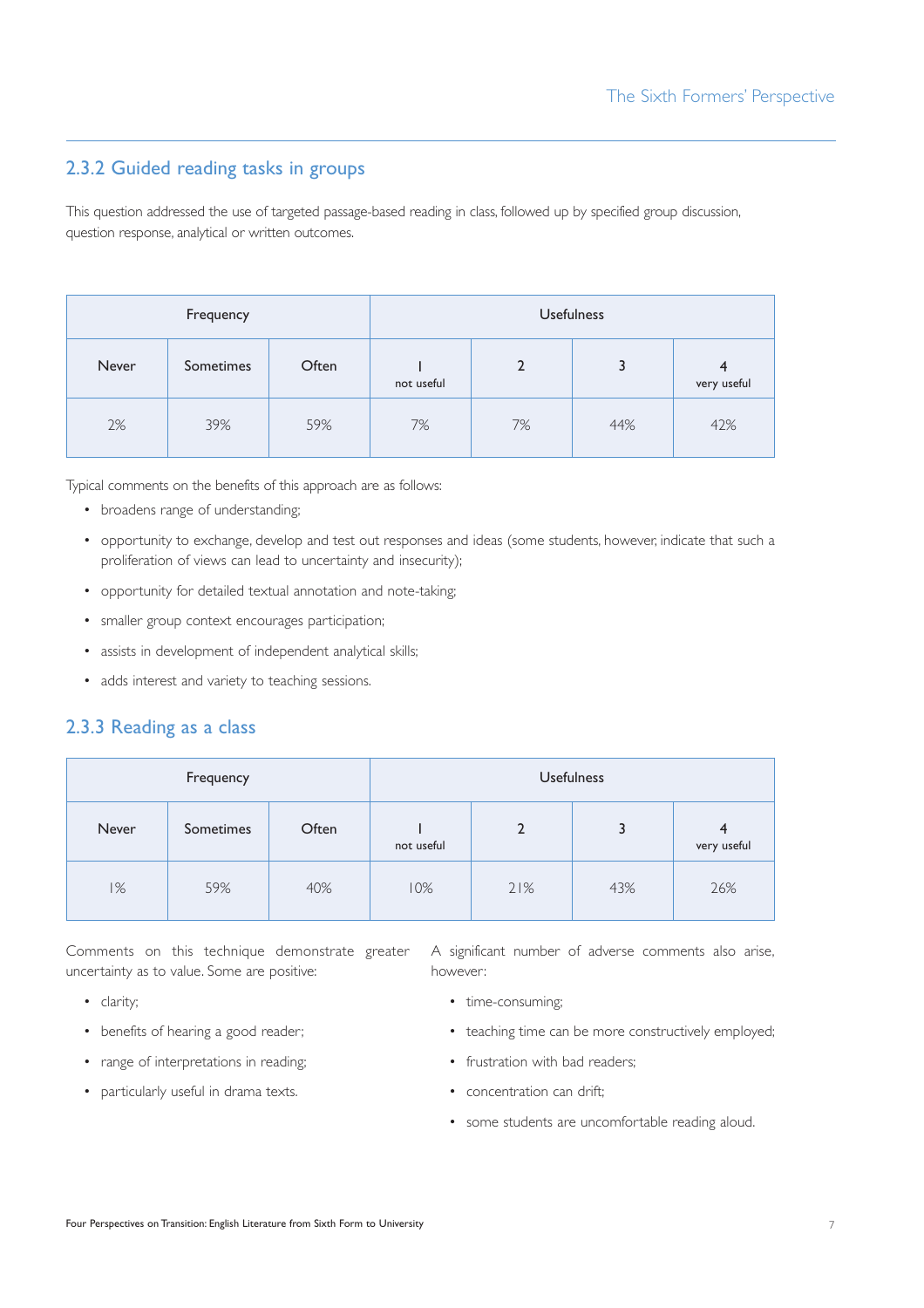#### Key points:

- Given the prevalence of this as a teaching technique, it is significant that a substantial minority of students question its validity and value.
- A significant divergence emerges here with practice in the Higher Education sector, where respondents indicate that this is a reluctantly (and usually reactively) employed technique.

#### 2.3.4 Whole class discussion

| Frequency |           |       |            |     | <b>Usefulness</b> |                  |
|-----------|-----------|-------|------------|-----|-------------------|------------------|
| Never     | Sometimes | Often | not useful |     |                   | 4<br>very useful |
| 0%        | 38%       | 62%   | 3%         | 10% | 30%               | 57%              |

Typical comments on its benefits are as follows:

- stimulating exposure to a wide range of views;
- widens response to and knowledge of the text;
- opportunity to exchange, develop and test out ideas;
- opportunity for note-taking and textual annotation.

irrelevant;

Some negative views also emerge, however:

• tendency of some students to dominate discussion;

• possibility of ill-guided discussion becoming

• not all students are willing or able to contribute.

## 2.3.5 Group/pair discussion

| Frequency |           |       |            |     | <b>Usefulness</b> |                                        |
|-----------|-----------|-------|------------|-----|-------------------|----------------------------------------|
| Never     | Sometimes | Often | not useful |     |                   | $\overline{\mathbf{r}}$<br>very useful |
| 0%        | 44%       | 56%   | 7%         | 14% | 42%               | 37%                                    |

Many of the advantages identified echo those in 2.3.4. A number of significant differences arise, however. Some are positive:

- quieter and less confident students are more willing to contribute;
- groups can be used to cover a range of topics for presentation back to the whole class.

Disadvantages are also identified:

- a more limited range of views emerges;
- teacher moderation of ideas is not always available;
- groups can lack focus and drift;
- pairings and groupings can limit or even inhibit response.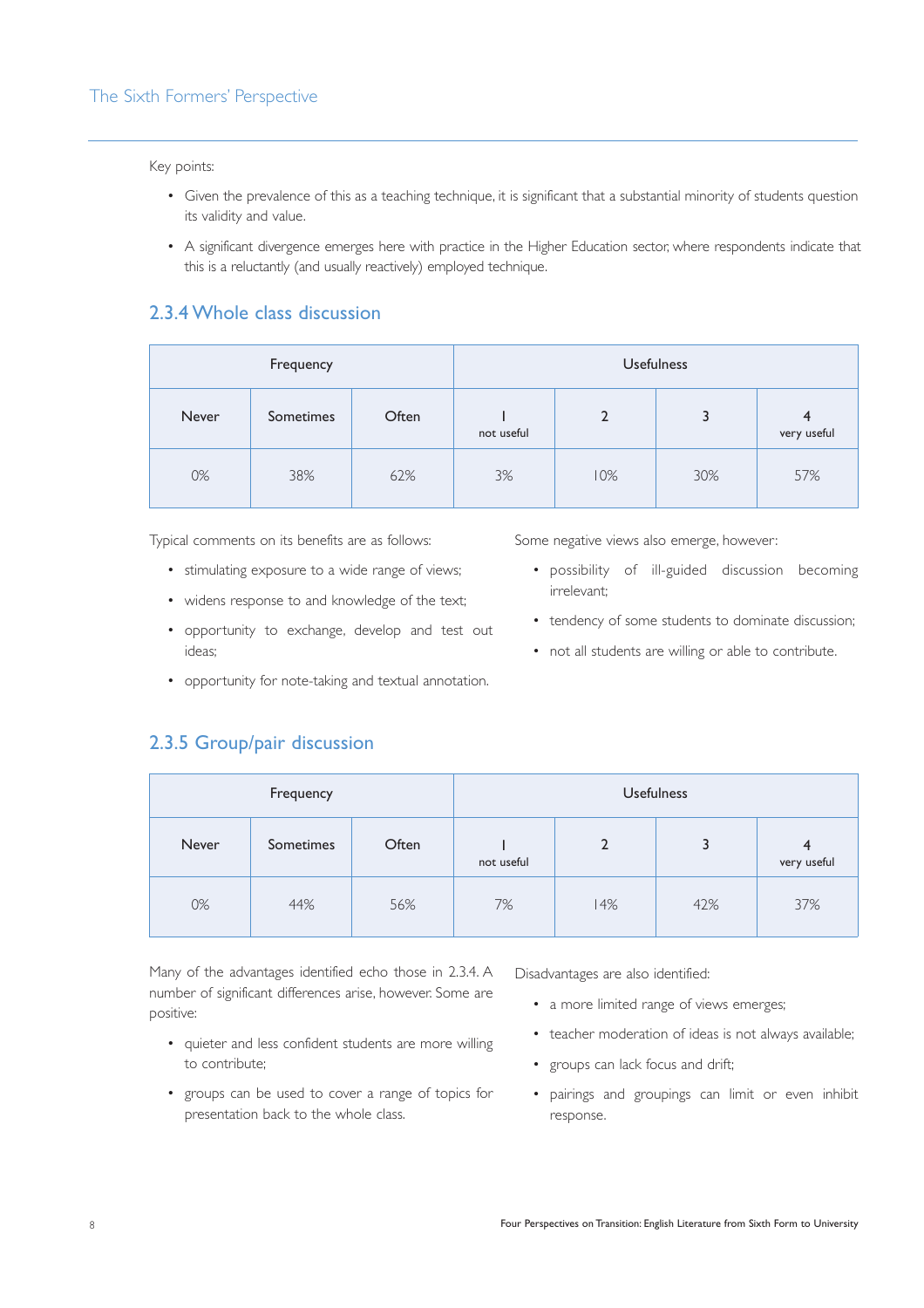## 2.3.6 Close textual analysis

| Frequency |           |       |            |    | <b>Usefulness</b> |                               |
|-----------|-----------|-------|------------|----|-------------------|-------------------------------|
| Never     | Sometimes | Often | not useful | 2  | J                 | $\overline{4}$<br>very useful |
| 1%        | 30%       | 69%   | 0%         | 6% | 34%               | 60%                           |

Students particularly identified the following benefits:

- close focus on issues of language (e.g. style, tone, lexis, register, imagery);
- inferential reading:
- relation of parts to the whole;
- key examination skill.

### 2.3.7 Research using other materials

In this question, students were asked to consider the extent to which they are required to use literary theory, literary criticism, context material and other literary material in developing their response to set texts.

| Frequency |           |       | <b>Usefulness</b> |     |     |                 |
|-----------|-----------|-------|-------------------|-----|-----|-----------------|
| Never     | Sometimes | Often | not useful        |     | 3   | $4$ very useful |
| 9%        | 72%       | 19%   | 10%               | 15% | 45% | 30%             |

Particular benefits identified are as follows:

- examination use:
- widens general knowledge and opens the mind;
- value of informed responses to text;
- insight into generic features;
- wider reading is valuable.

Significantly, however, a number of respondents identify:

- difficulties in perceiving relevance;
- difficulties in applying contextual, critical and theoretical material;
- confusion in the face of a multiplicity of materials and interpretations.

Key points:

- Given the requirement in Assessment Objective 4 for Advanced level students to "articulate independent opinions and judgements, informed by different interpretations of literary texts by other readers" and in Assessment Objective 5 to "show understanding of the contexts in which literary texts are written and understood and evaluate the significance of cultural, historical and other contextual influences on literary texts and study" such a distribution of response is surprising (see Appendix 2).
- Given the precedence of such issues within Higher Education paradigms of English, such a response highlights a significant area of potential difficulty in transition.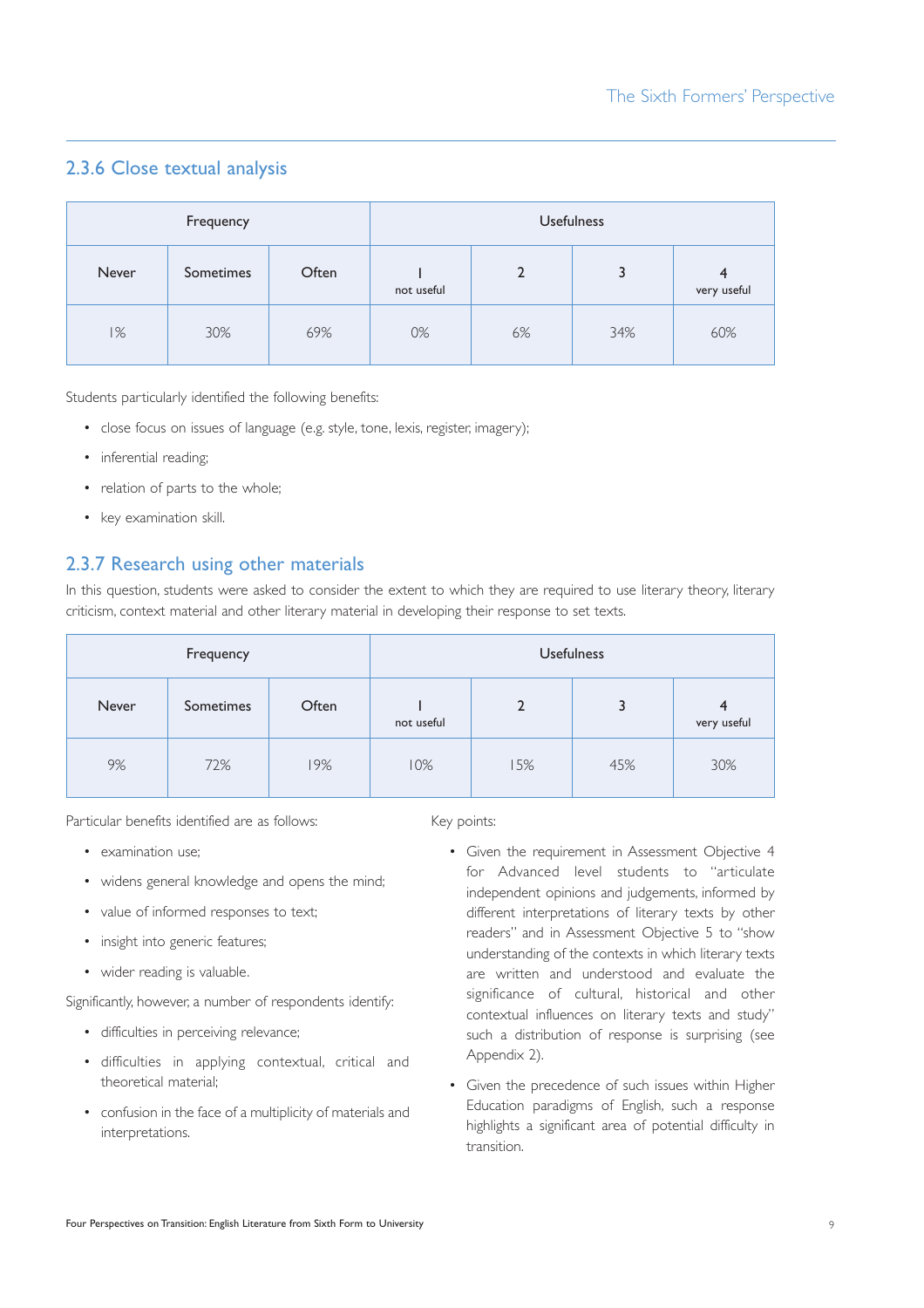#### 2.3.8 Student presentation

| Frequency |           |       |            |     | <b>Usefulness</b> |     |
|-----------|-----------|-------|------------|-----|-------------------|-----|
| Never     | Sometimes | Often | not useful |     | 4<br>very useful  |     |
| 33%       | 59%       | 8%    | 15%        | 29% | 35%               | 21% |

Comments indicate students' ambivalent views on this approach. Advantages are:

- opportunity to develop expertise on a particular issue or aspect of a text;
- possibility for a range of issues to be covered within a single teaching session;
- the development of communication skills.

Significant disadvantages, however, are:

- boredom;
- repetitiveness where groups are covering the same issues;
- pressure and stress in formally presenting to the group;
- lack of confidence;
- presentations can be very brief and lacking in substance;
- the process is time-consuming.

Key points:

- Whilst the advantages of this approach to the individual student in formulating a formal, informed and personal response are potentially great, the benefits in terms of feedback to the rest of the teaching group are more questionable.
- The lack of formal assessment of student presentations and the extent to which knowledge is valued by assessment under Curriculum 2000 may lead to an inherent sense that they lack value.
- The International Baccalaureate provides a very interesting contrast in this respect.All candidates are expected to undertake a fifteen-minute presentation on a comparative literature task of their choice.This amounts to 30% of their final assessment.

| Frequency |           |       | <b>Usefulness</b> |     |     |                               |
|-----------|-----------|-------|-------------------|-----|-----|-------------------------------|
| Never     | Sometimes | Often | 3<br>not useful   |     |     | $\overline{4}$<br>very useful |
| 16%       | 54%       | 30%   | 7%                | 14% | 41% | 38%                           |

2.3.9 Teacher presentation

The majority of respondents cling to the teacher presentation as a key source of learning, indicating, perhaps, a lack of confidence in their own "knowledge" and a lack of real desire for independence.Typical views are:

- the teacher is the fount of all knowledge;
- an opportunity for copious (and uncritical?) note-taking;
- "comfort" in being lectured;
- shows the way things should be done.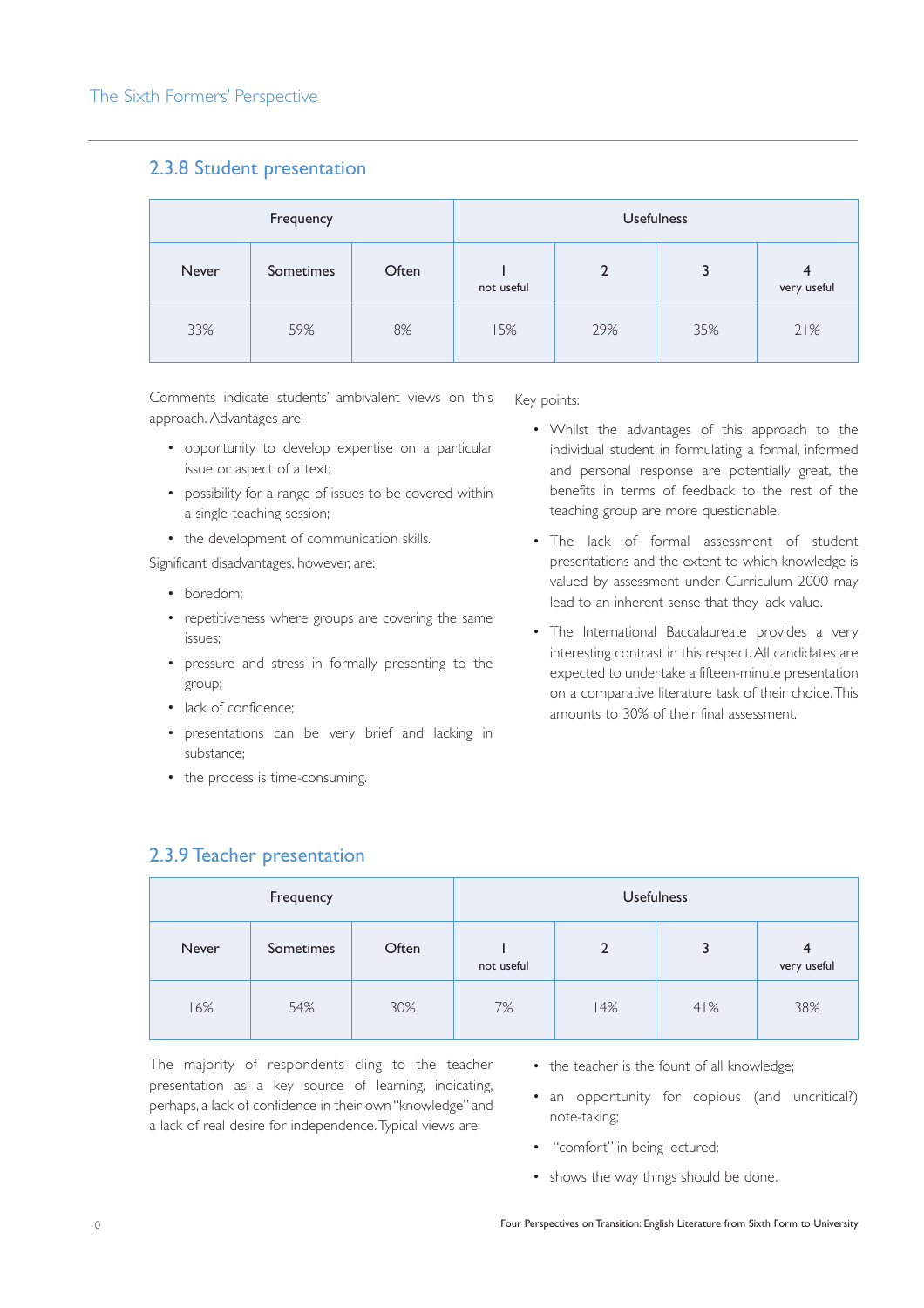A minority of students expressed a more interesting set of ideas, seeing the teacher presentation in a rather different light.Typical views are:

- dislike lack of opportunity for personal engagement;
- prefer learning through personal engagement with text;
- do not find it useful to be "spoon-fed";
- try to use teacher presentations as the basis for further personal exploration.

Key points:

- The significance of the differences between these two perceptions of learning and their implications for the study of English in Higher Education, where autonomy and independence of thought take on great importance, is self-evident.
- There is good reason to believe that many students at this level (and as they progress into Higher Education) cling to the security of the lecture and take copious notes, a sign of their fundamental insecurity in selecting and evaluating information in the lecture forum (Smith, 2004).

## 2.3.10 Use of Directed Activities Related to Texts

In this question students were asked to comment on the use of activities such as sequencing, tabulation, cloze (word substitution), prediction exercises, etc. in their teaching sessions. (Lunzer & Gardner, 1979)

| Frequency |           |       |                                 |     | <b>Usefulness</b> |     |
|-----------|-----------|-------|---------------------------------|-----|-------------------|-----|
| Never     | Sometimes | Often | 3<br>$\mathbf{2}$<br>not useful |     | 4<br>very useful  |     |
| 25%       | 54%       | 21%   | 15%                             | 24% | 34%               | 27% |

Typical views of the advantages of this method are as follows:

- breaks the text down;
- useful for categorising and recording information;
- organisational benefits;

## 2.3.11 Audio-visual/ICT stimulus

| Frequency |           |       |            | <b>Usefulness</b> |     |                  |
|-----------|-----------|-------|------------|-------------------|-----|------------------|
| Never     | Sometimes | Often | not useful | 2                 | 3   | 4<br>very useful |
| 14%       | 70%       | 16%   | 10%        | 20%               | 40% | 30%              |

Responses to this offered views on four separate media:

• the internet;

• televisual texts and resources:

• presentational programmes such as PowerPoint.

• active involvement "in" and with the text;

• appreciation of the "visual" and "kinaesthetic" quality

• great variety possible;

of learning (Gardner, 1983).

• audio resources;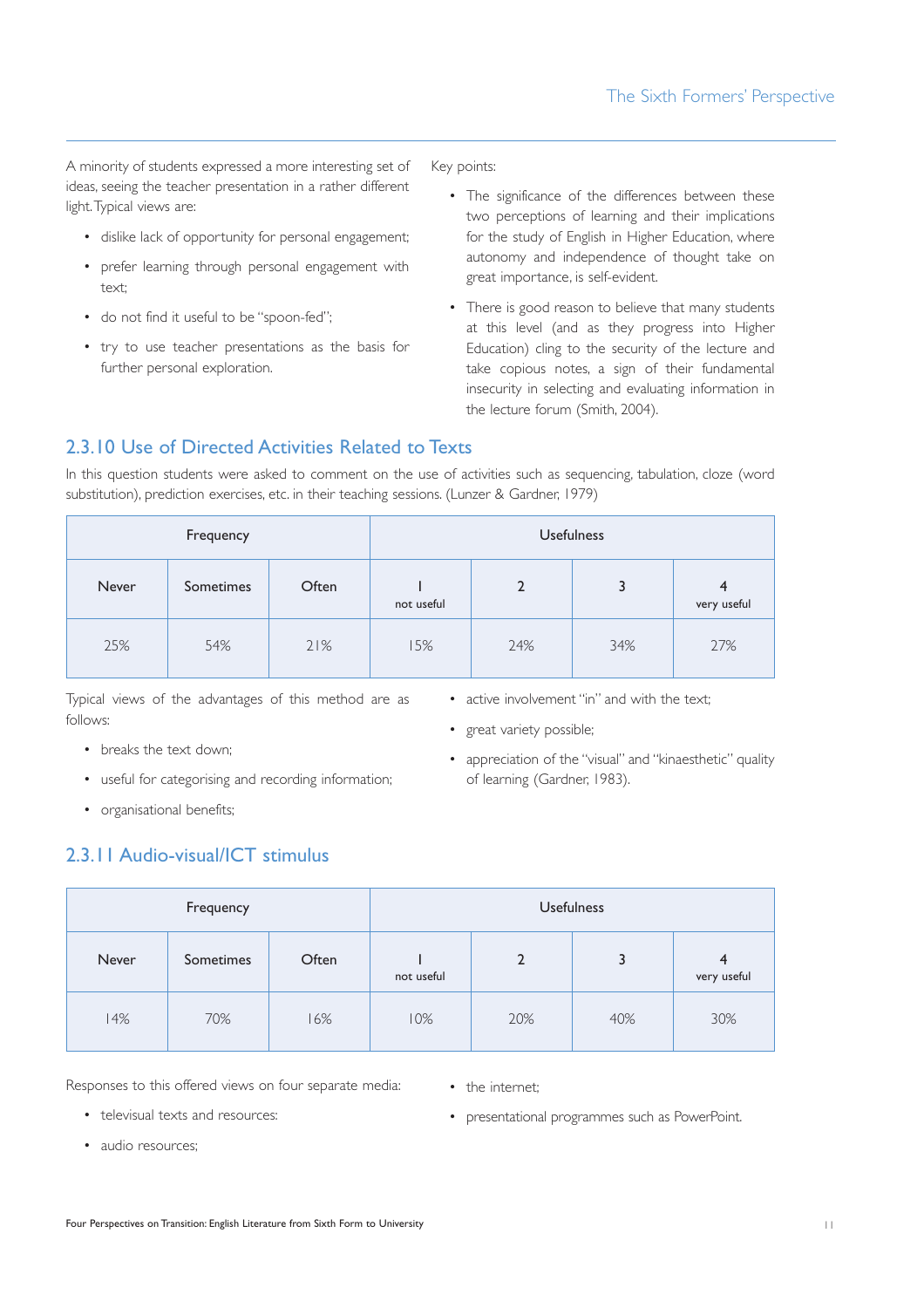#### 2.3.11.1 Televisual texts and resources

Some students commented on the use of videos of authors, actors, famous readers and/or critics discussing texts.These were generally valued for the variety of insight and interpretations they offered of text, context, reception of text and author.

Many more commented on the use of film or television adaptations of set texts.Views on these tended to divide into four categories:

- "visual" and "auditory" learners (Gardner, 1983) who appreciate these elements within the media versions used;
- highly pragmatic students who view such diversions from the text as an unwelcome distraction;
- students who view televisual texts as interesting critical interpretations of the original text, using them as a basis for personal reflection on the text and further discussion;

• students who (potentially dangerously) see such texts as useful tools in comprehending the text.

#### 2.3.11.2 Audio resources

Students commenting in this area are not specific as to the nature of these audio resources.

#### 2.3.11.3 Internet

The internet is cited as a prime research resource. In terms of transition into Higher Education, this has clear implications for the acknowledgement and referencing of sources.

#### 2.3.11.4 PowerPoint

Students commenting on this appreciate the "visual" dimension of this medium and also comment on the ways in which it aids organisation and note-taking.

#### 2.3.12 Drama-based activities

In this question students were asked to comment on the use of activities such as hot-seating, role-play, character monologues, staging exercises and improvisation in their teaching sessions.

| Frequency |           |       | <b>Usefulness</b> |     |     |                  |
|-----------|-----------|-------|-------------------|-----|-----|------------------|
| Never     | Sometimes | Often | not useful        |     |     | 4<br>very useful |
| 48%       | 49%       | 3%    | 35%               | 28% | 22% | 15%              |

Key points:

• Views on this set of approaches are, as may be expected, widely diverse. Many students' dislike of such methods ("a waste of time"; "not useful, can't act") and the exposure they entail is counterbalanced by a significant number of students who very strongly value them, appreciating the personal and proactive engagement with text that

they require (value is particularly placed on the creative extension of text and empathy).

• Given the high value a significant number of students place upon these approaches, the lack of use of them in 48% of cases raises questions as to the efficiency with which student needs and preferences in learning are being met in this respect.

#### 2.3.13 Creative, recreative and free writing responses to text

| Frequency    |           |       |            |     | <b>Usefulness</b> |                  |
|--------------|-----------|-------|------------|-----|-------------------|------------------|
| <b>Never</b> | Sometimes | Often | not useful |     |                   | 4<br>very useful |
| 22%          | 50%       | 28%   | 0%         | 25% | 25%               | 50%              |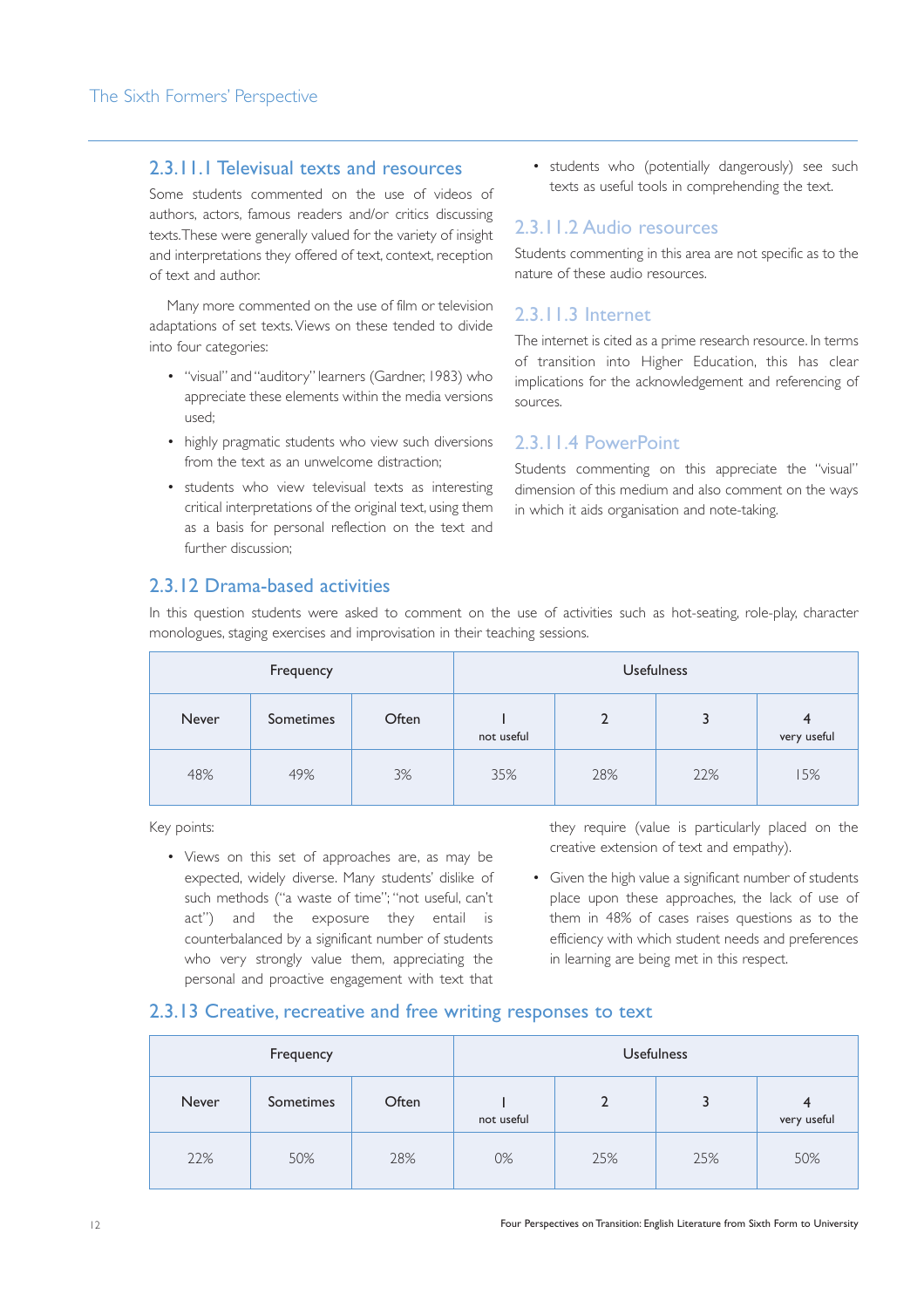Key points:

• Given the comparatively high proportion of students who value such approaches and the obvious benefits accruing in terms of insight into authors' choices in terms of narrative, character, imagery, lexis, etc. the importance of these techniques within learning is evident.

## 2.4.0 How confident do you feel in your independent ability to read, analyse and respond to a text you are approaching for the first time?

| $I -$ lack | $2 - not very$ | $3 -$     | $4 - \text{very}$ |
|------------|----------------|-----------|-------------------|
| confidence | confident      | confident | confident         |
| 4%         | 71%            | 63%       | 12%               |

This question was included as an indicator of the success of post-16 teaching in preparing students for their current level of examination. The high proportion of students stating that they are confident or very confident would indicate that study at this level in its own terms is successful as far as students are concerned.

## 2.5.0 How confident would you feel to enter the study of English at university?

| $1 -$ lack | $2 - not very$ | $3 -$     | $4 - \text{very}$ |
|------------|----------------|-----------|-------------------|
| confidence | confident      | confident | confident         |
| 13%        | 50%            | 28%       | 9%                |

In comparison with the responses presented in 2.4.0, this provides an interesting contrast. Whilst in its own terms post-16 study imbues students with confidence in their own abilities, when placed in the context of further study, confidence is much lower.This may be owing to a number of factors:

- students' lack of clarity in terms of what university English study entails;
- the fact that for many students their study of English will not progress beyond Advanced GCE or International Baccalaureate level;

• other concerns related to the transition to university that are not explicitly subject-based (Lowe & Cook, 2003; Cook & Leckey, 1999; Ozga & Sukhnandan, 1998; Booth, 1997).

Given current trends in terms of entry to university, however, and the widening participation agenda with its target of 50% participation by 2010, universities will be accepting an ever-widening range of students with everwidening abilities, expectations and needs. This highlights universities' need to provide effective programmes of transition to facilitate students' progression into Higher Education and to secure retention, (especially in the face of mounting financial disincentives).

## 2.6.0 What abilities do you believe are necessary to succeed in the study of English at university?

Responses in this section demonstrated a surprising consistency and can be broadly grouped, in no particular order of importance, as follows:

- communication skills;
- essay writing skills;
- ability to formulate, structure and sustain argument in a variety of situations;
- analytical abilities;
- dedication and self-motivation;
- note-taking abilities;
- independent study skills;
- interest and enthusiasm:
- research skills;
- an open mind, curiosity and a willingness to change;
- creativity;
- good general knowledge;
- knowledge of literary criticism and theory;
- wide reading;
- love of and confidence in reading.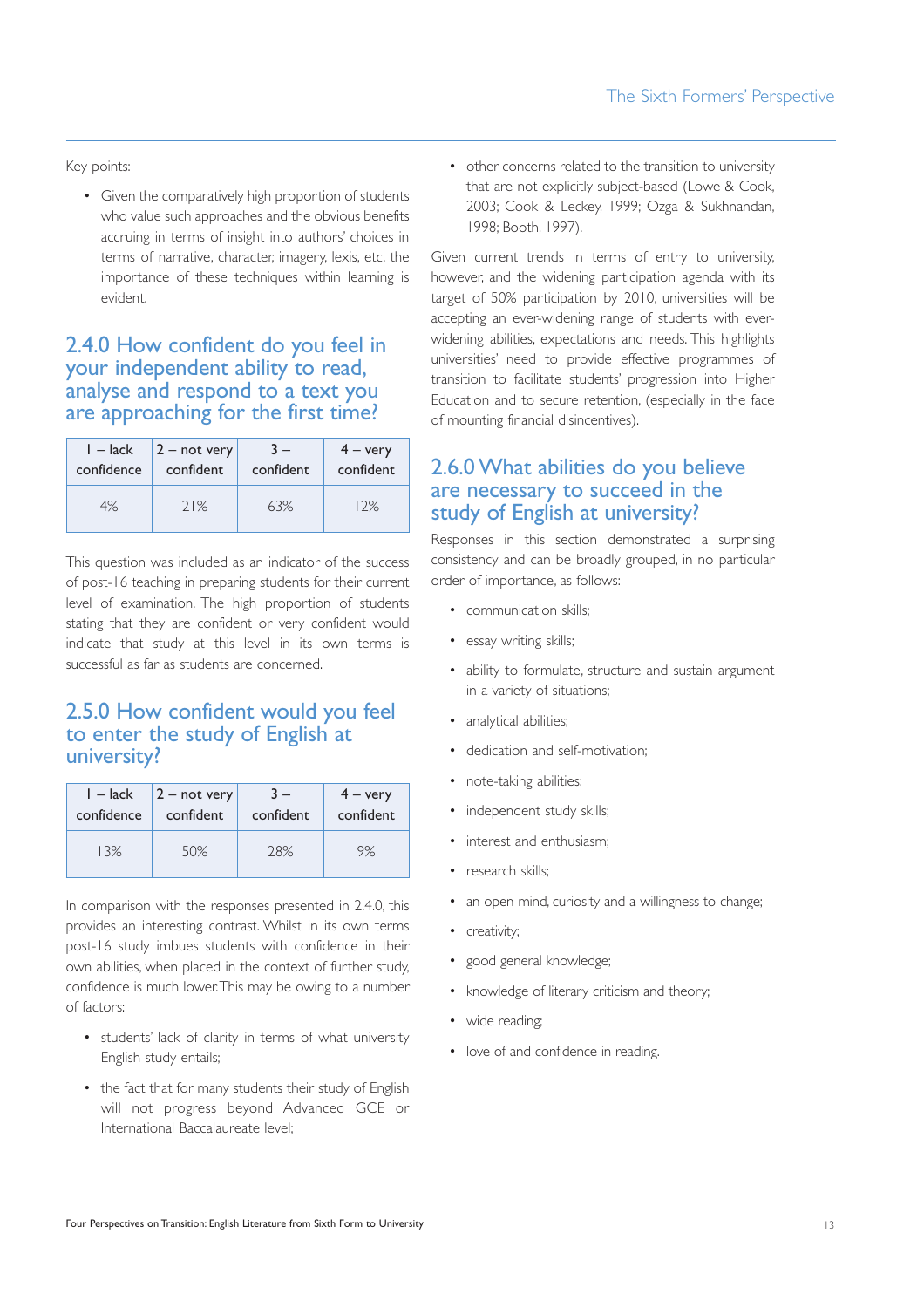#### 2.7.0 What approaches do you think are used in teaching English at university?

Responses here tended to be fairly non-specific, though the following emerge as major themes:

- lectures;
- seminars;
- one-to-one tutorials

There seems to be little in the way of conception of what such teaching incorporates or the role the student will play in each beyond a basic sense of "listening" and even "being dictated to" in lectures and "group discussion" in seminars.

Other key points that emerge in a number of responses are:

- use of drama approaches;
- the role of independent study;
- a general sense that university will be a more impersonal experience than at school or college.

### 2.8.0 What teaching approaches would you find most useful?

Students offered few useful indications in this area, but three key points emerge:

- a general preference for the small group rather than large group learning forums;
- a desire to focus on the demands and skills associated with essay writing at university level (note this was less a concern amongst International Baccalaureate students who, as part of their final assessment have to produce a long essay similar in length and cognitive demand to early undergraduate essays);
- a preference amongst a significant number of students for active approaches to learning rather than "just being lectured to".

## 2.9.0 Indicate the number of hours/week you think university students are expected to dedicate to: i) lectures, seminars and tutorials; ii) independent study.

| Lectures, seminars and tutorials |                                                        |     |     |    |    |  |  |
|----------------------------------|--------------------------------------------------------|-----|-----|----|----|--|--|
| Hours/week                       | $16 - 20$<br>$6 - 10$<br>$11 - 15$<br>$21+$<br>$0 - 5$ |     |     |    |    |  |  |
|                                  | 5%                                                     | 48% | 23% | 9% | 5% |  |  |

This demonstrates the general lack of awareness amongst sixth form students of the extent of contact teaching time they will receive, with 37% anticipating more contact input than they are likely to receive (that is those who anticipated 11 hours or more).This is an important issue for university departments to consider as they prepare incoming students for their first year studies. With much greater emphasis upon independent study and the concomitant skills required, university departments need to consider how Level 1 students can be helped to structure and effectively employ their independent study time.

| Independent study                                                    |    |     |    |     |     |  |  |
|----------------------------------------------------------------------|----|-----|----|-----|-----|--|--|
| Hours/week<br>$16 - 20$<br>$0 - 5$<br>$6 - 10$<br>$11 - 15$<br>$21+$ |    |     |    |     |     |  |  |
|                                                                      | 6% | 25% | 2% | 21% | 26% |  |  |

Sixth form students' expectations for independent study are far more generous than the times actually allotted by first year undergraduate students surveyed, even allowing for combination degrees and major/minor programmes of study.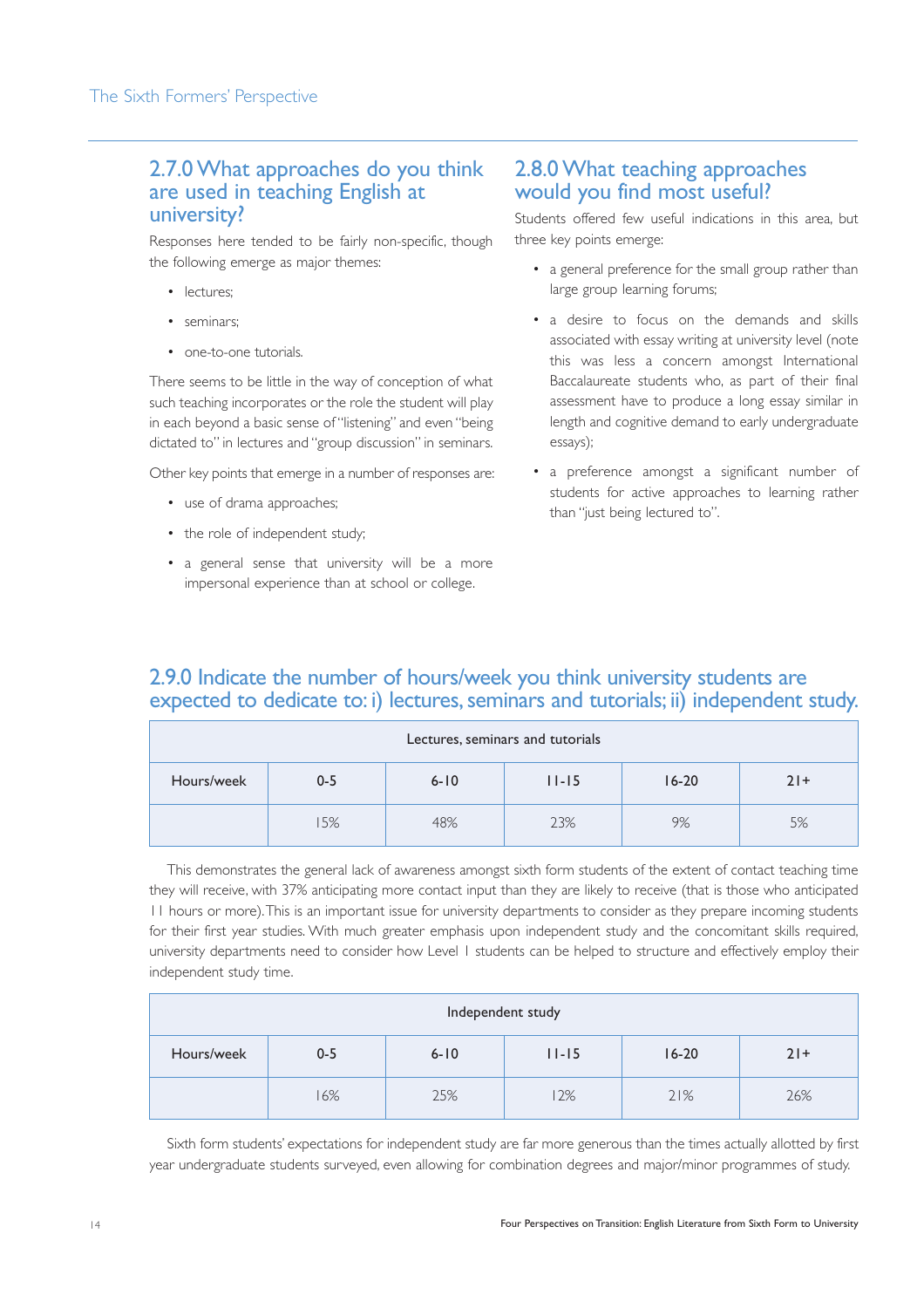# 3. Level 1 Students' Perspective

## 3.1.0 Introduction

Students come to the study of English at Level 1 from a range of academic backgrounds, be it Advanced GCE, International Baccalaureate, Access or other entry routes. They are faced with a system of learning and teaching that is related to, but distinctly different from their habitual experience at school or college and within this context have to take a new level of responsibility for developing their own modes of study, often involving long hours of independent work.They also have to respond to an evergrowing perspective of what it means to study English – not only in terms of content (the "what" of study), but also in terms of approaches to study (the "how" of study) and theoretical paradigms of study (the "why" of study) – views often very different from those developed in their English education post-16.

For the purposes of this study, 113 Level 1 students have been surveyed in five institutions. The institutions surveyed comprise:

- two pre-1992 universities;
- two post-1992 universities;
- one university college.

## 3.2 Breakdown of respondents

All numerical data is presented in the form of percentages for ease of comparison.

#### 3.2.1 By Institution type

Institutions selected for survey were chosen solely on the basis of their institution type, so that a representative sample of the Higher Education sector could be established, reflecting the experiences of students following courses in a variety of circumstances. The institutions sampled are also from geographically diverse areas, so responses may also reflect a range of local concerns and circumstances. The primary purpose, however, is to establish how a variety of students experience the teaching and learning of English at university and the issues this may raise with regard to effective transition to degree level study.

#### 3.2.2 By gender

| Gender | Male | Female |
|--------|------|--------|
|        |      |        |

#### 3.2.3 By age

| Age range | 74 L | $21 - 30$ |    | $41 - 50$  |  |
|-----------|------|-----------|----|------------|--|
|           | 71%  | 6%        | 1% | 70/<br>270 |  |

## 3.2.4 By sixth form background

| Sixth form institution | State school |  | Sixth Form College   Independent school | Other |  |
|------------------------|--------------|--|-----------------------------------------|-------|--|
|                        | 5%           |  | 21%                                     | 22%   |  |

#### 3.2.5 By entry qualification

| Entry<br>Qualification | Advanced<br><b>GCE</b> | International<br><b>Baccalaureate</b> | Access | <b>GNVO</b> | Other |
|------------------------|------------------------|---------------------------------------|--------|-------------|-------|
|                        | 82%                    | 2%                                    | 8%     | 0%          | 8%    |

#### 3.2.6 By programme

| Programme followed | Single honours |  | Major/Minor |  |
|--------------------|----------------|--|-------------|--|
|                    | 39%            |  | 7%          |  |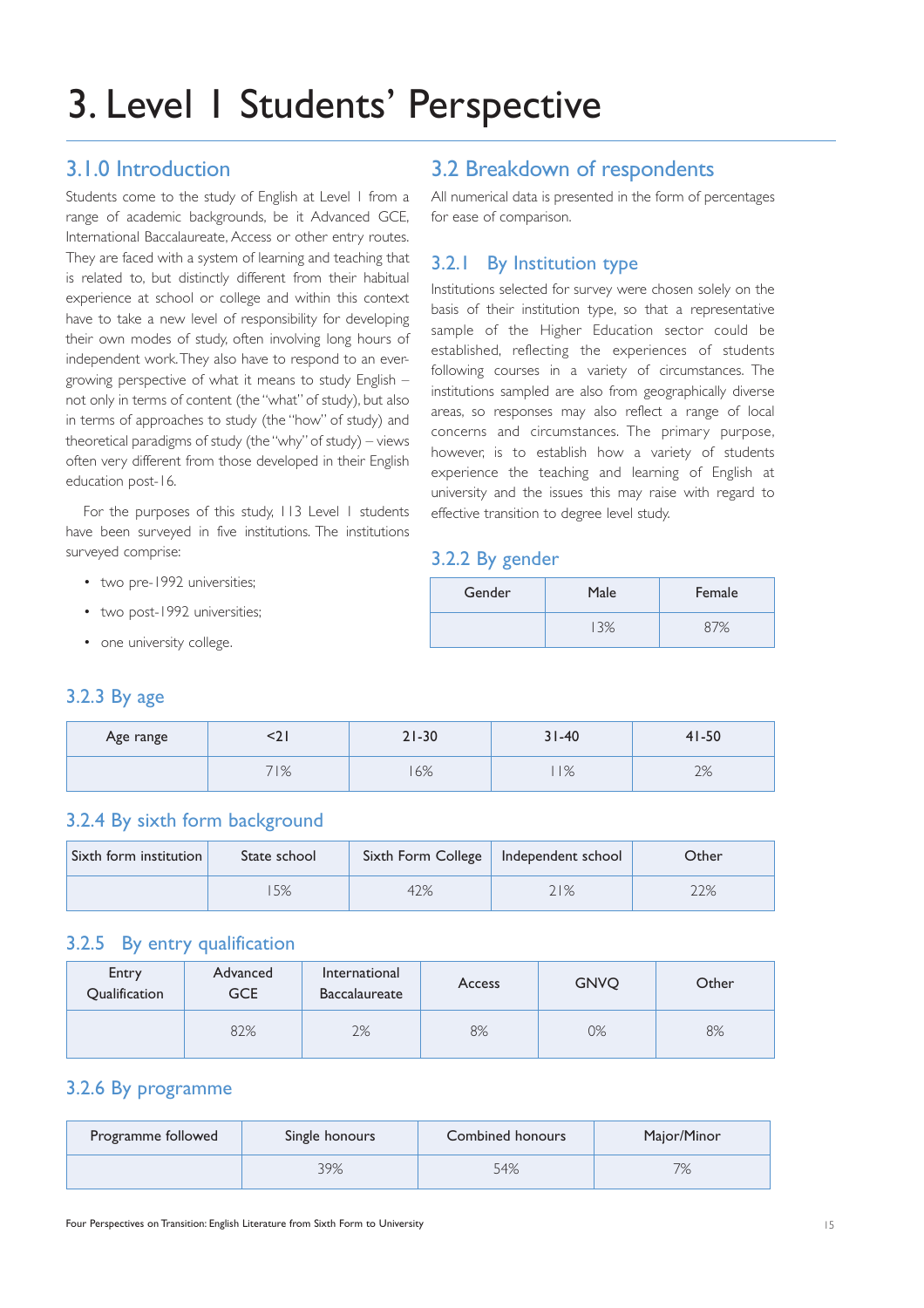## 3.3.0 Teaching hours

Students were asked to identify the number of timetabled hours' teaching in English they receive in the course of a week in lectures and seminars and to indicate whether they receive tutorials.They were also asked to identify how many hours per week they dedicate, on average, to independent reading and study.

#### 3.3.1 Lectures

| Hours/week           | $0 - 5$ | $6 - 10$ |
|----------------------|---------|----------|
| Single Hons          | 90%     | 10%      |
| <b>Combined Hons</b> | 86%     | 14%      |
| Major/Minor          | 83%     | 17%      |

#### 3.3.2 Seminars

| Hours/week           | $0 - 5$ | $6 - 10$ |
|----------------------|---------|----------|
| Single Hons          | 85%     | 15%      |
| <b>Combined Hons</b> | 83%     | 17%      |
| Major/Minor          | 33%     | 67%      |

#### 3.3.3 Tutorials

| Hours/week | Tutorial | No tutorial |  |
|------------|----------|-------------|--|
|            | 14%      | 86%         |  |

The relatively low proportion of students receiving a timetabled weekly tutorial is low.The reasons for this in terms of practicality and labour intensiveness are self-evident. It is worth observing, however, the extent to which students value the tutorial and its more intimate environment. Drew's findings (2001) that "tutorials were prized most highly, for help with subject and work, for feedback on progress... and for personal support"<sup>3</sup> are of interest, especially given the low number of students continuing to receive tutorials. Where such a highly valued aid to learning with its more personal attention and focus is removed, support within the individual learning environment of the university department may be a major factor contributing to ineffective transition.

#### 3.3.4 Independent study

| Hours/week | $0 - 10$       | $11 - 20$ | $21 +$ |  |
|------------|----------------|-----------|--------|--|
|            | $^{\prime}$ 0% | 19%       | $1\%$  |  |

## 3.4.0 Why did you choose to study English at university?

Level 1 students offered a range of responses to this question.The most common reasons presented are, in no particular order:

- ability in the subject;
- attainment of good grades at Advanced level;
- personal fulfilment;
- intellectual challenge;
- English is a versatile degree;
- interest and enjoyment (particularly of Advanced level studies);
- links to career paths;
- the desire to become teachers of English.

#### Key points:

- For some students the reason for entering higher level English study is perceived ability and concrete attainment.Whilst in themselves not necessarily bad motivations to wish to study the subject, such dispassionate responses are slightly disconcerting. Unless combined with an element of love and enthusiasm for the subject, especially given its rather different nature within the Higher Education context, such motivations may well wane.
- Encouragingly, enthusiasm for the subject is the stated reason for many respondents. A passion for the subject and the attendant desire to learn and develop with it are essential components of success in degree level study. However, given that many respondents specifically identified their love of the subject with their love of study at Advanced level, whether this love will translate into the new teaching and learning environment of a university department and whether paradigm shifts in the nature of English study will continue to enthuse is open to question.

<sup>3</sup> Drew, S. (2001) "Student Perceptions of What Helps The Learn and Develop in Higher Education" *Teaching in Higher Education* 6: 323.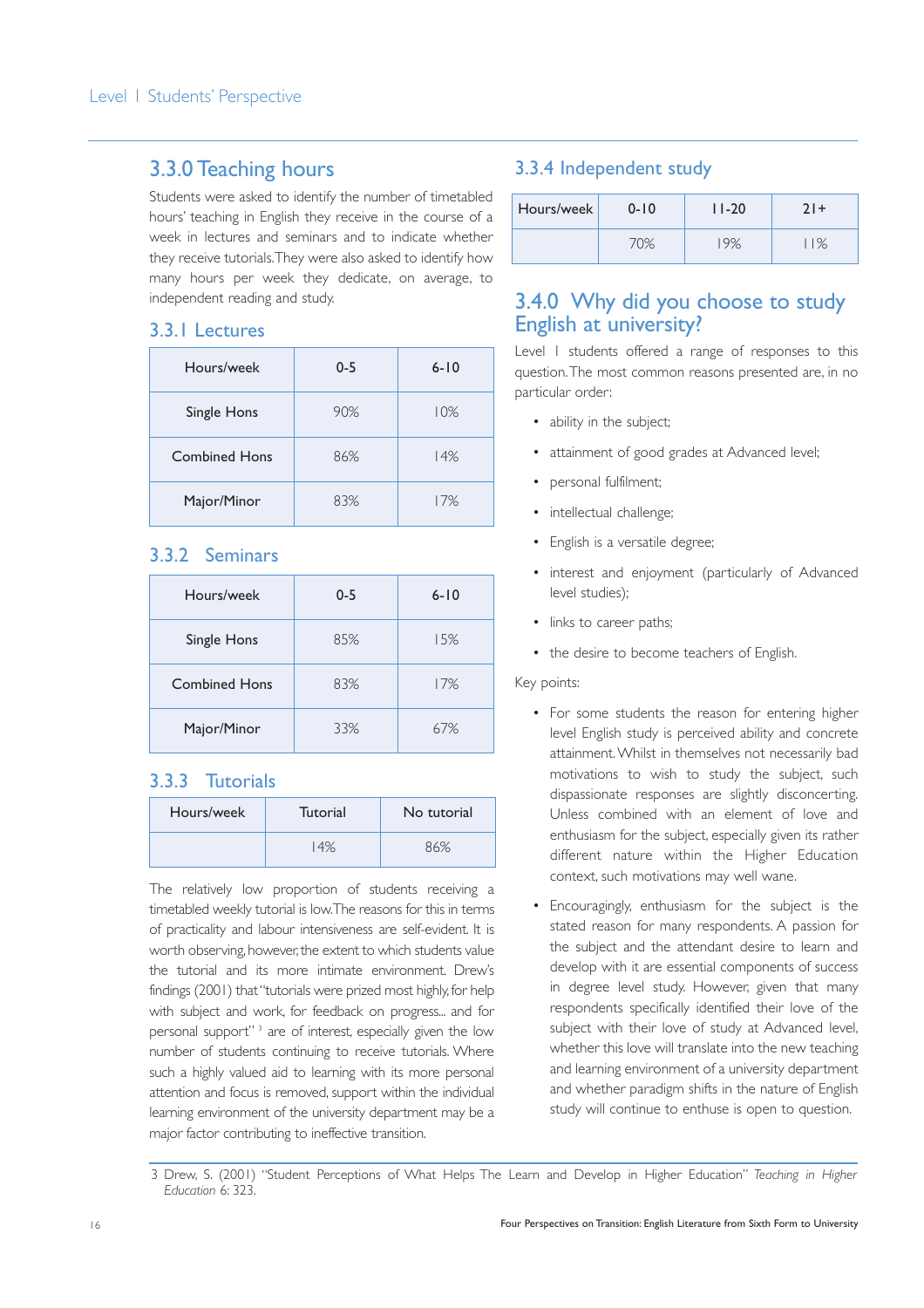- Many students perceive the value and versatility of an English degree, including the cognitive and metacognitive challenges it poses and the range of useful skills they develop through their studies, linking this specifically to future career paths.
- A significant number of respondents identify that their primary reason (or one of their primary reasons) for wishing to study English at university is the desire to become English teachers.This reflects very interestingly on issues of transition into and out of the world of Higher Education, as well as questions of subject paradigm, inter-relations and influence. Students entering degree level English study mostly do so from the perspectives, rationales

and paradigms of the National Curriculum and Curriculum 2000, and bring these to bear on their studies. For those intent on pursuing careers as English teachers, such influences may even become a significant influence on their choices and perceptions of programmes of study. Students who enter teaching as a profession inevitably return to schoolbased curricula in the light of their university studies and as such face a new set of transition issues.This complex set of inter-relationships highlights still further the need to establish meaningful connections between school-based and university-based teachers and students of English.

## 3.5.0 Teaching and learning

Students were asked to identify, selecting from "Often","Sometimes" and "Never", the frequency with which a selection of teaching and learning strategies were employed in their teaching sessions, identifying as appropriate lecture and/or seminar context.They were also asked to indicate using a Likert Scale, ranging from 1 (not useful) to 4 (very useful), how beneficial they find each of these teaching and learning strategies in their development as students, providing substantiating comments if they wished.

#### 3.5.1 Student advance reading

This question asked students to consider pre-reading of any description, whether of their set text, theoretical or other contextual material.

|         | Frequency    |                  |       | <b>Usefulness</b> |                |     |                  |
|---------|--------------|------------------|-------|-------------------|----------------|-----|------------------|
|         | <b>Never</b> | <b>Sometimes</b> | Often | not useful        | $\overline{2}$ | 3   | 4<br>very useful |
| Lecture | 4%           | 31%              | 65%   | 0%                | 22%            | 60% | 18%              |
| Seminar | 0%           | 29%              | 71%   | 0%                | 3%             | 25% | 72%              |

This is a frequently adopted preparation for both lectures and seminars. It is highly valued, the large majority of respondents identifying it as a useful or very useful technique.Typical observations are as follows:

- secures basic textual knowledge before teaching;
- formulation of ideas and initial responses before teaching;
- provides focus for teaching session;
- ensures preparation for the session;
- contextualises teaching session.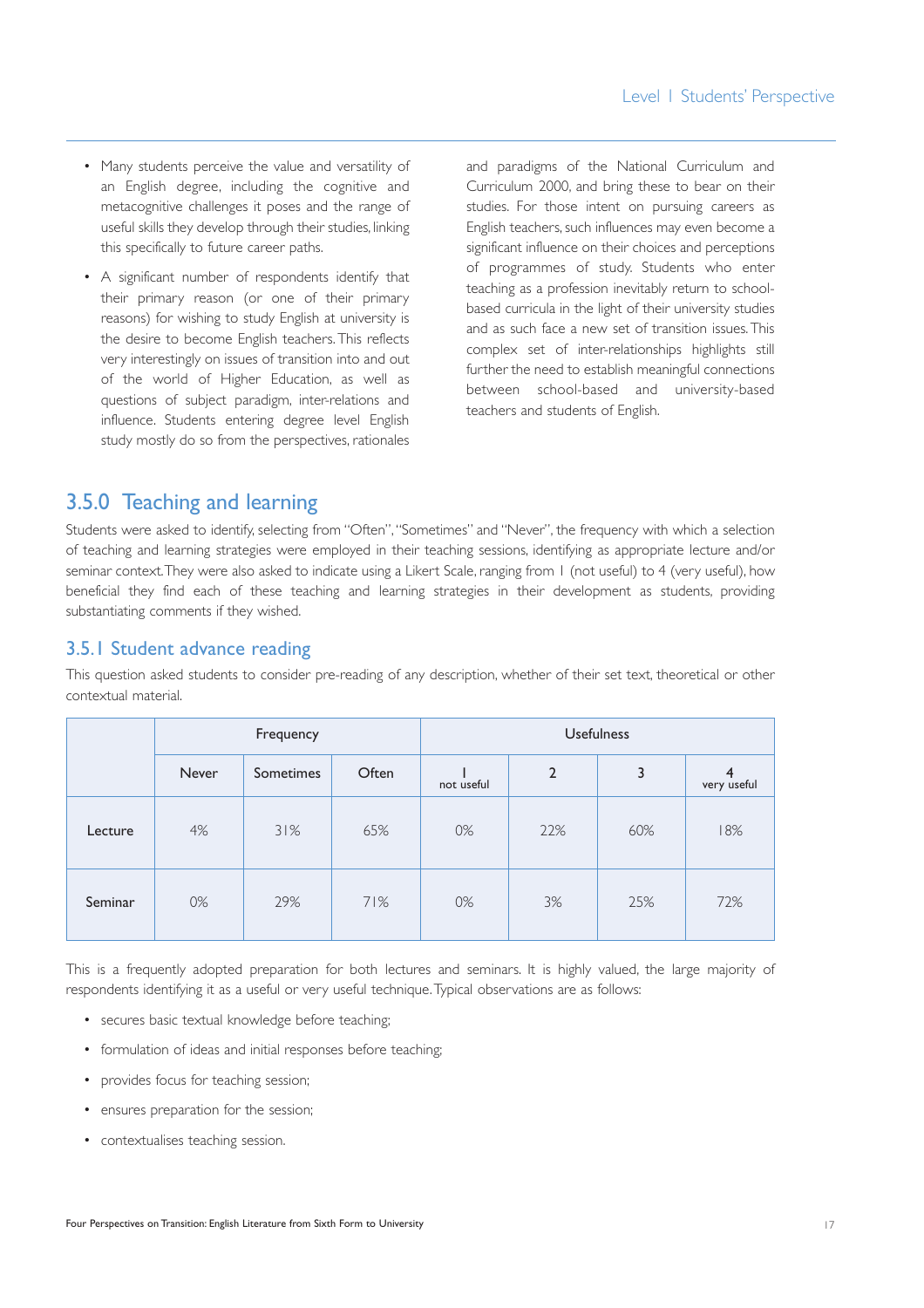#### 3.5.2 Guided reading tasks in groups

This question addressed the use of targeted passage-based reading in teaching sessions, followed up by specified group discussion, question response, analytical or written outcomes.

|         | Frequency    |                  |       | <b>Usefulness</b> |                |     |                               |
|---------|--------------|------------------|-------|-------------------|----------------|-----|-------------------------------|
|         | <b>Never</b> | <b>Sometimes</b> | Often | not useful        | $\overline{2}$ | 3   | $\overline{4}$<br>very useful |
| Lecture | 27%          | 46%              | 27%   | 8%                | 8%             | 36% | 48%                           |
| Seminar | 3%           | 46%              | 51%   | 1%                | 12%            | 47% | 40%                           |

This is a technique used considerably less frequently in the lecture than in the seminar, owing, no doubt, to the logistical difficulties of managing such activities in the large group context. There is a strong perception that this is a useful or very useful technique.

A number of distinct advantages to this approach are identified:

• in-depth study;

- facilitates individual response;
- sharing of ideas;
- promotion of discussion.

Students also comment on:

- the need for such activities to be carefully monitored to ensure focus and purpose are maintained;
- the need for clarity of purpose and outcome.

|         | Frequency |           |       | <b>Usefulness</b> |                |     |                  |
|---------|-----------|-----------|-------|-------------------|----------------|-----|------------------|
|         | Never     | Sometimes | Often | not useful        | $\overline{2}$ | 3   | 4<br>very useful |
| Lecture | 49%       | 41%       | 10%   | 13%               | 25%            | 27% | 35%              |
| Seminar | 27%       | 58%       | 15%   | 11%               | 22%            | 31% | 36%              |

#### 3.5.3 Reading as a class

This is not a frequently employed approach in either lectures or seminars. Unlike their lecturers, however, student opinion on the usefulness of this technique is much more evenly divided. Within the Higher Education system, where students are expected to display far greater autonomy and independence, the significant proportion of students who feel this is useful (and presumably, therefore, a necessary approach) is surprising. Certain respondents clearly like the security of following a whole class pattern of reading and exposition, an approach reassuringly familiar from the school context and quite remote from the 'risks' of independent interpretation and engagement.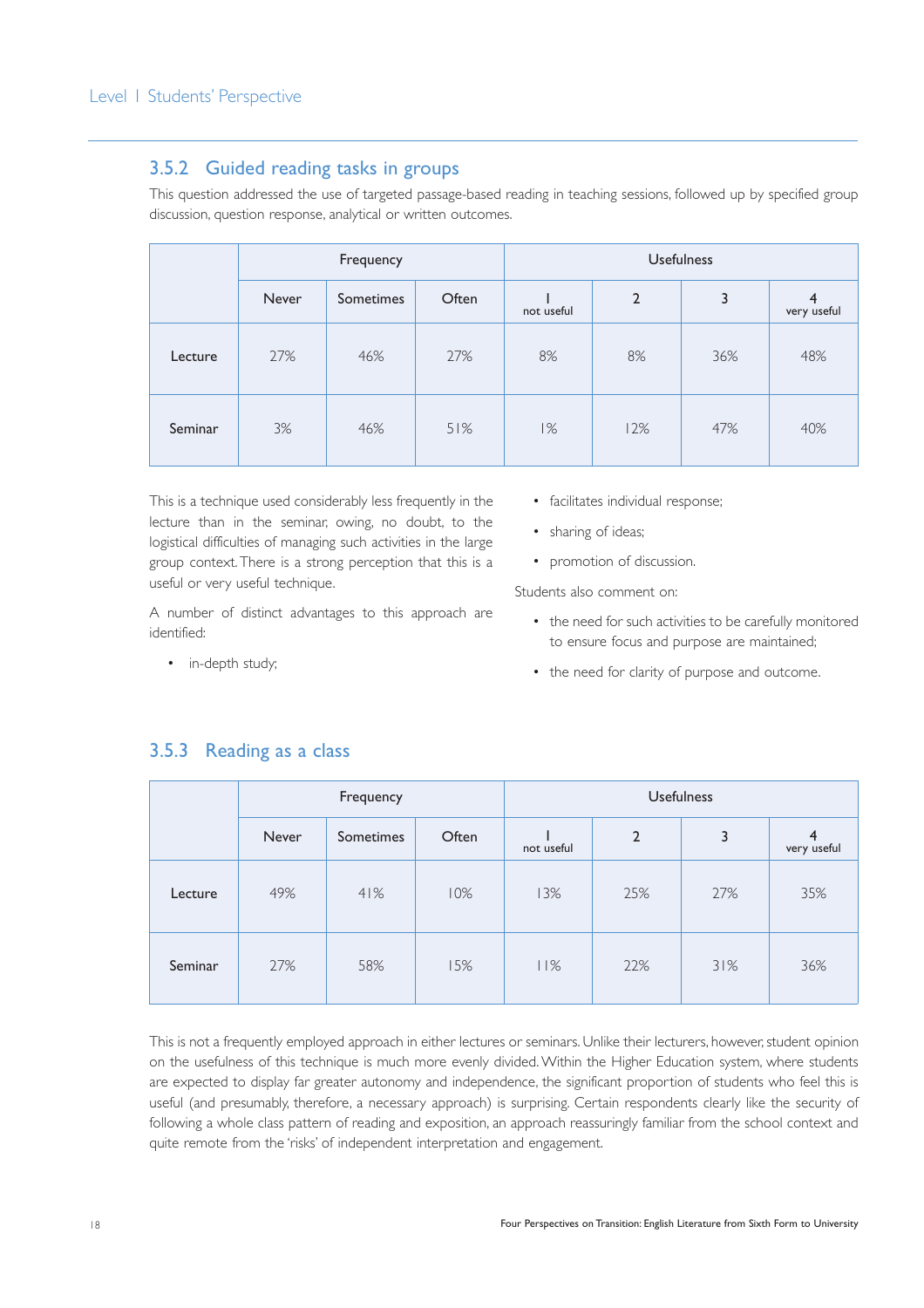Some more positive observations also emerge:

- enjoyment in the shared experience of hearing the text read;
- illuminating aural impressions from hearing text.

To balance this, many students also consider this approach to be a waste of valuable class time, when more active engagement with the text could and should be undertaken.

#### 3.5.4 Whole class discussion

|         | Frequency |           |       |            | <b>Usefulness</b> |     |                  |  |
|---------|-----------|-----------|-------|------------|-------------------|-----|------------------|--|
|         | Never     | Sometimes | Often | not useful | 2                 | 3   | 4<br>very useful |  |
| Seminar | 1%        | 31%       | 68%   | 1%         | 6%                | 24% | 69%              |  |

This is a regularly employed approach within seminar teaching, where the smaller group context makes it viable. Most respondents consider this approach to be either useful or very useful. A number of specific advantages are identified:

- wider student engagement required;
- an opportunity to explore ideas and interpretations;
- open debate and exchange of ideas.

Students also observe:

- not all students are prepared to contribute as it can be intimidating;
- to ensure a balanced discussion, careful management of the forum by lecturers is required.

#### 3.5.5 Group/pair discussion

|         | Frequency    |           |       | <b>Usefulness</b> |                |     |                               |
|---------|--------------|-----------|-------|-------------------|----------------|-----|-------------------------------|
|         | <b>Never</b> | Sometimes | Often | not useful        | $\overline{2}$ | 3   | $\overline{4}$<br>very useful |
| Lecture | 44%          | 36%       | 20%   | 11%               | 8%             | 27% | 54%                           |
| Seminar | 1%           | 42%       | 57%   | 1%                | 6%             | 33% | 60%                           |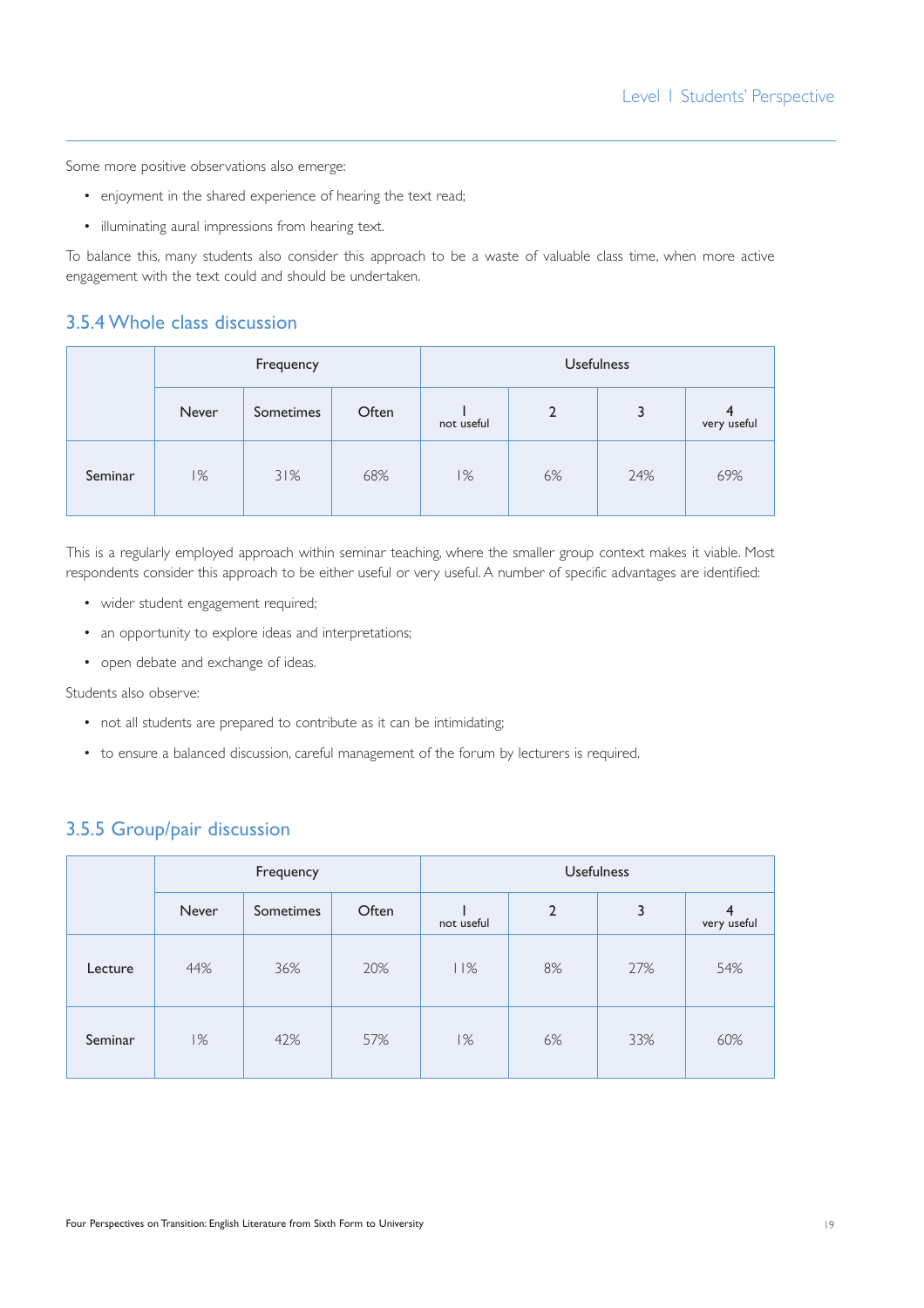This is a technique less frequently employed in lectures than in seminars. It is highly valued in both contexts, as it allows students the opportunity to engage personally and to interact with issues and concepts arising from teaching. Particularly within the large lecture context, a few minutes to reflect upon and verbalise a personal response to the ideas put forward are invaluable in concretising learning.

Specific advantages include:

• much wider participation in discussion;

- variety;
- good opportunity to develop and extend ideas;
- a good forum in which to try out interpretations and ideas.

Some students identify the less moderated nature of discussion within the pair and a resultant tendency towards provisional responses and outcomes, especially where discussion tasks lack perceived precision of focus.

|         | Frequency                          |     |            | <b>Usefulness</b> |    |                  |     |
|---------|------------------------------------|-----|------------|-------------------|----|------------------|-----|
|         | Often<br>Never<br><b>Sometimes</b> |     | not useful | $\overline{2}$    | 3  | 4<br>very useful |     |
| Lecture | 8%                                 | 52% | 40%        | 1%                | 7% | 32%              | 60% |
| Seminar | 2%                                 | 35% | 63%        | 0%                | 5% | 27%              | 68% |

## 3.5.6 Close textual analysis

More often employed in seminars than in lectures, this is, nevertheless, an approach employed widely in both contexts and highly valued by students in both. Appreciation is expressed for the benefits of focussing on the impact of 'micro' elements of the text and their relationship to wider issues, as well as the focus on developing analytical skills. A significant number of respondents, as in the case of sixth form students, link this approach specifically to benefits in terms of assessment, perhaps serving to illustrate the extent to which the student view is shaped by assessment rather than learning.

#### 3.5.7 Approaches to text using other materials

In this question students were asked to consider the extent to which they use literary theory, literary criticism, context material and other literary material as stimulus within their teaching sessions.

|         | Frequency                          |     |            | <b>Usefulness</b> |     |                  |     |
|---------|------------------------------------|-----|------------|-------------------|-----|------------------|-----|
|         | Often<br>Never<br><b>Sometimes</b> |     | not useful | $\overline{2}$    | 3   | 4<br>very useful |     |
| Lecture | 8%                                 | 62% | 30%        | 2%                | 6%  | 46%              | 46% |
| Seminar | 4%                                 | 47% | 49%        | 54%               | 21% | 18%              | 7%  |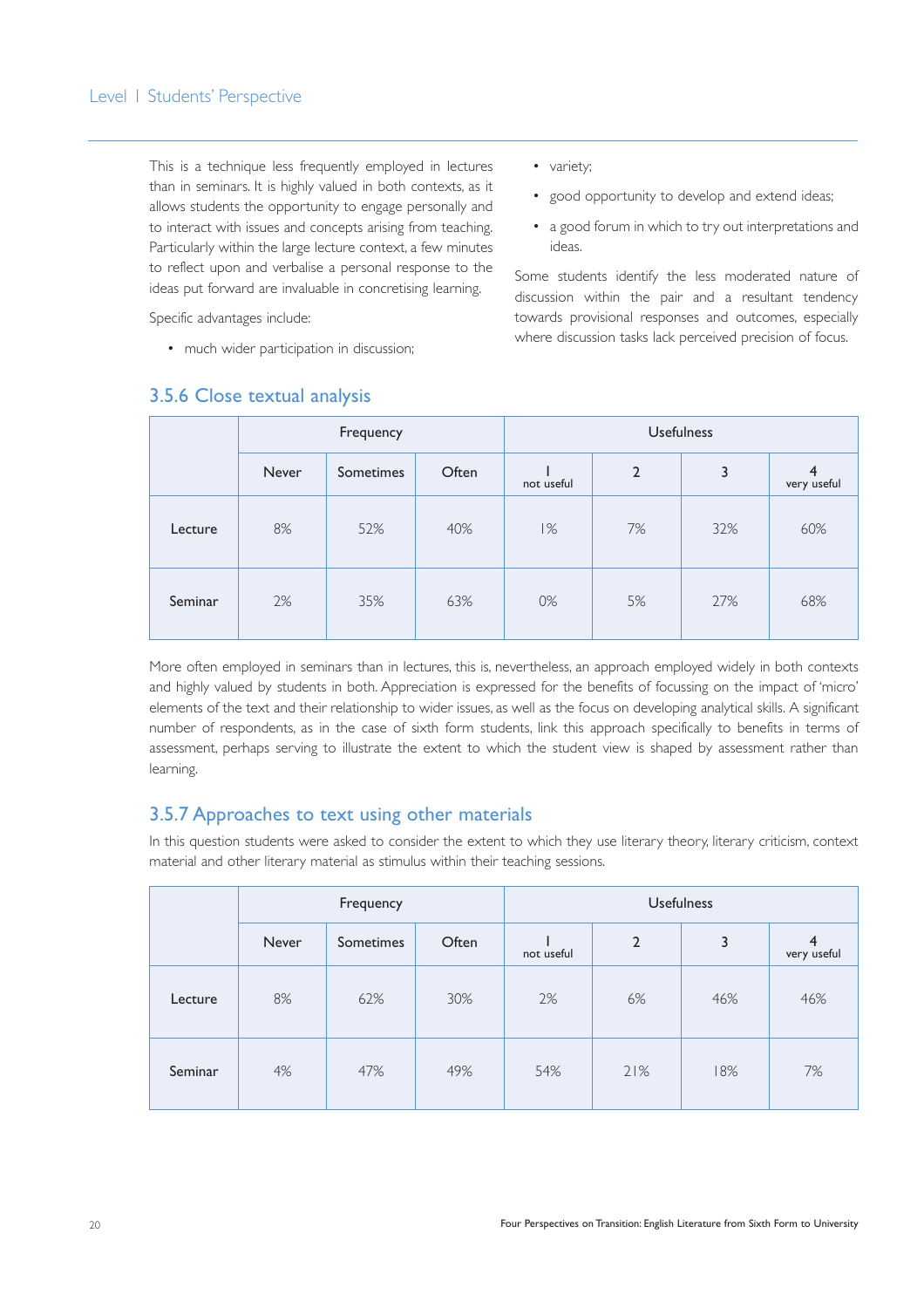This is a widely used approach in both lectures and seminars. Interestingly, however, while it is highly valued in lectures, in seminars the response is far more negative.This may indicate that whilst students are aware of the importance of literary theory in Higher Education English and appreciate its value in lectures, they are far more uncomfortable with the realities of using such theories in the more interactive context of the seminar.This is a view supported by the fact that in substantiating responses, students are able to offer very little detailed comment on the perceived benefits of this approach and find difficulty in expressing the intellectual and metacognitive benefits that would be expected.This is symptomatic, no doubt, of the expressed difficulties they experience in engaging with and applying such materials. Where comment on the benefits of this approach is offered, it tends to be limited to nonspecific observations on the benefit of gaining a variety of views and/or assessment linked.

Key points:

• Given the centrality of theory and intertextual approaches within Higher Education English paradigms, students' inability to express concrete learning benefits is an important issue.Their inability to verbalise metacognitive response suggests the extent to which schools and colleges approach theoretical, critical and contextual materials differently and suggests that the inclusion of theory and criticism within the QCA Assessment Objectives has not been particularly successful in widening or deepening this area of student response. This, therefore, becomes a core area of concern to university departments wishing to manage their students' effective transition.

• The discrepancy between the qualitative and quantitative responses to this approach suggests that students are aware of the importance of such issues within university paradigms of English (explaining the large-scale identification that these are useful or very useful) but are unable personally to relate to why this is so. This mismatch between the views of students and their lecturers is one that could valuably be explored to effect better 'bridging'.

|         | Frequency |           |       | <b>Usefulness</b> |                |     |                               |
|---------|-----------|-----------|-------|-------------------|----------------|-----|-------------------------------|
|         | Never     | Sometimes | Often | not useful        | $\overline{2}$ | 3   | $\overline{4}$<br>very useful |
| Lecture | 71%       | 27%       | 2%    | 55%               | 21%            | 18% | 6%                            |
| Seminar | 25%       | 66%       | 9%    | 37%               | 31%            | 25% | 7%                            |

#### 3.5.8 Student presentation

Only rarely used in lectures, student presentations are more frequently employed within seminars. The majority of respondents feel negatively about the usefulness of this approach.

Students typically identify:

- lack of interest;
- poor quality of presentations;
- questionable value of material presented.

On a more positive note, some respondents identify:

- the benefits of in-depth research in preparing presentations;
- development of communications skills.

These views are similar to those of all other respondent groups.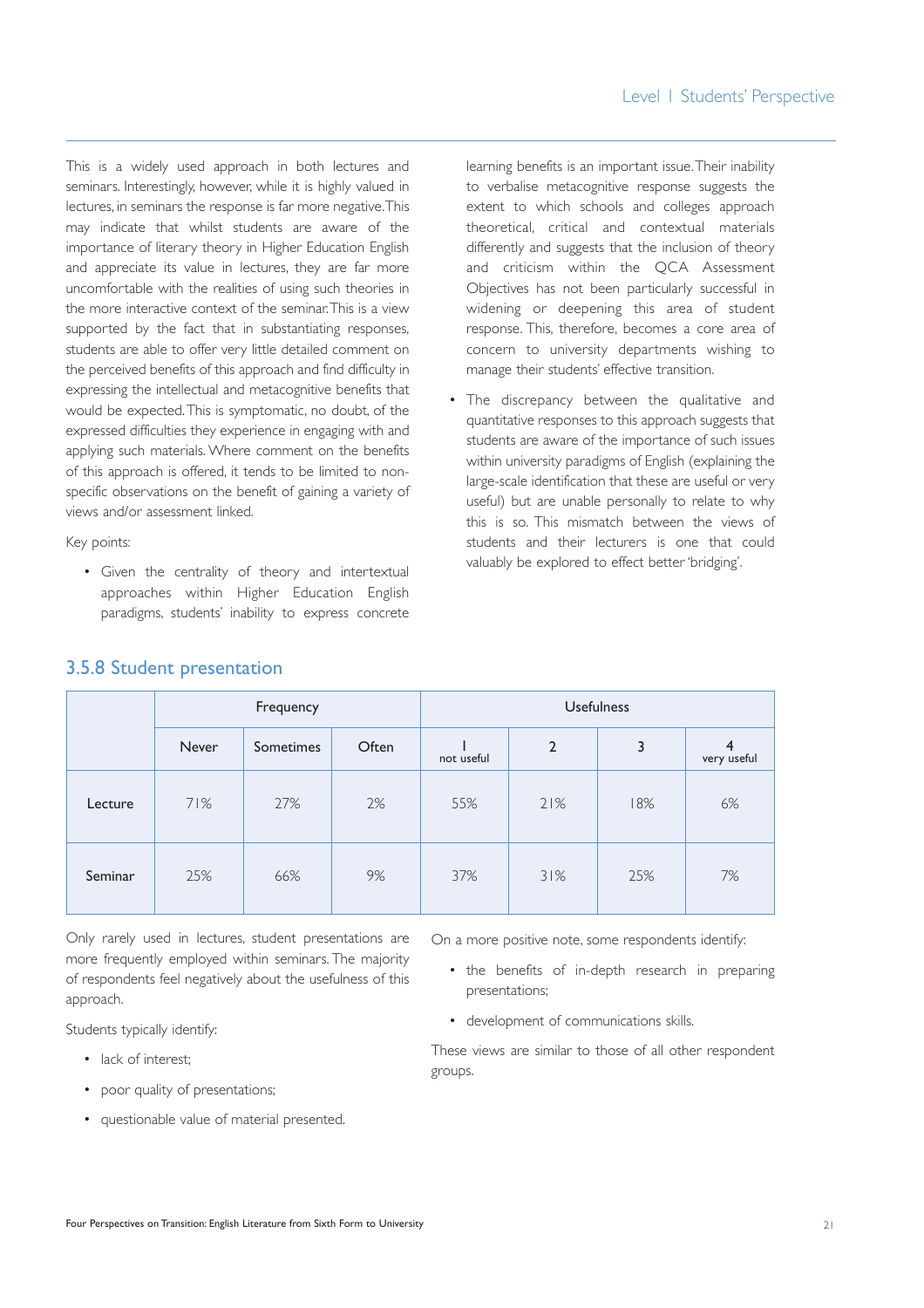|         | <b>Usefulness</b> |               |     |             |  |  |  |  |
|---------|-------------------|---------------|-----|-------------|--|--|--|--|
|         | not useful        | $\mathcal{P}$ |     | very useful |  |  |  |  |
| Lecture | 2%                | 8%            | 32% | 58%         |  |  |  |  |
| Seminar | 4%                | 8%            | 31% | 57%         |  |  |  |  |

#### 3.5.9 Lecturer presentation

The vast majority of students cling to the usefulness of the lecture as a format for teaching and do not maintain the critical distance from it that lecturers do.This may well be related to the low number of contact hours typical of English undergraduate courses, which encourages students to hold fervently to the valued contact time they have and to see the input of the lecturer at the heart of this.

Typical observations identify:

- in-depth presentation of lecturers' views;
- value sustained expert input.

#### 3.5.10 Use of Directed Activities Related to Texts (DARTs)

In this question students were asked to comment on the use of activities such as sequencing, tabulation, cloze (word substitution), prediction exercises, etc. in their teaching sessions. (Lunzer & Gardner, 1979)

|         | Frequency          |     |       | <b>Usefulness</b> |                |     |                  |
|---------|--------------------|-----|-------|-------------------|----------------|-----|------------------|
|         | Never<br>Sometimes |     | Often | not useful        | $\overline{2}$ | 3   | 4<br>very useful |
| Lecture | 52%                | 36% | 12%   | 25%               | 25%            | 18% | 32%              |
| Seminar | 39%                | 46% | 15%   | 19%               | 19%            | 19% | 43%              |

These are a largely unused techniques, although more frequently employed in seminars than in lectures and there is an almost even spread of views as to their value.The lack of substantiating comments from respondents in this section (as evident also in the response of sixth formers) suggests that the use of such activities and their potential benefits is little understood.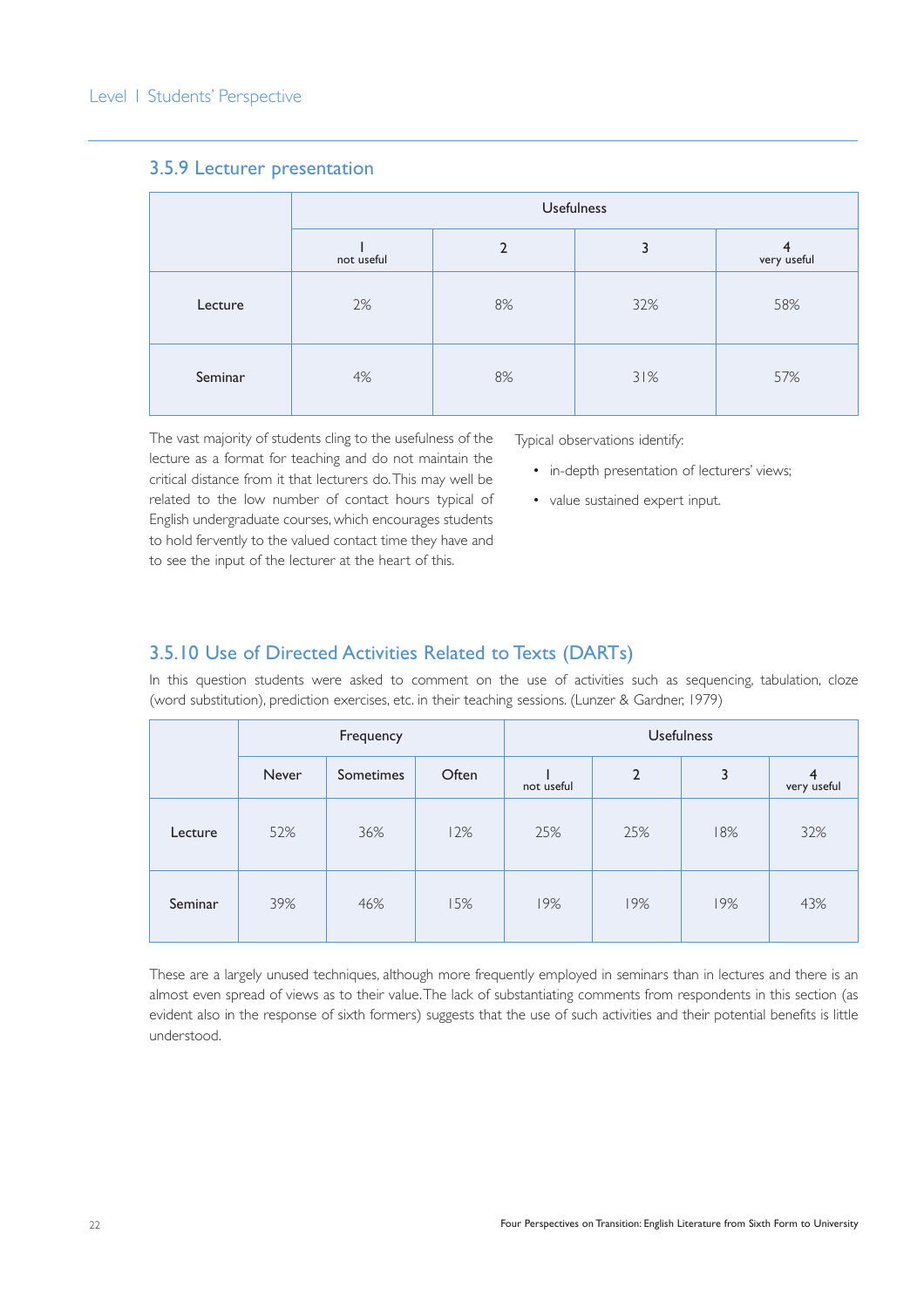|         | Frequency |           |       | <b>Usefulness</b> |                |     |                               |
|---------|-----------|-----------|-------|-------------------|----------------|-----|-------------------------------|
|         | Never     | Sometimes | Often | not useful        | $\overline{2}$ | 3   | $\overline{4}$<br>very useful |
| Lecture | 19%       | 55%       | 26%   | 8%                | 15%            | 29% | 48%                           |
| Seminar | 22%       | 52%       | 26%   | 7%                | 15%            | 32% | 46%                           |

## 3.5.11 Audio-visual stimulus

According to the vast majority of respondents, such approaches are sometimes or often employed in both lectures and seminars.There is also general agreement in terms of their usefulness, the vast majority again identifying that they are useful or very useful.

Respondents are not specific with regard to the nature of stimuli used, but identify their benefits as:

- tools in understanding;
- variety;
- aids in focussing attention.

The lack of specificity and critical engagement with the nature and value of these approaches, compared to the detailed responses of post-16 respondents, suggests that a more limited and less integrated range of media approaches is used at Level 1.

#### 3.5.12 Drama-based activities

In this question students were asked to comment on the use of activities such as hot-seating, role-play, character monologues, staging exercises and improvisation in their teaching sessions.

|         | Frequency |           |       | <b>Usefulness</b> |                |     |                  |
|---------|-----------|-----------|-------|-------------------|----------------|-----|------------------|
|         | Never     | Sometimes | Often | not useful        | $\overline{2}$ | 3   | 4<br>very useful |
| Lecture | 87%       | 13%       | 0%    | 45%               | 12%            | 15% | 28%              |
| Seminar | 81%       | 15%       | 4%    | 44%               | 13%            | 14% | 29%              |

This is a technique rarely used in either the lecture or the seminar context. In general students view this set of approaches in a negative light, but there are some fervent enthusiasts who appreciate the active nature of learning encouraged through drama approaches and wish they were more widely employed.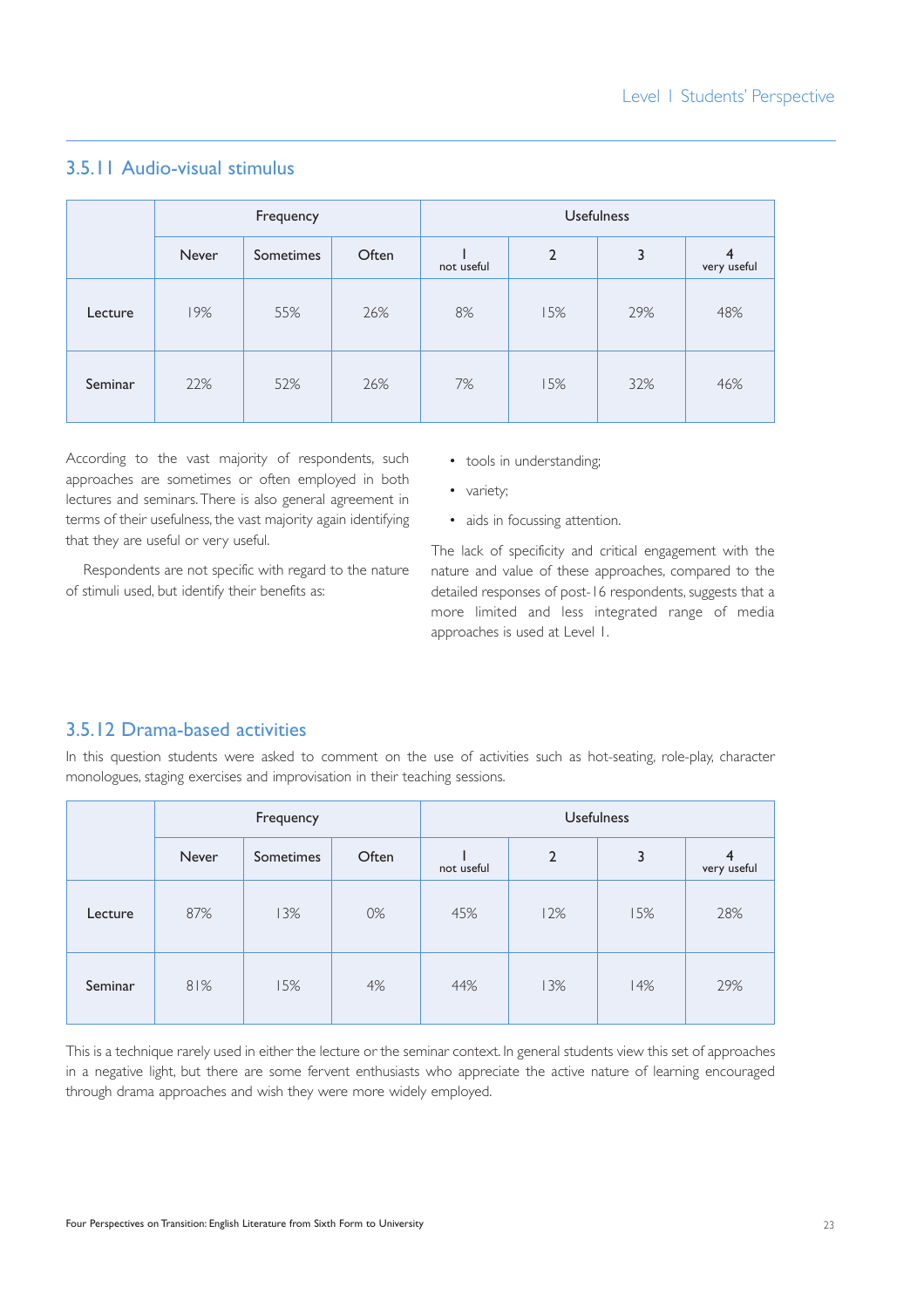|         | Frequency |                           |     | <b>Usefulness</b> |                |     |                  |
|---------|-----------|---------------------------|-----|-------------------|----------------|-----|------------------|
|         | Never     | Often<br><b>Sometimes</b> |     | not useful        | $\overline{2}$ | 3   | 4<br>very useful |
| Lecture | 58%       | 28%                       | 14% | 50%               | 13%            | 25% | 12%              |
| Seminar | 29%       | 49%                       | 22% | 25%               | 12%            | 50% | 13%              |

#### 3.5.13 Creative, recreative and free writing responses to text

More frequently used in seminars than in lectures, such approaches are even less frequently employed than drama-based techniques.Views on the value of such approaches are similar to responses to drama techniques. Students generally do not display an awareness of the benefits accruing from active creative engagement in and with text and the processes of undertaking recreative writing, which can offer substantial insights into the function and operation of authorial techniques and choices.

## 3.6.0 How effectively do you think your study of English post-16 prepared you for the study of English at university?

Responses to this key question are varied. A large number of respondents indicate that they feel their post-16 study of English provided an adequate preparation for university study, although they are able to offer little in the way of informed comment on how it did so. Observations tend to be limited and generalised in their nature.The following are typical responses:

- essay writing skills;
- the benefits of revisiting texts studied at post-16  $|P| \leq |P|$
- close and detailed study of text;
- A level provided useful basics on which to build;
- International Baccalaureate study required similar types of study and high levels of independence.

Far more prevalent and specific, even amongst respondents who identified generally positive views, were the following observations:

- the significant difference between post-16 and university English study;
- differences in materials studied;
- differences in the nature of study;
- the level of research expected came as a shock:
- detail and nature of analysis differs;
- teaching methods differ;
- the quantity of work expected at university is much greater;
- sixth form work is fully supervised, whilst university requires independence;
- university requires a different type of reading;
- quality of writing expected is higher at university;
- range of content and texts studied is much greater at university;
- differing expectations;
- a much wider range of perspectives is expected at university;
- range and quantity of reading is much greater at university;
- the pace of study surprises students;
- the level of independence required surprises students.

#### Key points:

• Whilst not necessarily a cause of concern to the respondents, this nevertheless provides a substantial body of evidence to indicate how subject paradigms and expectations differ between post-16 and university levels. There is clearly a real and present requirement for university departments to address these needs in their incoming students and to consider how these can be pre-empted.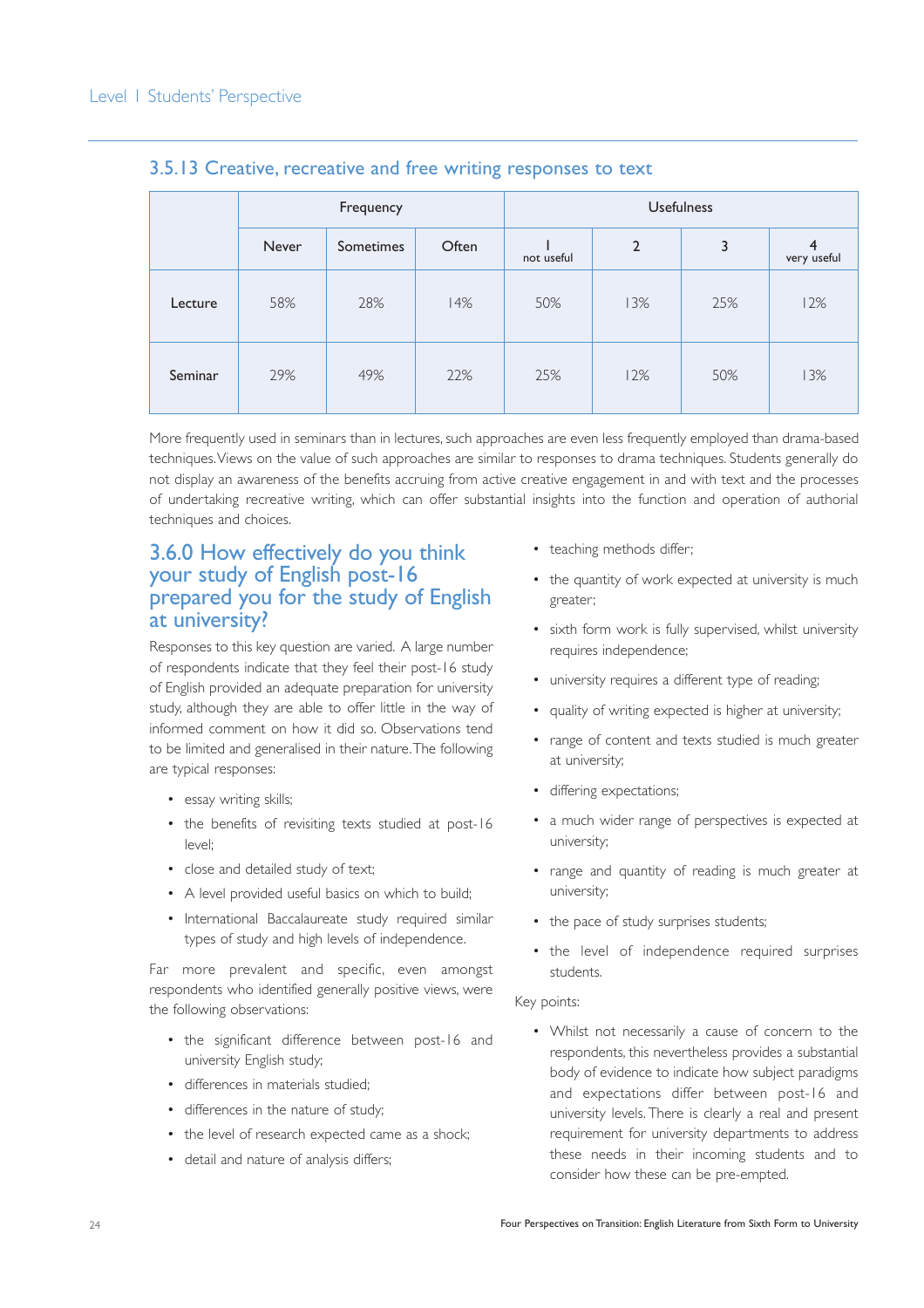### 3.7.0 What abilities do you believe are necessary to succeed in the study of English literature at degree level?

The abilities students identify are very similar to the abilities identified by all other participant groups in this study:

- love of reading;
- open-mindedness;
- creativity;
- self-motivation;
- independence;
- enthusiasm;
- analytical skills;
- writing skills;
- ability to work with theory;
- commitment and determination;
- organisation and time management;
- ability to work with others;
- adaptability.

## 3.8.0 What programmes did your school or college have in place to prepare you for studying at university level?

With only the exception of Access students, who have followed courses specifically designed to facilitate access to Higher Education, all respondents indicate that their schools or colleges provided nothing in the way of preparation for study at university. This may be evidence of the continuing drive on grade attainment and maximisation.The position may be exacerbated further by the difficulty of providing such support within the crowded post-16 curriculum. It is of concern, however, that students generally arrive at university without any real sense of the nature of higher academic study and its requirements.

## 3.9.0 What programmes does your university have in place to assist you in making the transition to university English?

Over 90% of Level 1 students responding to this survey indicate that their departments do not provide programmes to facilitate the transition into Level 1. A number of specific support systems are identified by a small minority of respondents:

- drop-in sessions with tutors;
- academic guidance;
- personal tutorials;
- study skills programmes;
- study diaries.

It is, of course, entirely possible that programmes to support transition are present within departments and integrated support is provided within Level 1 programmes of study. If this is the case, however, the fact that students as a whole remain unaware of such supports to their academic and personal development early in their studies proves a problem in its own right. If students are unaware that programmes are in place to meet their transition needs, it implies either that they are not fully aware of the nature of their needs or that the programmes are not fully effective. On the evidence of this survey, this appears to be an area for serious consideration.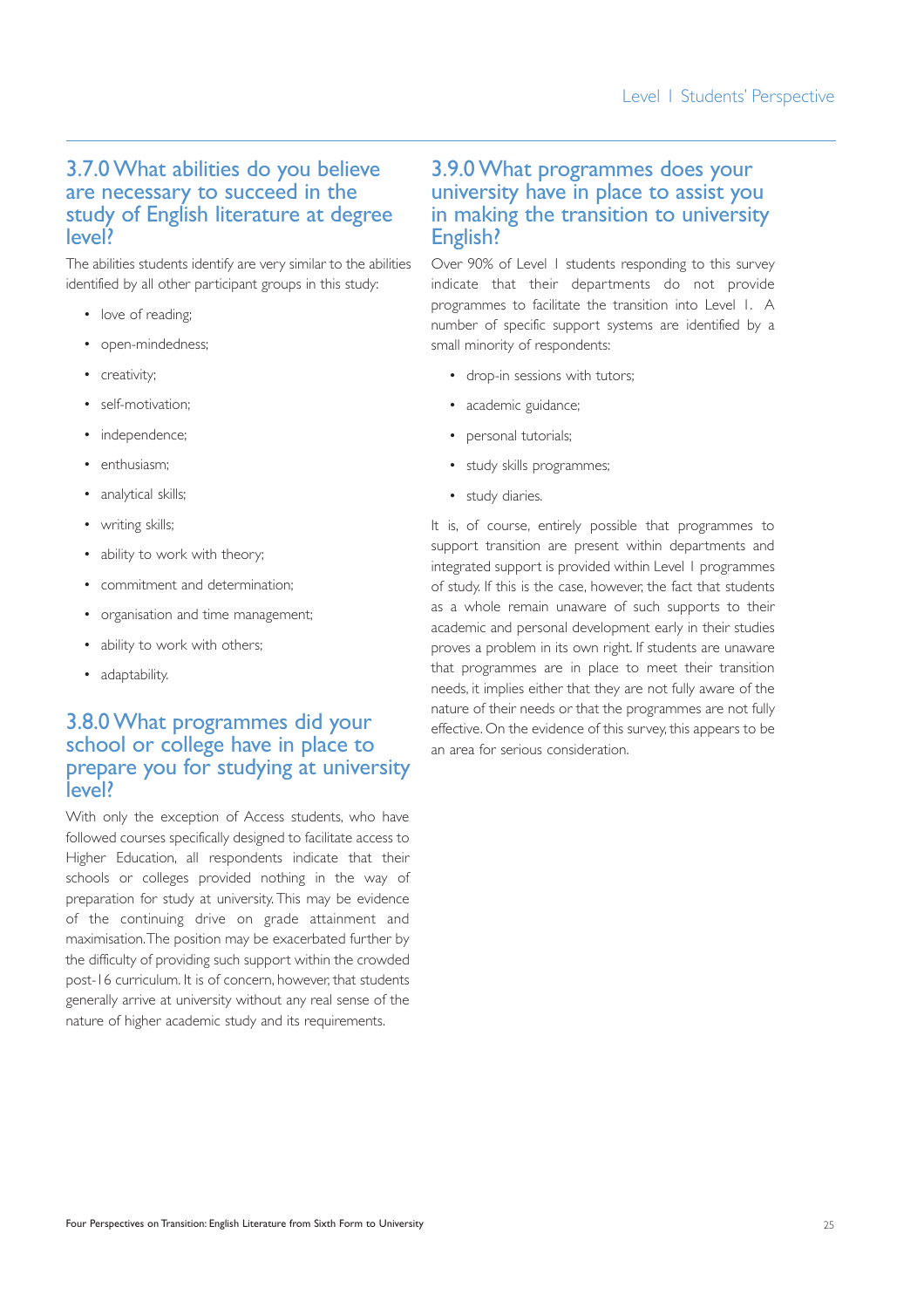# 4. Sixth Form Teachers' Perspective

## 4.1.0 Introduction

As the primary English academic contact for sixth formers, sixth form teachers and further education lecturers, like university lecturers, work at the juncture of advanced study (be it Advanced GCE, International Baccalaureate, Access or other entry routes) and undergraduate study. On a daily basis they are responsible for managing the transition from GCSE to advanced level study in English, developing in their students a growing and changing perspective of what it means to study English. Whether teachers at this level are so actively involved in seeking to ease the transition of their own students into university and the demands this will make of them is open to question.

For the purposes of this study, 18 teaching staff have been surveyed in five institutions.The institutions surveyed comprise:

- two state comprehensive schools with sixth forms;
- two independent schools with sixth forms;
- one state sixth form college.

## 4.2.0 Breakdown of respondents

All numerical data is presented in the form of percentages for ease of comparison.

#### 4.2.1 By institution

| Institution | Sixth form | State school | Independent |  |
|-------------|------------|--------------|-------------|--|
| type        | college    |              | school      |  |
|             | 196        | 56%          | 70/         |  |

Institutions selected for survey were chosen solely on the basis of their institution type, so that a representative sample of the post-16 sector could be established, reflecting the views of teachers and lecturers practising in a variety of circumstances and with varying student bodies. The institutions sampled are also from geographically diverse areas, so responses may also reflect a range of local concerns and circumstances. The primary concern, however, is to establish how a variety of institutional bodies react to a set of core principles and issues surrounding teaching and learning and the management of student transition out of post-16 education into Higher Education.

## 4.3 Entry qualifications taught

| <b>Qualifications</b><br>taught | English<br>Literature<br>only | English<br>Literature and Literature and<br>English<br>Language | English<br>International<br>Baccalaureate |
|---------------------------------|-------------------------------|-----------------------------------------------------------------|-------------------------------------------|
|                                 | 67%                           | 22%                                                             | $11\%$                                    |

## 4.4 Teaching and learning

Teachers and lecturers were asked to identify, selecting from "Often", "Sometimes" and "Never", the frequency with which a selection of teaching and learning strategies were employed in their teaching sessions.They were also asked to indicate using a Likert Scale, ranging from 1 (not useful) to 4 (very useful), how beneficial they find each of these teaching and learning strategies in their work with students, providing substantiating comments if they wished.

#### 4.4.1 Reading in advance

This question asked lecturers to consider pre-reading of any description, whether of their set text, theoretical or other contextual material.

| Frequency |           |       | <b>Usefulness</b> |     |     |                       |  |
|-----------|-----------|-------|-------------------|-----|-----|-----------------------|--|
| Never     | Sometimes | Often | not useful        |     | 3   | ◢<br>┱<br>very useful |  |
| 0%        | 17%       | 83%   | 11%               | 22% | 39% | 28%                   |  |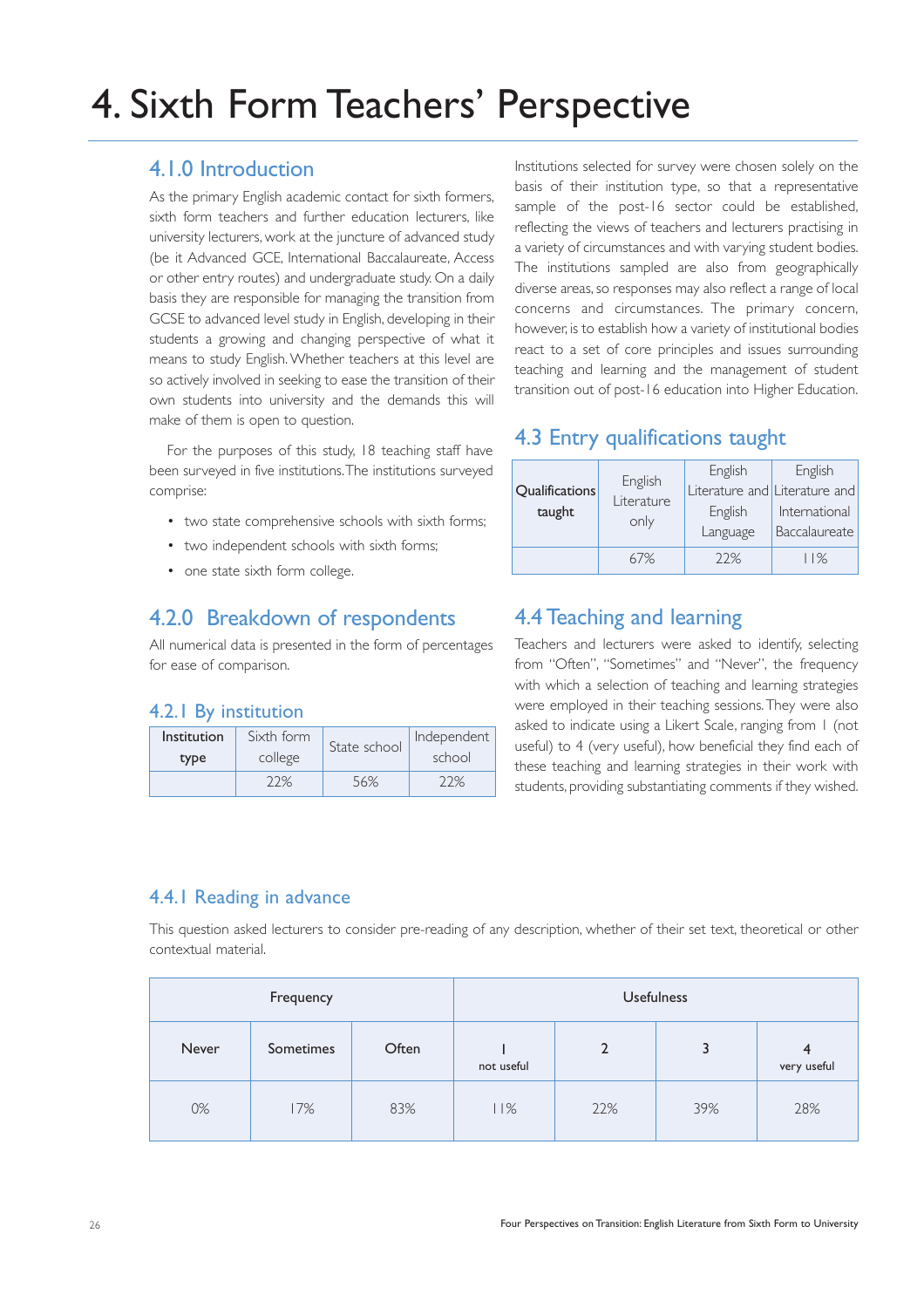Benefits of pre-reading identified are:

- maximises teaching time;
- establishes expectations of independent study;
- prepares students for lesson activities and discussion;
- maintains pace and momentum through study of set text;
- allows students to identify misunderstandings;
- allows students to formulate individual responses to text.

Some practical issues also emerge:

- the challenge of supporting absentees and weaker students;
- pre-readings are strengthened when supported by specific reading focuses and activities.

Key points:

- The reservations expressed by a sizeable minority of respondents are not grounded in the belief that prereading is intrinsically unhelpful, but rather in their experience that students are frequently unreliable and do not complete pre-readings, which in turn affects their preparedness for class and the flow of teaching sessions.
- The views expressed here both positive and negative – are very similar to those expressed by sixth formers and university lecturers. While the nature and quantity of pre-reading inevitably differs between post-16 and Higher Education sectors, given the different context of study, a set of uniform issues surrounds the use of pre-reading and the experience of teachers and students across sectors in this respect.

### 4.4.2 Guided reading in groups

This question addressed the use of targeted passage-based reading in teaching sessions, followed up by specified group discussion, question response, analytical or written outcomes.

| Frequency |           |       |            |    | <b>Usefulness</b> |                               |
|-----------|-----------|-------|------------|----|-------------------|-------------------------------|
| Never     | Sometimes | Often | not useful |    | 3                 | $\overline{4}$<br>very useful |
| 5%        | 39%       | 56%   | 3%         | 7% | 5%                | 85%                           |

Typical observations on the benefits of this approach are as follows:

- prompts useful discussion;
- promotes detailed, guided inquiry into text;
- encourages wider engagement;
- encourages students to view text from different perspectives;
- requires students to engage in controlled risk-taking;
- engages students in active but teacher-controlled textual analysis;
- encourages focused discussion;
- collaborative learning and meaning-making;
- structured independent engagement.

The following practical observations also emerge:

- the need to ensure tasks are appropriately consolidated with the whole group afterwards;
- clear activity focus must be shared with students.

Key points:

- Of particular interest here is the value that sixth form teachers place upon "controlled independence", allowing students to explore text within teacher-controlled parameters – a useful stepping stone on the way to fuller autonomy as it will be experienced in Higher Education contexts.
- Again sixth form teachers' views on this approach and its perceived value are broadly similar to the views expressed by sixth formers and university lecturers.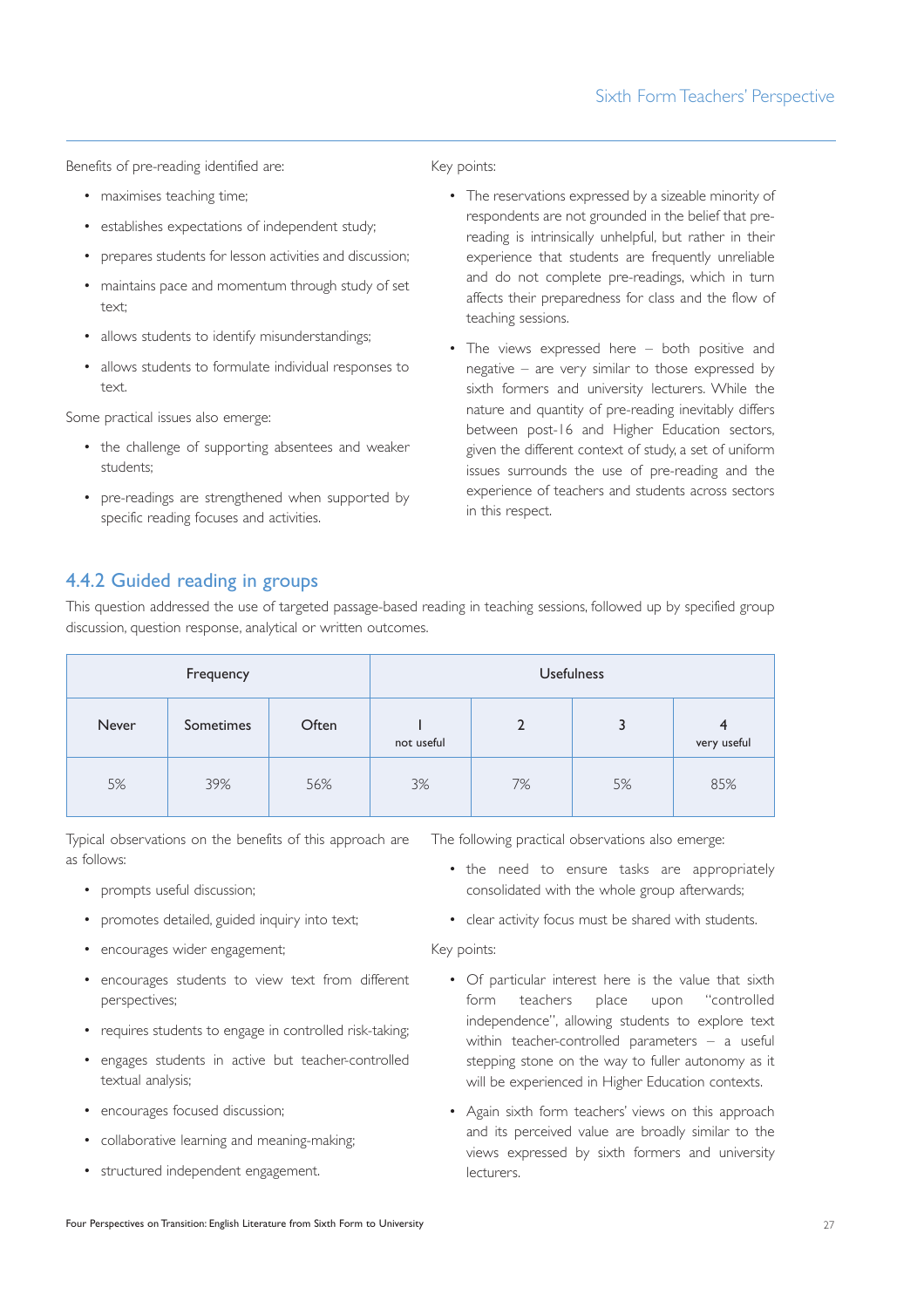#### 4.4.3 Reading as a class

| Frequency |           |       |            |                | <b>Usefulness</b> |                  |
|-----------|-----------|-------|------------|----------------|-------------------|------------------|
| Never     | Sometimes | Often | not useful | $\overline{2}$ | 3                 | 4<br>very useful |
| 5%        | 73%       | 22%   | 15%        | 18%            | 39%               | 28%              |

Advantages teachers identify in this technique are:

- keeps group together during reading;
- easy to maintain and monitor quality of reading;
- in drama texts, helps create sense of being 'audience' rather than 'reader';
- enjoyable shared experience of text;
- discussion of text in process of reading;
- brings texts to life;
- helps troubleshooting language difficulties, especially in pre-twentieth century texts.

There are also a number of practical issues raised:

- recognition that this approach is time-consuming and sometimes time-wasting;
- students can 'drift' during reading;
- is best used in short bursts:

4.4.4 Whole class discussion

• can become a ready reason for students not to read independently.

#### Key points:

- This technique is much more regularly used by the sixth form teachers surveyed than by university lecturers, and more highly valued.
- The prevalent use of this approach in post-16 study has clear implications in terms of students' expectations and perceptions of the importance of independent, autonomous study. It may also impact on their abilities independently to approach texts and to overcome difficulties encountered in reading. Reflecting this, a significant proportion of Level 1 students indicate their liking for this approach.
- There is a general view that class reading is an important part of the experience of drama texts and is very useful in dealing with poetry, but less desirable in approaching fiction and other prose texts.

| Frequency |           |       |            |     | <b>Usefulness</b> |                               |  |  |
|-----------|-----------|-------|------------|-----|-------------------|-------------------------------|--|--|
| Never     | Sometimes | Often | not useful | 2   | 3                 | $\overline{4}$<br>very useful |  |  |
| 0%        | 17%       | 83%   | 0%         | 10% | 62%               | 28%                           |  |  |

Advantages identified are:

- facilitates formulation of varied views of the text;
- allows engagement and interaction with others' views of the text;
- allows teacher to control, modify and guide discussion;
- encourages students to test out ideas about the text.

A number of concerns also emerge, however, all of which need to be carefully addressed:

- danger of 'intellectual truancy' by those unwilling or unable to contribute;
- some students dominate discussion;
- this works best when students have been given specific preparation guidelines.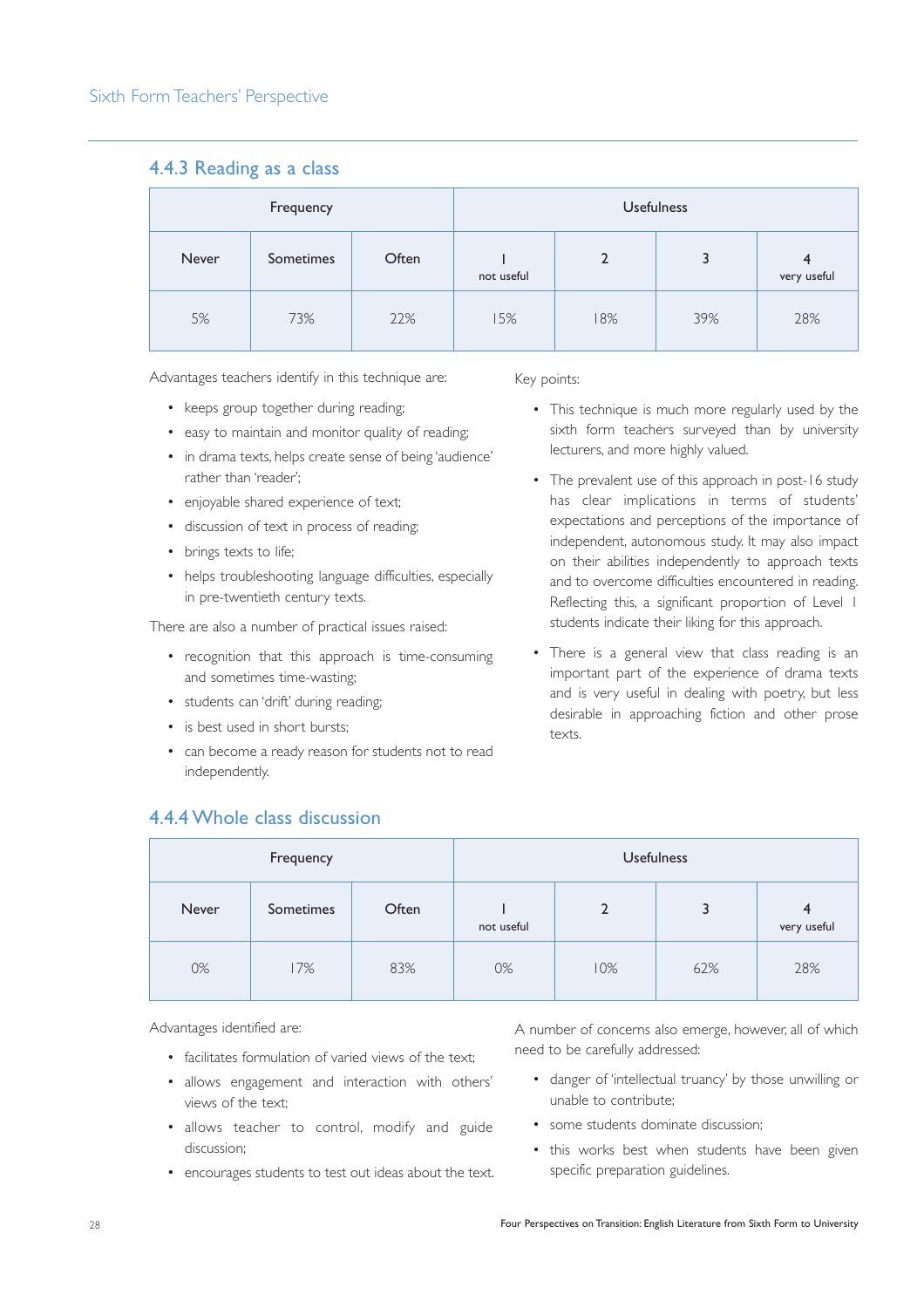## Frequency **Example 2018 Usefulness** Never Sometimes Often I not useful 2 3 4 very useful 0% 28% 72% 5% 5% 17% 73%

## 4.4.5 Group/pair discussion

Advantages identified are:

- promotes student confidence;
- encourages focus on detail;
- less intimidating forum for discussion;
- useful tool in preparing feedback for whole class;
- allows multiple tasks/facets of text to be covered simultaneously;
- sharing and development of ideas.

Practical issues also emerge:

- requires careful management and monitoring;
- detailed and structured preparation is required to ensure students are aware of focus and outcomes;
- careful organisation of groups increases productivity.

## 4.4.6 Close textual analysis

| Frequency |       |                  |       |            | <b>Usefulness</b> |     |                               |
|-----------|-------|------------------|-------|------------|-------------------|-----|-------------------------------|
|           | Never | <b>Sometimes</b> | Often | not useful | $\overline{2}$    | 3   | $\overline{4}$<br>very useful |
|           | 0%    | 17%              | 83%   | 5%         | 0%                | 22% | 73%                           |

Advantages identified are:

- useful for consideration of language;
- learning of analytical skills;
- develops close reading abilities;
- specifically addresses the demands of Assessment Objective 3 for English Literature (see Appendix 2), which requires students to "[s]how detailed understanding of the ways in which writers' choices of form, structure and language shape meanings" and Assessment Objectives 3 and 4 for English Language and Literature (see Appendix 3).

Difficulties are also observed:

- students often struggle with this;
- needs to be carefully teacher-guided;
- the connections between 'micro' and 'macro' dimensions of the text are essential to understanding, but often difficult for students to master.

#### Key points:

- Students entering Higher Education come used to and expecting such interactive approaches to engaging with text.
- The levels of student autonomy and independence (and teacher expectations of these) in setting agendas for discussion and for managing outcomes in such discussions may vary considerably between phases. This is an issue requiring careful consideration.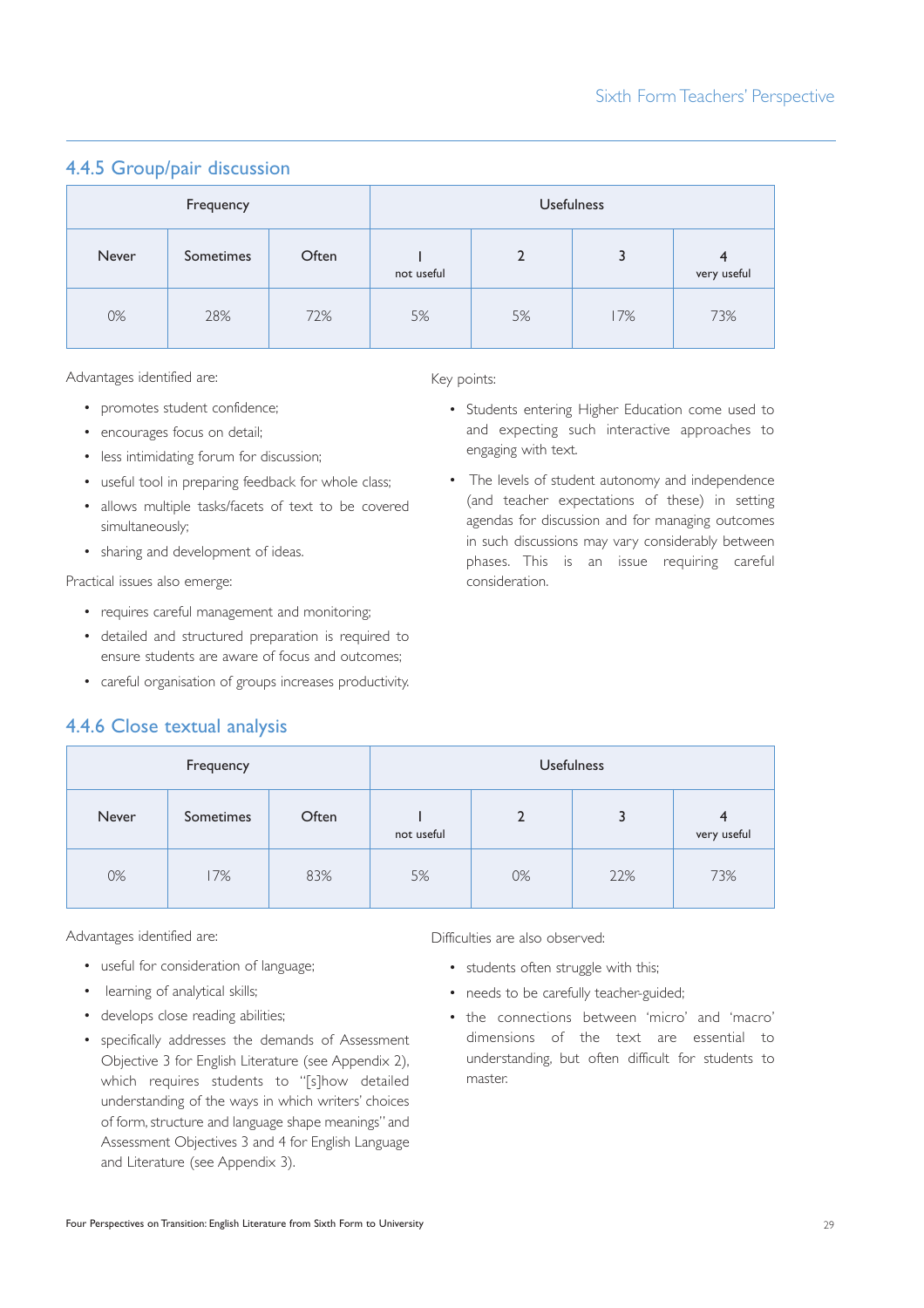#### Key points:

- Given the levels of independent study required of students of English at university, the development of a solid battery of close reading skills is essential.The value placed upon such skills by post-16 English teachers and their dedicated use of such approaches is a welcome preparation of students for their Higher Education studies.
- Lecturers' views that students are frequently poorly prepared in this area raises questions as to what is understood by the concept of close reading and the requirements of it at each phase. Clearly mutual understanding of what is demanded of students differs in this area of study.

#### 4.4.7 Research using other materials

In this question teachers were asked to consider the extent to which they use literary theory, literary criticism, context material and other literary material as stimulus within their teaching sessions.

| Frequency |           |       |            |                | <b>Usefulness</b> |                  |  |  |
|-----------|-----------|-------|------------|----------------|-------------------|------------------|--|--|
| Never     | Sometimes | Often | not useful | $\overline{2}$ | 3                 | 4<br>very useful |  |  |
| 0%        | 73%       | 27%   | 15%        | 21%            | 39%               | 27%              |  |  |

Advantages are identified:

- opens new ideas;
- provides and develops understanding of context;
- particularly useful for synoptic assessment.

Other observations:

- students frequently find this confusing and have difficulty in applying such materials;
- often used for independent or extension study; students' learning of how to apply and understand such materials is, therefore, curtailed;
- theoretical and critical material is often 'taken as gospel' and uncritically accepted.

Key points:

• Given the prevalence of theory within Higher Education paradigms of English, significant issues emerge here.

- For the large number of students who are evidently not prepared or under-prepared in this key area, the transition to university study of English is problematised.
- Teacher interpretations of what is required under Assessment Objectives 4 and 5 (see Appendix 2) vary widely. In many cases the application of theoretical and critical material is minimal and mechanical, and as such is of questionable value in preparing students for their university studies. For students of English Language and Literature the experience is still more limited, applying only to Assessment Objective 3 (see Appendix 3).
- The particular identification of this approach with the synoptic assessment suggests students are not introduced to such approaches (in detail, at least) until A2, which inevitably limits the extent to which skills in this area can be developed.

| Frequency |           |       |            |     | <b>Usefulness</b> |                  |  |  |
|-----------|-----------|-------|------------|-----|-------------------|------------------|--|--|
| Never     | Sometimes | Often | not useful |     | 3                 | 4<br>very useful |  |  |
| 5%        | 67%       | 28%   | 11%        | 22% | 45%               | 22%              |  |  |

### 4.4.8 Student presentation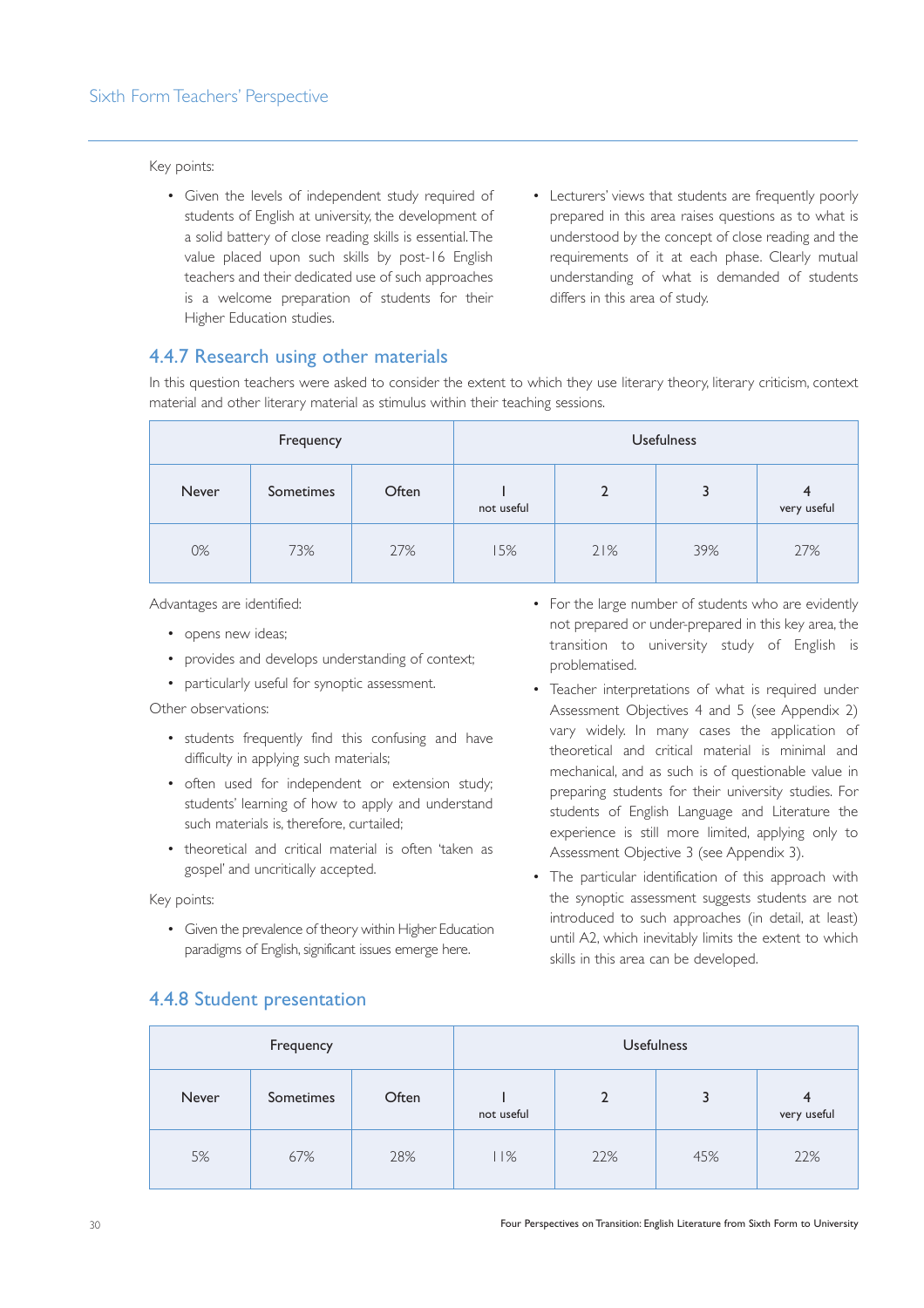Advantages identified are:

- students learn to formulate and sustain argument;
- develops student independence and autonomy;
- the pressure of having to present sharpens students' focus on the activity.

Disadvantages noted:

- weaker students struggle and are intimidated;
- presentations are of highly variable quality;
- presentations can be tedious;
- time-consuming.

Practical considerations also emerge:

- the brief/focus for presentation must be very clear to students;
- groupings have to be carefully organised;
- high levels of teacher input are required to make these effective.

| 4.4.9 Teacher presentation |  |
|----------------------------|--|
|----------------------------|--|

| Frequency |           |       |            |     | <b>Usefulness</b> |                  |
|-----------|-----------|-------|------------|-----|-------------------|------------------|
| Never     | Sometimes | Often | not useful |     | 3                 | 4<br>very useful |
| 0%        | 61%       | 39%   | 12%        | 15% | 45%               | 28%              |

Advantages identified are:

- note-taking skills developed;
- easy method of information-giving;
- students find it reassuring;
- good for contextual/summative elements of lessons.

Other views:

- best used in a limited way;
- preference generally expressed for more interactive, student-centred approaches;
- seen by some as 'the easy option'.

Key points:

- Like Higher Education lecturers, teachers recognise the practical advantages and economies of this approach, but view it with less enthusiasm in pedagogical terms.
- Note-taking skills are recognised as important, but need to be taught.
- Given the prevalence of the lecture forum in Higher Education, students' lack of contact with lecturing and the skills required to maximise learning in this context is a significant issue.To manage the transition to university effectively, students need to be taught to engage with this as a forum for learning, and need to recognise the ways in which the lecture must link to independent study.

#### 4.4.10 Use of Directed Activities Related to Text (DARTs)

In this question teachers were asked to comment on the use of activities such as sequencing, tabulation, cloze (word substitution), prediction exercises, etc. in their teaching sessions. (Lunzer and Gardner, 1979)

| Frequency |           |       |            |     | <b>Usefulness</b> |                  |  |  |
|-----------|-----------|-------|------------|-----|-------------------|------------------|--|--|
| Never     | Sometimes | Often | not useful |     |                   | 4<br>very useful |  |  |
| 5%        | 83%       | 12%   | 0%         | 14% | 57%               | 29%              |  |  |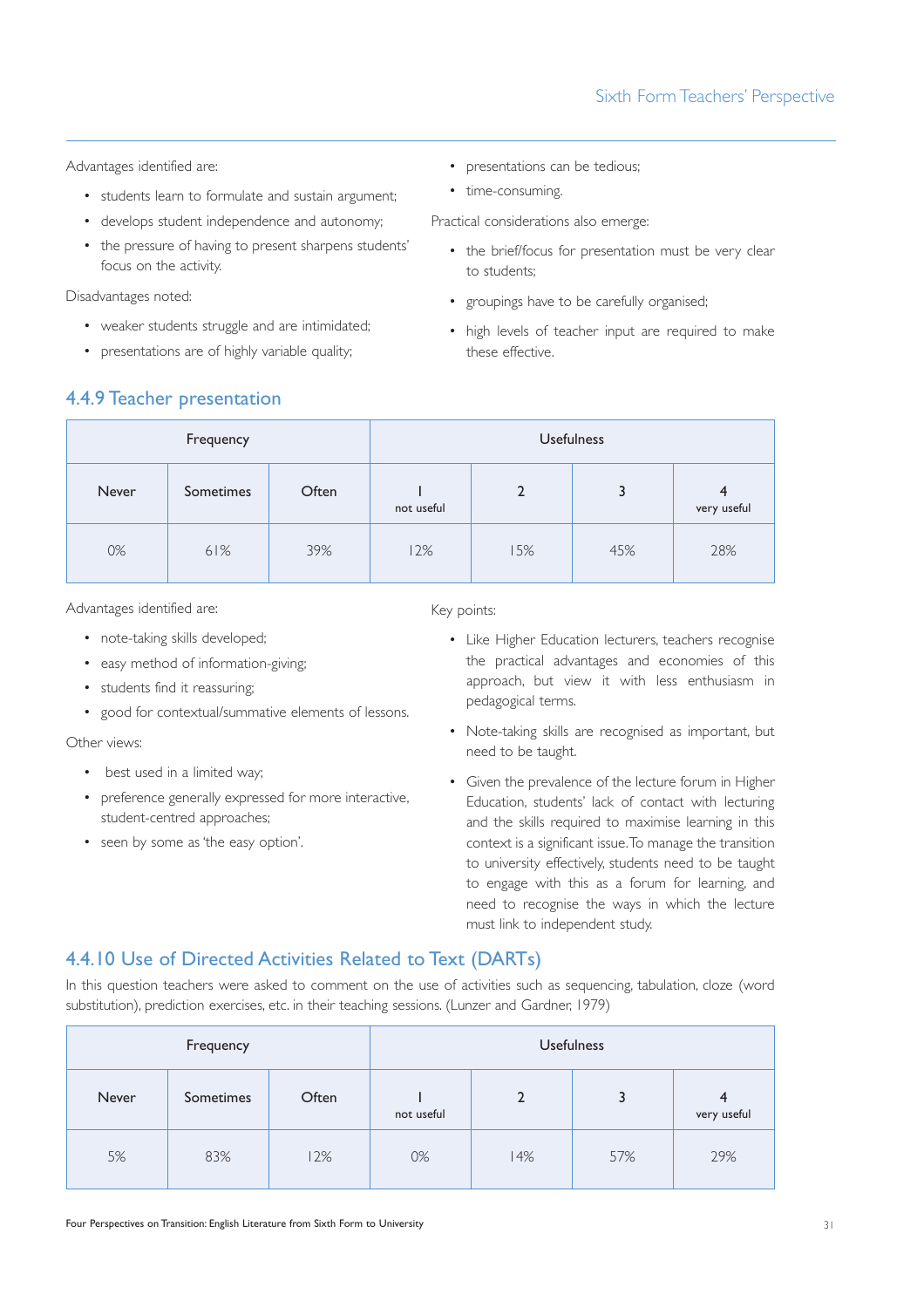#### Sixth Form Teachers' Perspective

Advantages identified are:

- specific focus of such activities is beneficial to students;
- all students are engaged;
- variety of learning experience;
- directs attention and reading;

4.4.11 Audio-visual/ICT stimulus

- builds student confidence;
- useful to help students prepare for discussion;
- organisational benefits.

#### Key points:

• DARTs are regularly employed in the teaching sessions of the vast majority of sixth form students. The relative lack of such activities in teaching at university (and consequently the loss of learning benefits accruing from them) must inevitably impact upon students' learning and their ability to manage the transition to Higher Education.

| Frequency |           |       |            | <b>Usefulness</b> |     |                  |  |
|-----------|-----------|-------|------------|-------------------|-----|------------------|--|
| Never     | Sometimes | Often | not useful |                   | 3   | 4<br>very useful |  |
| 5%        | 83%       | 12%   | 11%        | 11%               | 61% | 17%              |  |

Responses indicate the use of the following stimuli: televisual, overhead projectors, interactive whiteboards. Discussion, however, focuses on televisual stimulus.

Advantages are identified:

- visual properties benefit some students (Gardner, 1983);
- variety of approach creates interest;
- can aid understanding.

Doubts also emerge:

- adds variety but not always depth;
- closes down rather than opens interpretation.

Key points:

- The evidence suggests that in the time-pressured environment of advanced study under Curriculum 2000 the use of such resources and stimuli is more difficult to sustain and that the focus increasingly has to remain more narrowly examination-focused.
- There is no indication of audiovisual stimulus material being seen as a critical, theoretical or ideological interpretation of text.
- Opinions expressed that televisual media closes rather than opens interpretation suggest a confined view of how such texts can be used as critical interpretations to be read alongside the original text.

### 4.4.12 Drama-based activities

| Frequency |           |       |            | <b>Usefulness</b> |     |                               |  |
|-----------|-----------|-------|------------|-------------------|-----|-------------------------------|--|
| Never     | Sometimes | Often | not useful |                   | 3   | $\overline{A}$<br>very useful |  |
| 5%        | 78%       | 17%   | 5%         | 18%               | 42% | 35%                           |  |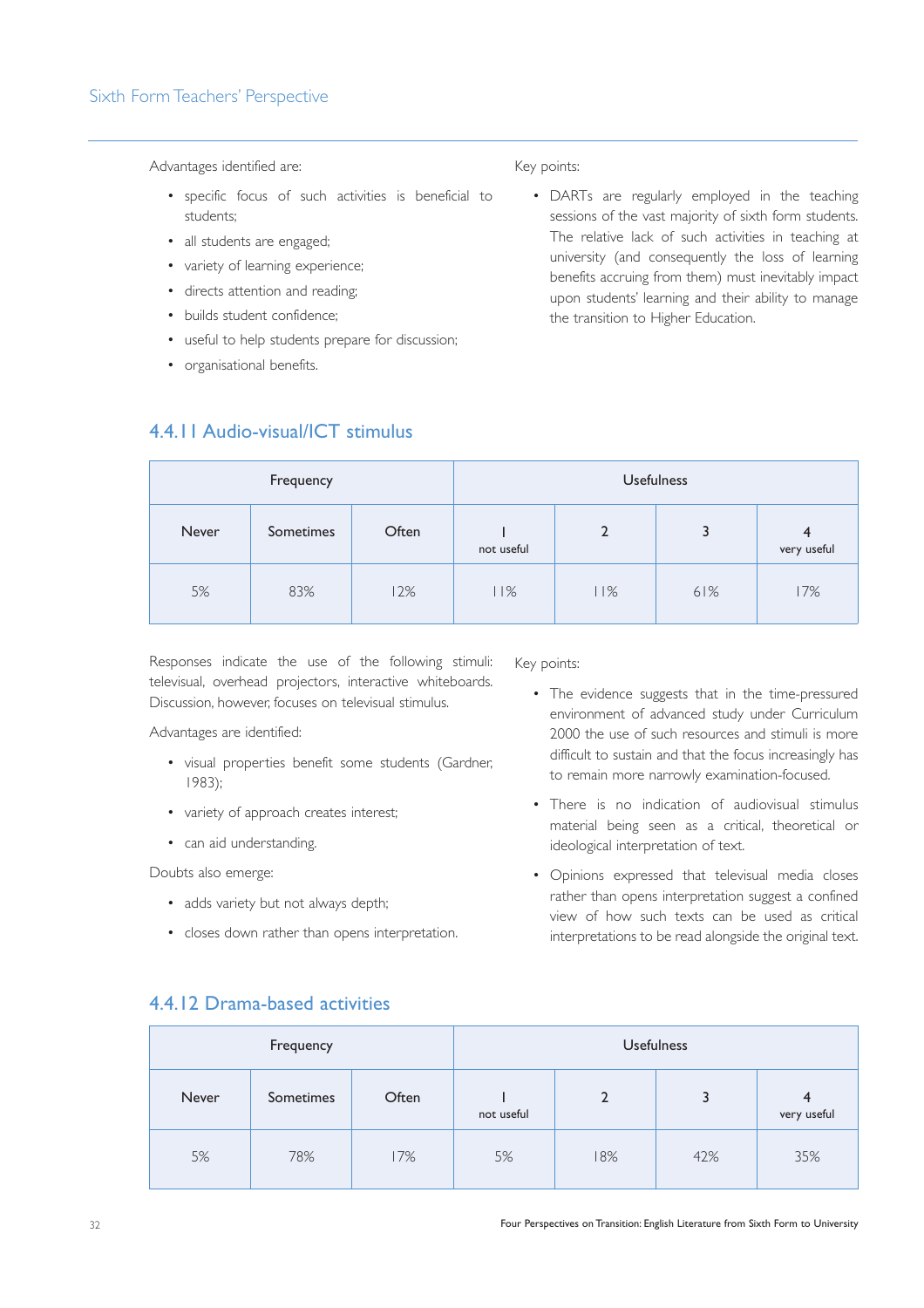Advantages discussed include:

- benefits to kinaesthetic learners (Gardner, 1983);
- variety;
- develops empathy;
- engages students in active, critical reading:
- especially useful with drama texts;
- useful 'way in' to texts of all sorts.

Practical concerns:

- logistical difficulties;
- intimidating for some students;
- learning outcomes and benefits must be clearly established for students.

#### Key points:

- Although considerably less employed in the post-16 classroom than during GCSE (where drama-based assessment is now an obligatory component of oral assessments), such approaches to text are much more widely employed within the post-16 context than in the university context.
- Given that active learners are likely to benefit greatly from such an approach to textual learning, significant learning opportunities may be missed here.

| Frequency |           |       | <b>Usefulness</b> |     |     |                  |
|-----------|-----------|-------|-------------------|-----|-----|------------------|
| Never     | Sometimes | Often | not useful        | 2   | 3   | 4<br>very useful |
| 66%       | 22%       | 12%   | 35%               | 28% | 22% | 15%              |

4.4.13 Creative, recreative and free writing responses to text

Positive observations include:

- key benefits accrue in understanding authorial choices, style and craft;
- opportunity to develop personal ideas on a text;
- opportunity to explore alternative issues and interpretations of texts;
- student interaction with text.

Other comments:

- students often unwilling to write in any form;
- lack of time in an over-crowded curriculum (Hodgson and Spours, 2003a)

#### Key points:

- Given that the study of literature is centrally concerned with acts of creativity, and that the act of reading and the construction of meaning is essentially an act of creation or recreation (Green, 2004), the infrequent use of this approach to learning is both surprising and regrettable.
- The prevalence of comments from teachers that they lack time to adopt such approaches and that they do

not lend themselves to translation into the terms of the QCA Assessment Objectives is a testament to the impact the Curriculum 2000 reforms have had upon teaching post-16. In comments linked to the narrowing of possibilities with the post-16 curriculum under Curriculum 2000, Hodgson and Spours (2003a) note,"…the sheer amount of content to be tackled and assessed has, so far, in our estimation, made Curriculum 2000 a tedious and uninspiring curriculum that encourages intrumentalism and game-playing to maximize qualification outcome rather than experimentation, creativity and preparation for lifelong learning." <sup>4</sup> The knock-on effect of this in terms of students' abilities to engage with their university studies is self-evident.

• Some teachers are evidently deeply committed to the use of creative and recreative approaches to textual study (such issues as textual transformation are integral in the study of English Language and Literature), finding it one of the most exciting and fulfilling approaches to the study of literature.

<sup>4</sup> Hodgson, A. and Spours, K., (2003a) *Beyond A Levels: Curriculum 2000 and the Reform of 14-19 Qualifications*, London: Kogan Page, p.109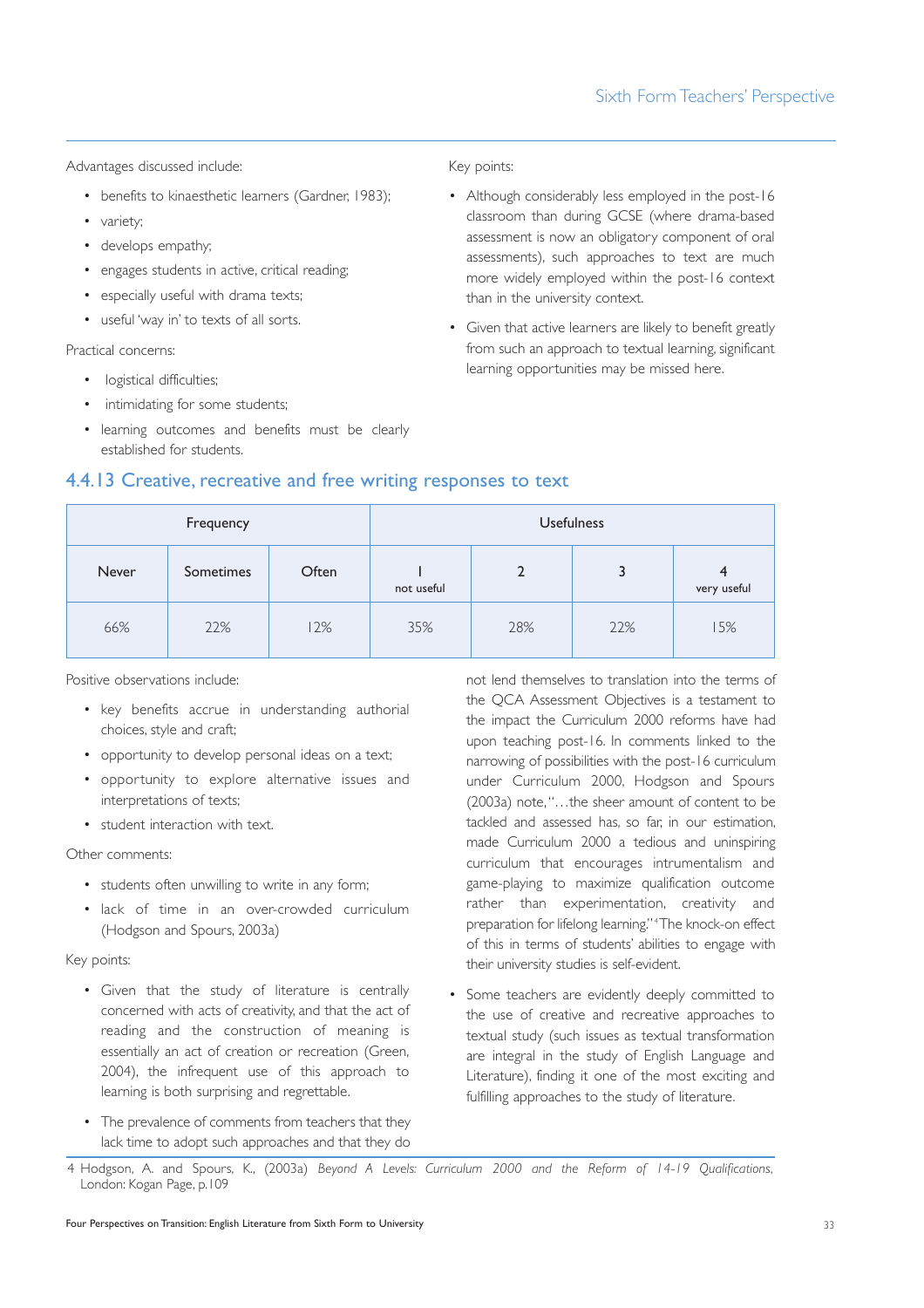• Although the use of such approaches is regrettably small in post-16 studies, they are still less employed

in the context of the university departments surveyed in this study.

## 4.5.0 To what extent do you make your students aware of the QCA Assessment Objectives?

| <b>Extent of awareness</b> | – unaware | $2 - not$ particularly<br>aware | $3 - aware$ | $4 -$ very aware |
|----------------------------|-----------|---------------------------------|-------------|------------------|
|                            | 0%        | )%                              | 7%          | 83%              |

### 4.6.0 Explain how this has affected the ways in which you set about teaching texts.

Teachers surveyed generally feel that the Assessment Objectives (see Appendices 2 and 3) offer a reasonable set of criteria for the effective assessment of English post-16.They also identify a number of significant ways in which the Assessment Objectives have impacted on the teaching of English under Curriculum 2000:

- focus on the Assessment Objectives leads to teaching to certain aspects of texts rather than the text as a whole;
- Assessment Objectives are used specifically in preparing students for examination and other forms of assessment;
- there has been a narrowing of focus in teaching away from the general and on to what will be examined;
- the grade has become the focus in many respects;
- tasks are 'compartmentalised' by the Assessment Objectives.

A number of salient pejorative observations also emerge from some longer-standing teachers of English. These include that the Assessment Objectives:

- "hedge in the teaching of text";
- "inhibit more daring approaches"
- "create a sense of the text as a system/machine".

Key points:

• While making students aware of the criteria and objectives against which they are to be assessed is clearly good practice, the astonishing fore-grounding of such issues in classrooms throughout secondary education at Key Stage 3, GCSE and under Curriculum 2000, and in the fascination with league tables, demonstrates the extent to which current paradigms of education are assessment rather than learning driven. It also illustrates a concentration on the quantitative at the expense of the qualitative.

- The narrowing focus on how to achieve in terminal examinations is often undertaken at the expense of genuine personal and life-long gains in terms of personal independence as a learner and breadth of experience.
- Whilst the contents of the Assessment Objectives for English (reproduced in Appendices 2 and 3) are in themselves apparently a good basis for further study and the principles of further study, the narrow application of them to set texts (themselves of an increasingly narrow range) and the extent of teacher input into their achievement, necessarily impacts upon the nature of students' experience of English post-16. Significant differences emerge in the case of the International Baccalaureate, however.
- Allied to the low take-up of Key Skills, a voluntary element of Curriculum 2000 (although attached to financial incentives for further education colleges), such narrow assessment focus has had and continues to have a profound impact on the nature of students entering Higher Education. This is an issue at the heart of Mike Tomlinson's current proposals for the 14-19 curriculum. <sup>5</sup>
- Teachers' clear sense (although not always negative) that the nature of English teaching and assessment post-16 has changed leads to the logical conclusion that the nature of students of English at university has also changed.The lack of movement in university teaching practices, as reflected in the responses in this study, is therefore all the more striking, as is its probable impact on the nature of students' experience on entering university and the likelihood of their easy transition and retention.

<sup>5</sup> Working Group on 14-19 Reform (2004) *14-19 Curriculum and Qualifications Reform: Final Report of the Working Group on 14- 19 Reform*, London: Department for Education and Skills.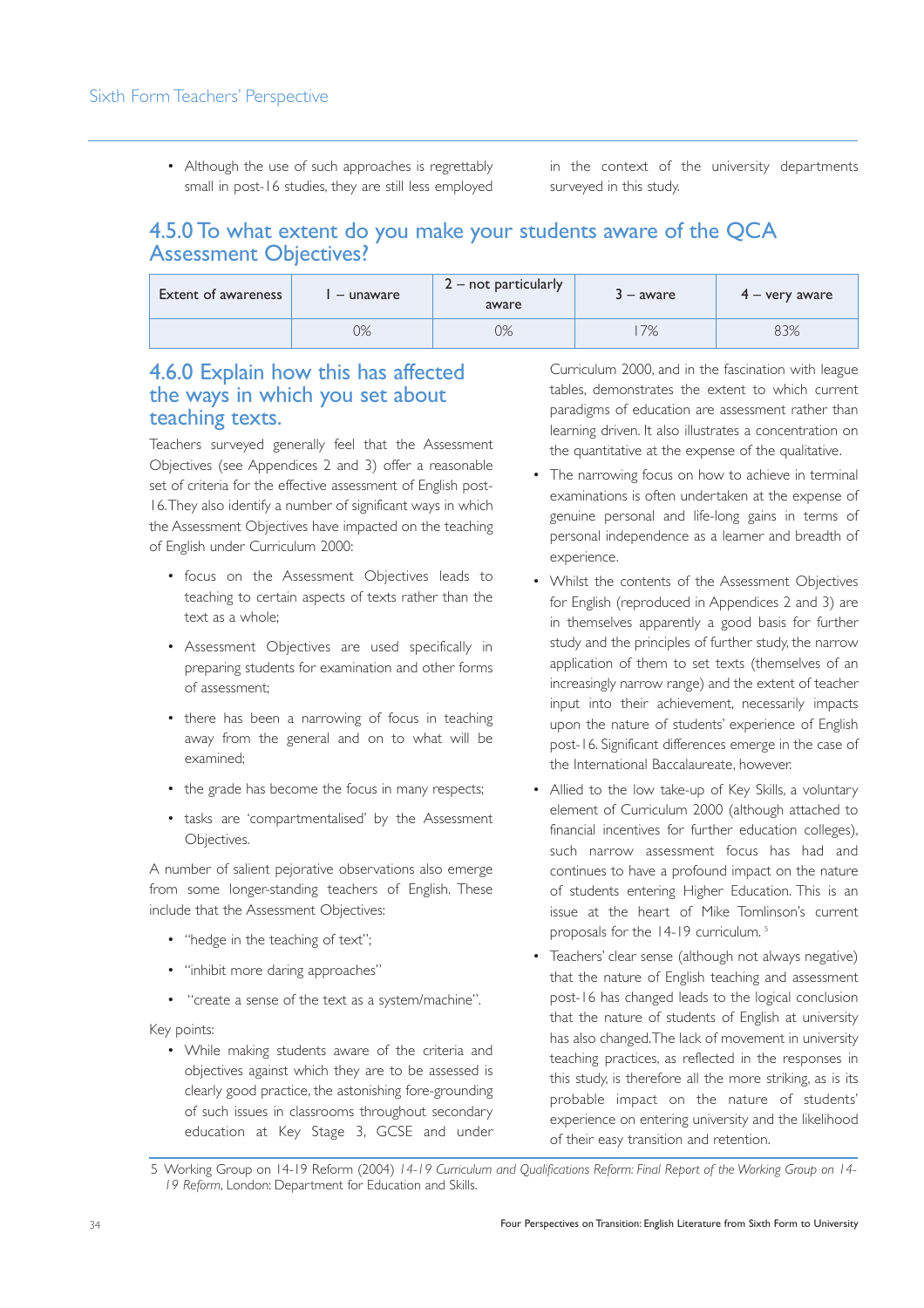## 4.7.0 How effectively do you believe the study of English post-16 prepares students for English at university level?

Opinion here is divided, and many teachers see both advantages and disadvantages in post-16 qualifications as preparation for university English.

The main ways in which it is perceived to be effective preparation are:

- skills in close reading and textual analysis (a view at odds with university lecturers, who find this a weakness in many students);
- the required study of literary criticism and theory as part of advanced study, (a view again at odds with the views of university lecturers, who perceive this as a largely untouched area);
- synoptic papers, with their requirements for comparison and generic study;
- free choice coursework options are seen as broadening;
- the Advanced Extension Award is seen as a good preparation for those intending to take English further;
- study methods of the International Baccalaureate promote independent learning;
- the International Baccalaureate offers a very wide range of texts for study and requires students to undertake extended comparative work.

There are other ways in which it is seen to be less effective:

- narrow range of study does not prepare students for the breadth of study required at degree level;
- slow and painstaking pace of study does not prepare students for the pace of study required at degree level;
- students do not develop sufficient independence as learners;
- lack of extended writing;
- unprepared for quantity of reading.

Key points:

- The majority of these issues are reflected in the concerns expressed by Higher Education lecturers. This suggests a shared awareness of the need to develop more effective methods of managing the transition of interested students into university English. It is clear that a range of criteria other than the Assessment Objectives and examination performance may need to be developed to groom students for effective Higher Education study.
- The purposes of study post-16 need to be reconsidered, particularly in restoring students' perception of the intrinsic value of knowledge. A dislocation from the mentality of assessment is required to assist students in their cognitive development.
- Students must be allowed to explore and take risks – something increasingly brave to allow in the face of mounting grade profiles and their impact on admissions procedures.The recognition that failing is an essential part of learning, perhaps, needs to be recognised. Students must be allowed to try , fail and try again if they are to develop true independence and strengthen as practitioners of English.

## 4.8.0 What abilities do you believe students need to succeed in the study of English at degree level?

Teachers identify the following abilities as important for success in university English.These appear in no particular order:

- love of reading;
- independence of thought;
- intellectual curiosity;
- analytical skills;
- strong written abilities:
- ability to work independently;
- excitement and enthusiasm;
- an open mind:
- confidence;
- organisational abilities;
- willingness to experiment;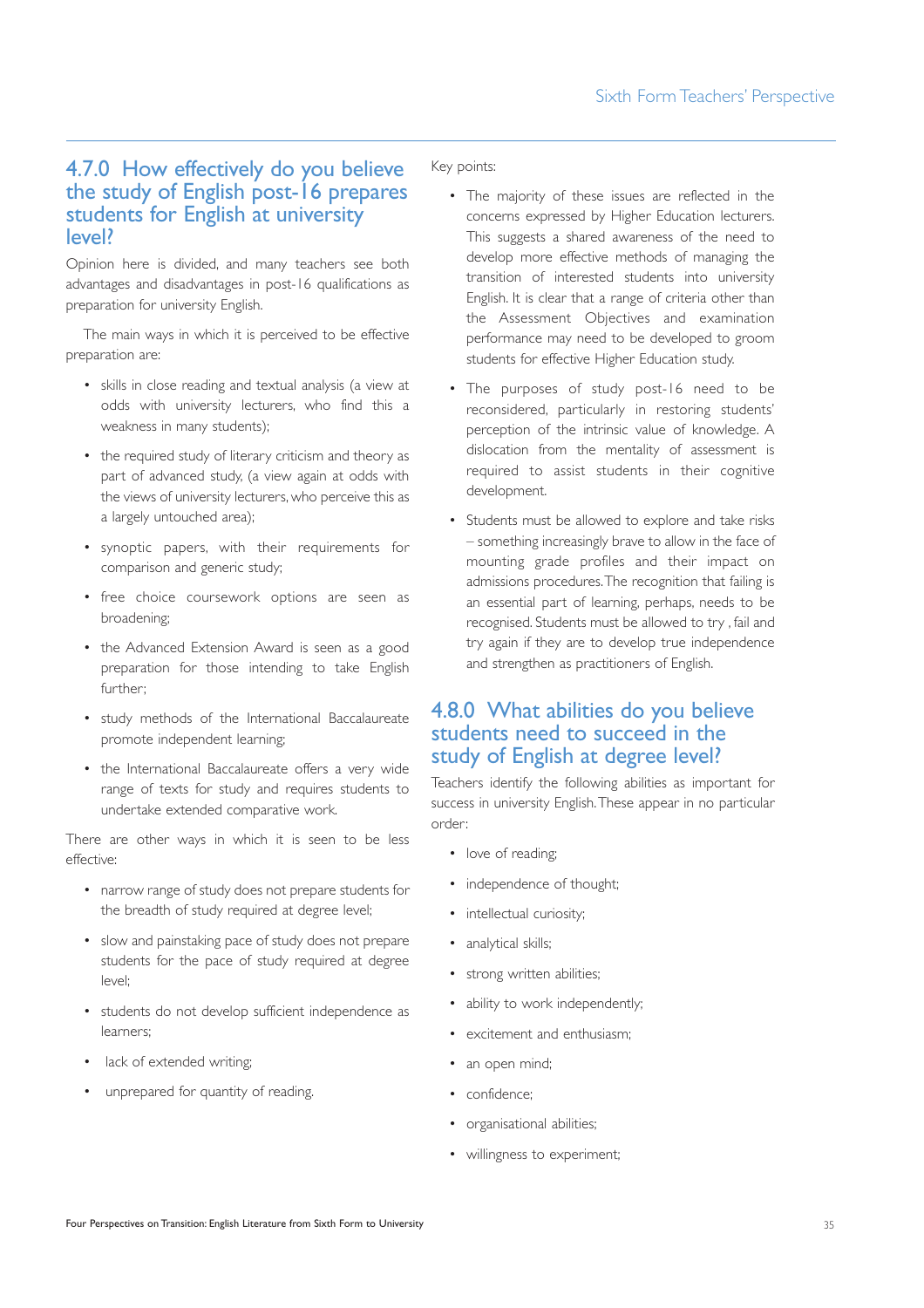- wide general and literary knowledge;
- research skills;
- application and discipline;
- metacognitive abilities.

#### Key points:

- This list of abilities bears a strong resemblance to the abilities identified by both sixth formers and lecturers.
- It is striking how this list compares with responses in section 4.7.0 above, where teachers identify the failure of the current post-16 qualifications to address and allow such issues.

## 4.9.0 What contact (if any) do you have with teachers of English in HE and the methods they employ? How useful would such contact be?

Of the teachers surveyed for this study only 22% recorded any measure of contact with colleagues in Higher Education and a number of these were owing to personal friendships; the remaining 78% have no contact at all. Where contacts exist, this is limited to occasional conferences and visiting lectures.

The majority of respondents (55%) do not feel that contact with HE colleagues would be useful. In most cases this is for unstated reasons, but in a number of cases it is quite forcefully expressed, the teachers in question seeing their only concern at this level being the effective delivery of A level, without any longer view of their obligation to students and their on-going learning. These teachers see the responsibility for managing student transition lies firmly within the universities' court.

Forty-five percent of respondents in this survey felt further contact with university colleagues would be beneficial.The reasons given were as follows:

- to establish expectations of study at university;
- to develop mutual understanding between sectors;
- desire to promote the further study of English with students;
- to develop shared practice where possible;
- to enter into discussion of practice;
- to help prepare students better for their on-going study of English.

It could be argued that effective transition preparation needs to begin as soon as a student decides on the continued study of English (or even the possibility of such continued study). Therefore the development of tighter contact between the post-16 and Higher Education sectors is essential.

#### 4.10.0 What programmes (if any) does your school/college have in place to assist students in making the transition to university study?

With one notable exception, such programmes, where they exist at all, tend to be of a very limited nature. A number of respondents identify generic university guidance sessions as part of the sixth form pastoral curriculum, visiting lectures from university tutors, student attendance at university Open Days and UCAS mentoring. The only subject specific preparation undertaken within the departments surveyed is extra guidance sessions for students undertaking the Advanced Extension Award.

One example of more structured preparation emerges from the survey, and this not on a subject but rather on a generic basis, and comes from a department which actively encouraged its students to attend a Higher Education course run by the local university.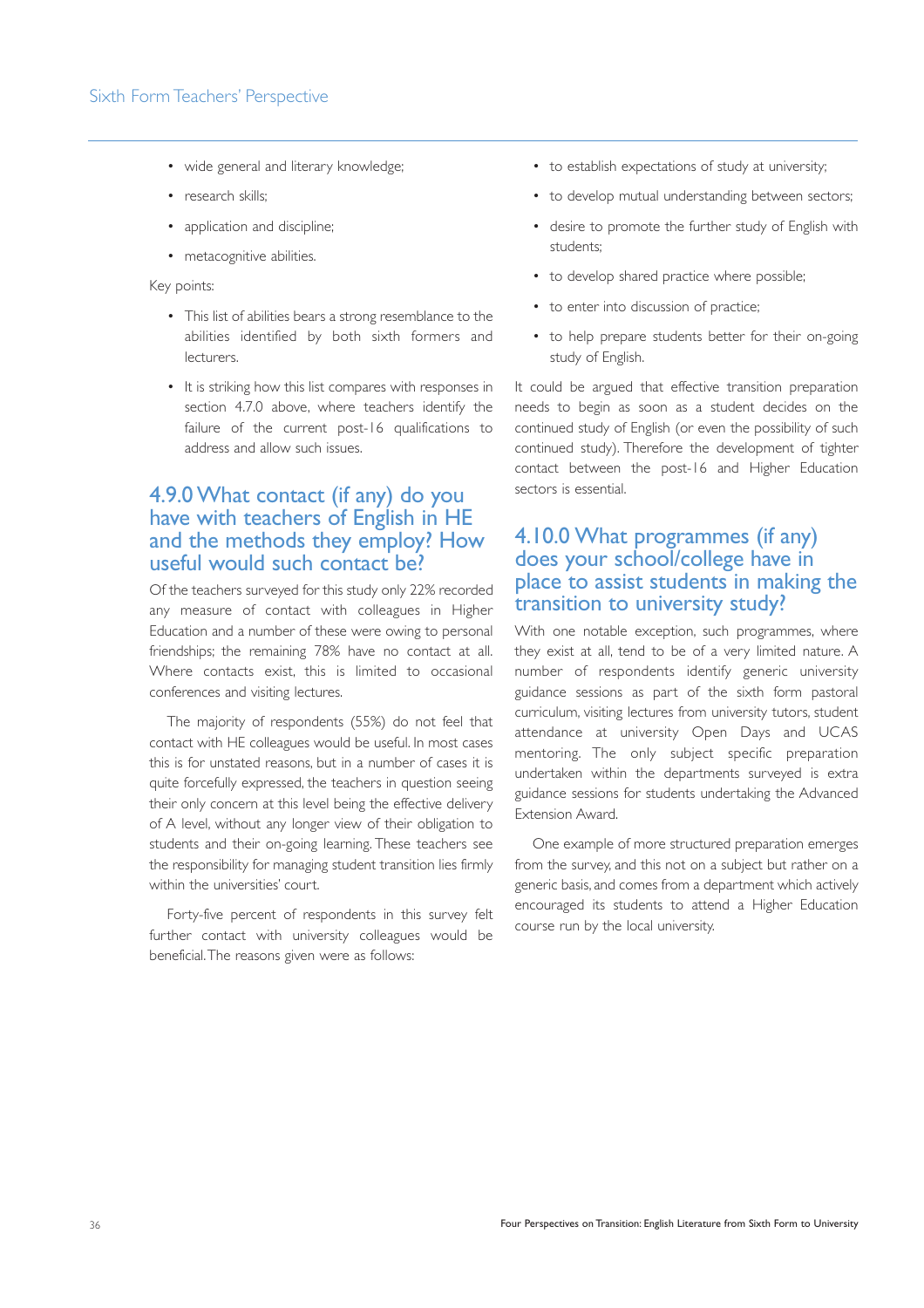## 5.1.0 Introduction

As the primary academic and personal contact for first year undergraduates, lecturers work at the juncture of Advanced study (be it Advanced GCE, International Baccalaureate, Access or other entry routes) and undergraduate study.

For the purposes of this study, 21 teaching staff have been surveyed in five institutions.The institutions surveyed comprise:

- two pre-1992 universities;
- two post-1992 universities;
- one university college.

## 5.2.0 Breakdown of respondents

All numerical data is presented in the form of percentages for ease of comparison.

### 5.2.1 By institution type

Institutions selected for survey were chosen solely on the basis of their institution type, so that a representative sample of the Higher Education sector could be established, reflecting the views of lecturers practising in a variety of circumstances and with varying student bodies. The institutions sampled are also from geographically diverse areas, so responses may also reflect a range of local concerns and circumstances.The primary concern, however, is to establish how a variety of institutional bodies react to a set of core principles and issues surrounding teaching and learning and the management of student transition, a matter of paramount concern to all Higher Education institutions.

|                                                           | Pre-1992 | Post-1992 | University<br>College/Higher<br><b>Education College</b> |
|-----------------------------------------------------------|----------|-----------|----------------------------------------------------------|
| <b>Advanced GCE</b><br>English Literature                 |          |           |                                                          |
| <b>Advanced GCE</b><br>English Language<br>and Literature |          | ◢         |                                                          |
| International<br><b>Baccalaureate</b>                     |          | ◢         |                                                          |
| Access                                                    |          | ✔         |                                                          |
| GNVQ*                                                     |          |           |                                                          |
| Other#                                                    |          |           |                                                          |

## 5.3.0 Entry qualifications accepted

\* Specific GNVQs respondents stated accepting as entry qualifications are:

- English/Communication;
- Performing Arts.

# Other entry qualifications respondents stated accepting are:

- relevant international qualifications;
- mature students without formal qualifications, tested for relevant abilities.

Key observations:

- It is interesting to note the wider range of qualifications accepted by both post-1992 and university college respondents.This brings into question the full impact of the National Qualifications Framework. It appears that the notion of parity between qualifications routes is not endorsed across the whole Higher Education community.This would tend to confirm the views of Hodgson and Spours (2003a), who identify pre-1992 institutions as "selectors" and post-1992 institutions, university colleges and higher education colleges as "recruiters". It may also indicate the largely pragmatic response of the Higher Education community to the voluntarist nature of reform under Curriculum 2000 (Hodgson and Spours, 2003a) and the impact (or lack of impact) the reforms have had on admissions policy. Some institutions are still largely able to maintain the status quo, whilst others have been moved inevitably towards wider admissions policies in order to meet targets.
- The 1997 New Labour policy shift from increasing to widening participation is also significant here. The specific agendas and potential changes this imposes upon the Higher Education sector are great. Hodgson and Spours identify that "[t]he increase in participation in full-time post-compulsory education has led to more diverse groups of learners and, in many cases, a growth in class sizes." <sup>6</sup> Such changes in the post-16 classroom are a good indicator of the likely future of the Higher Education teaching context and point out the need for the Higher Education community to consider how it will seek to incorporate the widening body of students, their individual experiences and individual needs into the university department. The impact on both access needs and assessment outcomes is likely to be profound.

6. Hodgson, A. and Spours, K., (2003a) *Beyond A Levels: Curriculum 2000 and the Reform of 14-19 Qualifications*, London: Kogan Page, p.9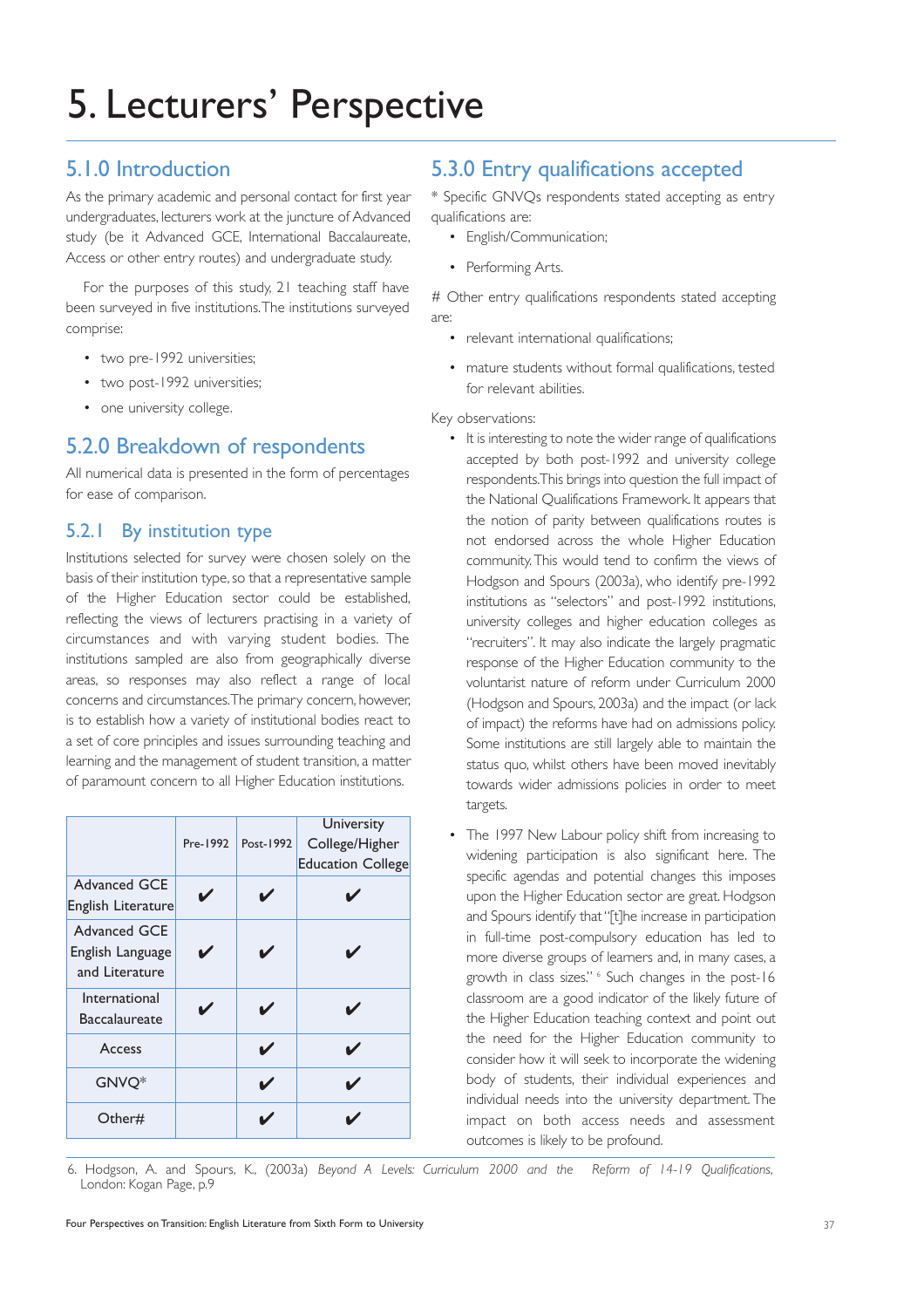## 5.4.0 Teaching and learning

Lecturers were asked to identify, selecting from "Often", "Sometimes" and "Never", the frequency with which a selection of teaching and learning strategies were employed in their teaching sessions, identifying as appropriate lecture and/or seminar context.They were

also asked to indicate using a Likert Scale, ranging from 1 (not useful) to 4 (very useful), how beneficial they find each of these teaching and learning strategies in their work with students, providing substantiating comments if they wished.

#### 5.4.1 Student advance reading

This question asked lecturers to consider pre-reading of any description, whether of their set text, theoretical or other contextual material.

|         | Frequency |                  |       | <b>Usefulness</b> |                |     |                               |
|---------|-----------|------------------|-------|-------------------|----------------|-----|-------------------------------|
|         | Never     | <b>Sometimes</b> | Often | not useful        | $\overline{2}$ | 3   | $\overline{4}$<br>very useful |
| Lecture | 0%        | 25%              | 75%   | 0%                | 15%            | 55% | 30%                           |
| Seminar | 0%        | 0%               | 100%  | 0%                | 15%            | 45% | 40%                           |

Response to this question demonstrates that pre-reading is frequently adopted in both the lecture and the seminar context.The large majority of respondents rely upon it to a large extent.Typical observations are as follows:

- secures basic textual knowledge before teaching;
- allows students opportunities to formulate their own initial responses;
- maximises contact time:
- ensures most students are prepared for the session.

A number of respondents, however, identified the obvious problems arising when pre-reading has not been done by students.

#### 5.4.2 Guided reading tasks in groups

This question addressed the use of targeted passage-based reading in teaching sessions, followed up by specified group discussion, question response, analytical or written outcomes.

|         | Frequency |                  |       | <b>Usefulness</b> |                |     |                  |
|---------|-----------|------------------|-------|-------------------|----------------|-----|------------------|
|         | Never     | <b>Sometimes</b> | Often | not useful        | $\overline{2}$ | 3   | 4<br>very useful |
| Lecture | 40%       | 40%              | 20%   | 30%               | 0%             | 45% | 25%              |
| Seminar | 0%        | 35%              | 65%   | 0%                | 0%             | 60% | 40%              |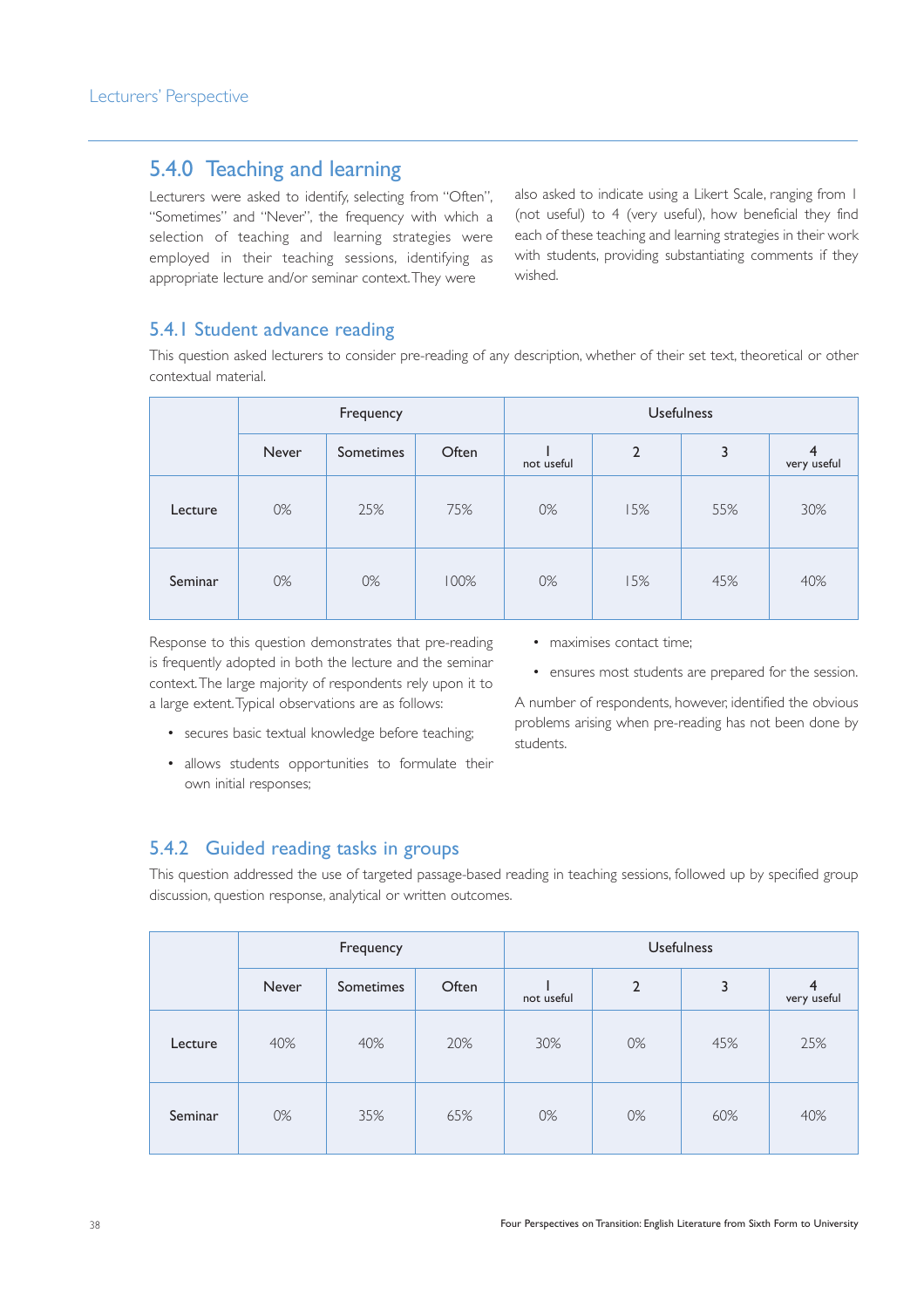This is a technique used considerably less frequently in the lecture than in the seminar, owing, no doubt, to the logistical difficulties of managing such activities in the large group context. There is a strong perception that this is a useful or very useful technique.

A number of distinct advantages to this approach are identified:

- builds student confidence;
- encourages tight focus on directed tasks;

#### 5.4.3 Reading as a class

• secures contribution and participation from a wider range of students.

The following practical observations are also made:

- groups must be carefully overseen implying the dangers of lack of focus and irrelevance;
- tasks require detailed preparation to ensure clarity of learning and to maximise group autonomy.

|         | Frequency |           |       | <b>Usefulness</b> |                |     |                               |
|---------|-----------|-----------|-------|-------------------|----------------|-----|-------------------------------|
|         | Never     | Sometimes | Often | not useful        | $\overline{2}$ | 3   | $\overline{4}$<br>very useful |
| Lecture | 55%       | 30%       | 15%   | 35%               | 20%            | 45% | 0%                            |
| Seminar | 20%       | 55%       | 25%   | 10%               | 40%            | 50% | 0%                            |

This is not a frequently employed approach in either lectures or seminars, which is not surprising, given the prevalence of pre-reading tasks. There is a stated feeling from some respondents that this is "beneath" Higher Education and that there is a high likelihood of losing students' attention. Many respondents consider this approach of no or little use. Within the Higher Education system, where students are expected to display far greater autonomy and independence, such expectations and views are understandable. Faced with students who have failed

to undertake required pre-reading, however, some respondents suggest that this approach can salvage a teaching session. Reading as a class is not ideal, but "better than a disaster".

Some advantages are also observed:

- can assist in pacing students through a teaching session or a sequence of tasks;
- specific uses are identified in the context of teaching drama texts.

#### 5.4.4 Whole class discussion

|         | Frequency    |                  |       | <b>Usefulness</b> |                |     |             |
|---------|--------------|------------------|-------|-------------------|----------------|-----|-------------|
|         | <b>Never</b> | <b>Sometimes</b> | Often | not useful        | $\overline{2}$ |     | very useful |
| Seminar | 0%           | 20%              | 80%   | 10%               | 5%             | 60% | 25%         |

This is a regularly employed approach within seminar teaching, where the smaller group context makes it viable. Most respondents consider this approach to be either useful or very useful. A number of specific advantages are identified: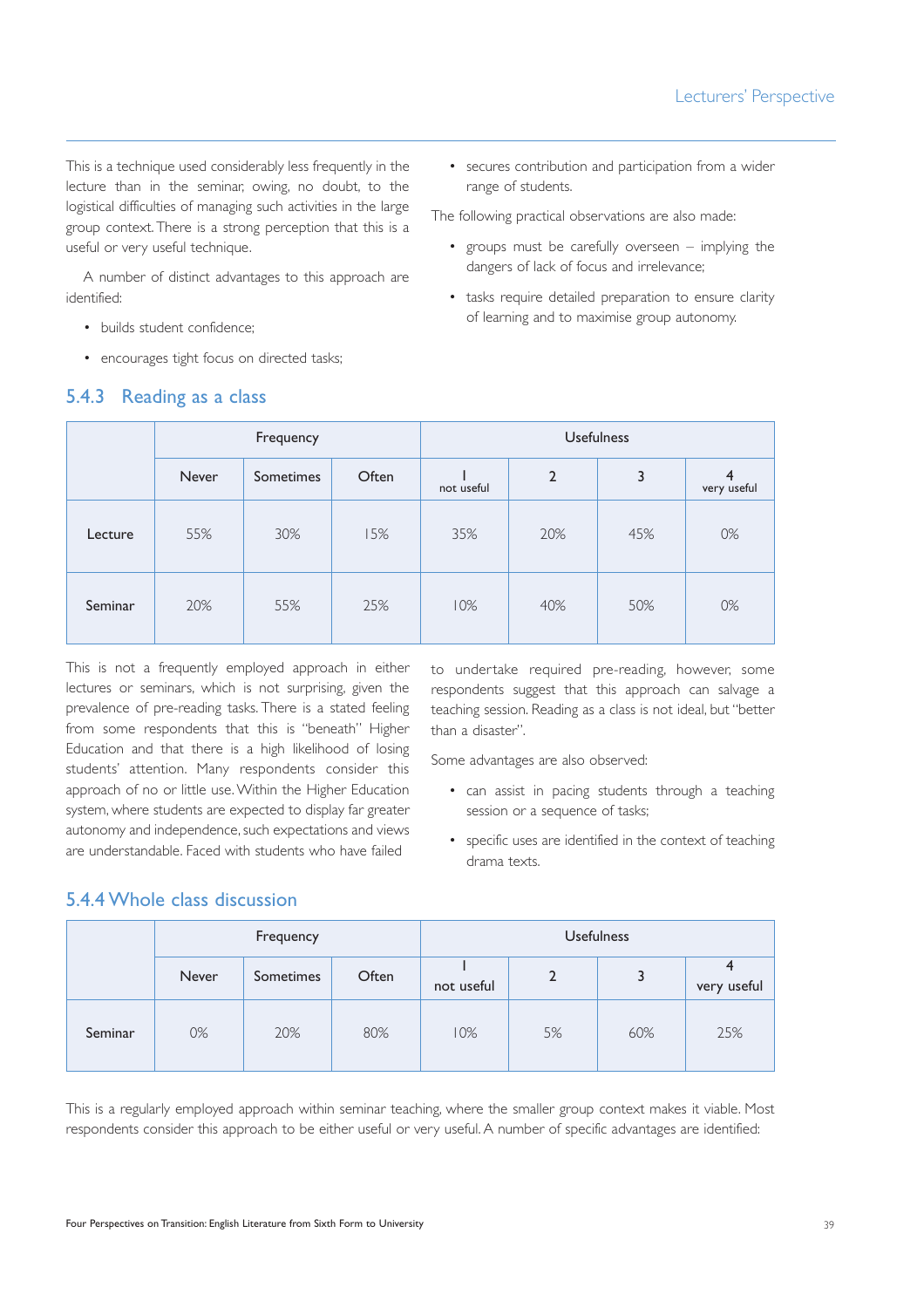- builds group cohesion and morale;
- provides an open forum for students to share, explore and develop ideas;
- offers the opportunity for instant feedback and debate.

## 5.4.5 Group/pair discussion

Disadvantages identified are:

- not all students are prepared to contribute;
- creates significant anxiety in some students.

|         | Frequency |                  |       | <b>Usefulness</b> |                |     |                  |
|---------|-----------|------------------|-------|-------------------|----------------|-----|------------------|
|         | Never     | <b>Sometimes</b> | Often | not useful        | $\overline{2}$ | 3   | 4<br>very useful |
| Lecture | 35%       | 35%              | 30%   | 35%               | 0%             | 20% | 45%              |
| Seminar | 0%        | 10%              | 90%   | 0%                | 5%             | 35% | 60%              |

This is a technique infrequently employed in lectures, even though it is a relatively manageable means of securing student interaction with learning within that context. It is much more widely employed in the seminar context.

Specific advantages include:

5.4.6 Close textual analysis

- all students are given a chance to participate;
- more reticent students are much more likely to become actively involved.

A number of practical issues are also identified:

- needs close monitoring to ensure focus and relevance;
- requires the setting of very precise targets;
- students require explanation of the function of the discussion.

|         | Frequency |           |       | <b>Usefulness</b> |                |     |                  |
|---------|-----------|-----------|-------|-------------------|----------------|-----|------------------|
|         | Never     | Sometimes | Often | not useful        | $\overline{2}$ | 3   | 4<br>very useful |
| Lecture | 10%       | 75%       | 15%   | 10%               | 0%             | 50% | 40%              |
| Seminar | 0%        | 10%       | 90%   | 0%                | 0%             | 55% | 45%              |

More often employed in seminars than in lectures, this is, nevertheless, an approach widely used and considered useful or very useful by most respondents. A number identify students' generally poor abilities in this area and unwillingness to involve themselves in the discussion of textual detail, preferring to maintain argument on the level of the general.This carries important messages for aiding student development; students must be actively encouraged to engage with the close details of text and learn how to use such detail to enlighten broader questions and discussion.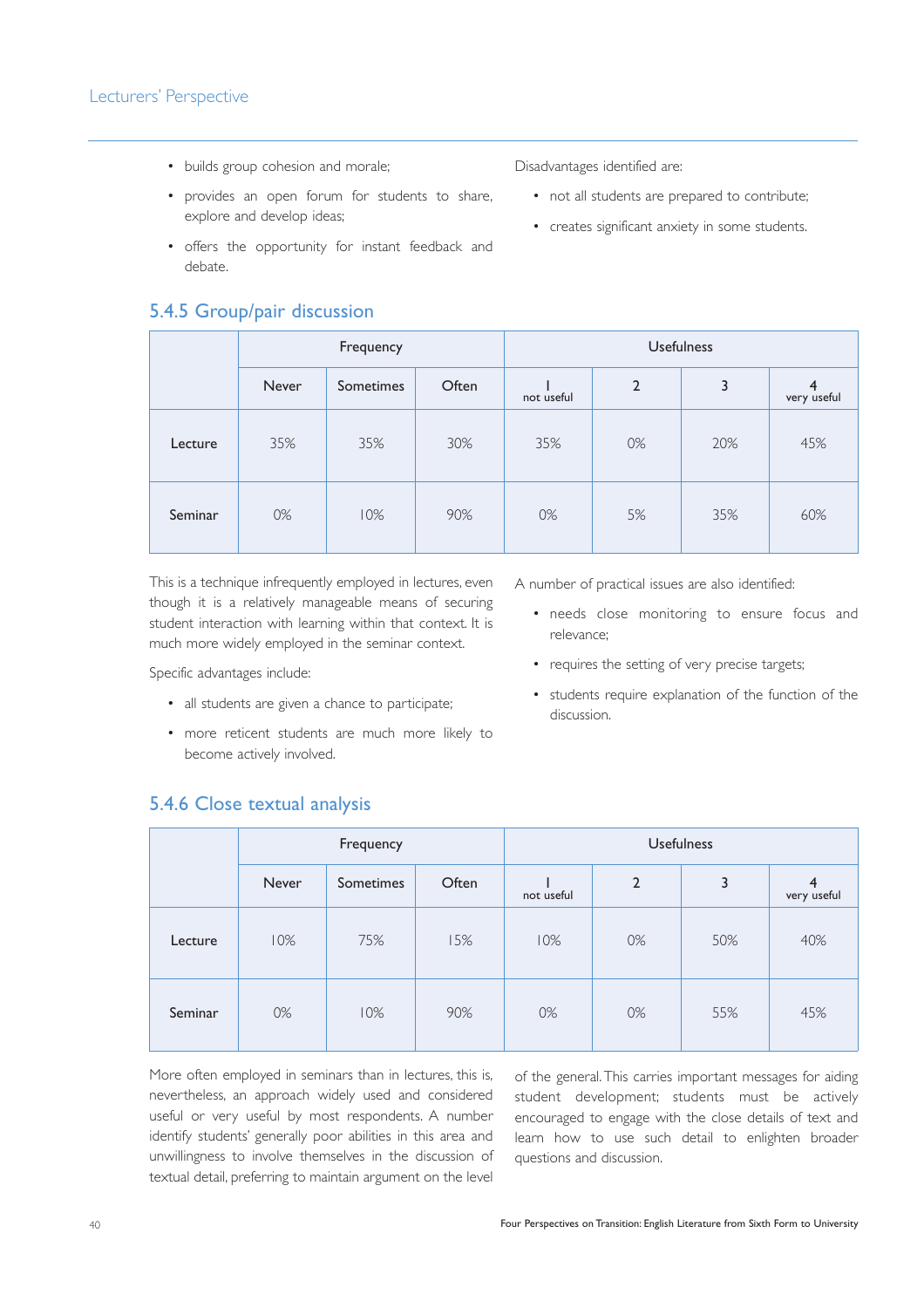#### 5.4.7 Approaches to text using other materials

In this question lecturers were asked to consider the extent to which they use literary theory, literary criticism, context material and other literary material as stimulus within their teaching sessions.

This is a widely employed and highly valued approach in both lectures and seminars.There is a general feeling that this is, to quote one respondent,"what English at HE is all about".

|         | Frequency |           |       | <b>Usefulness</b> |                |     |                  |
|---------|-----------|-----------|-------|-------------------|----------------|-----|------------------|
|         | Never     | Sometimes | Often | not useful        | $\overline{2}$ | 3   | 4<br>very useful |
| Lecture | 5%        | 10%       | 85%   | 0%                | 5%             | 70% | 25%              |
| Seminar | 0%        | 20%       | 80%   | 0%                | 15%            | 60% | 25%              |

Key points:

• The extent to which students entering Higher Education have actually been prepared for this is deeply open to question. Such issues seem to be addressed within the QCA's Assessment Objectives for English. Advanced GCE students of English Literature are required in Assessment Objective 4 (see Appendix 2) to "articulate independent opinions and judgements, informed by different interpretations of literary texts by other readers" and in Assessment Objective 5 to "show understanding of the contexts in which literary texts are written and understood and evaluate the significance of cultural, historical and other contextual influences on literary texts and study" (see Appendix 2). However, the extent to which they are engaged in any meaningful application of such theoretical and contextual material (even

5.4.8 Student presentation

within the synoptic papers, where such issues are directly addressed) is much more open to question, and the uptake of the Advanced Extension Award, a test which requires abilities far closer to universitystyle response, has been notoriously low (1492 entrants in 2004; 1341 in 2003 according to the Joint Council for General Qualifications).

- Other respondents identify that contextual approaches often provide useful ways in to apparently difficult texts.
- There is general agreement that students struggle with the theoretical nature of Higher Education study. Students need to be taught how to use such approaches and materials.The extent to which first year students find difficulty in this area bears testimony to a lack of preparation (or at least a different understanding of what it constitutes) in English post-16.

|         | Frequency |                  |       | <b>Usefulness</b> |                |     |                               |
|---------|-----------|------------------|-------|-------------------|----------------|-----|-------------------------------|
|         | Never     | <b>Sometimes</b> | Often | not useful        | $\overline{2}$ | 3   | $\overline{4}$<br>very useful |
| Lecture | 80%       | 20%              | 0%    | 60%               | 15%            | 20% | 5%                            |
| Seminar | 5%        | 80%              | 15%   | 0%                | 35%            | 50% | 15%                           |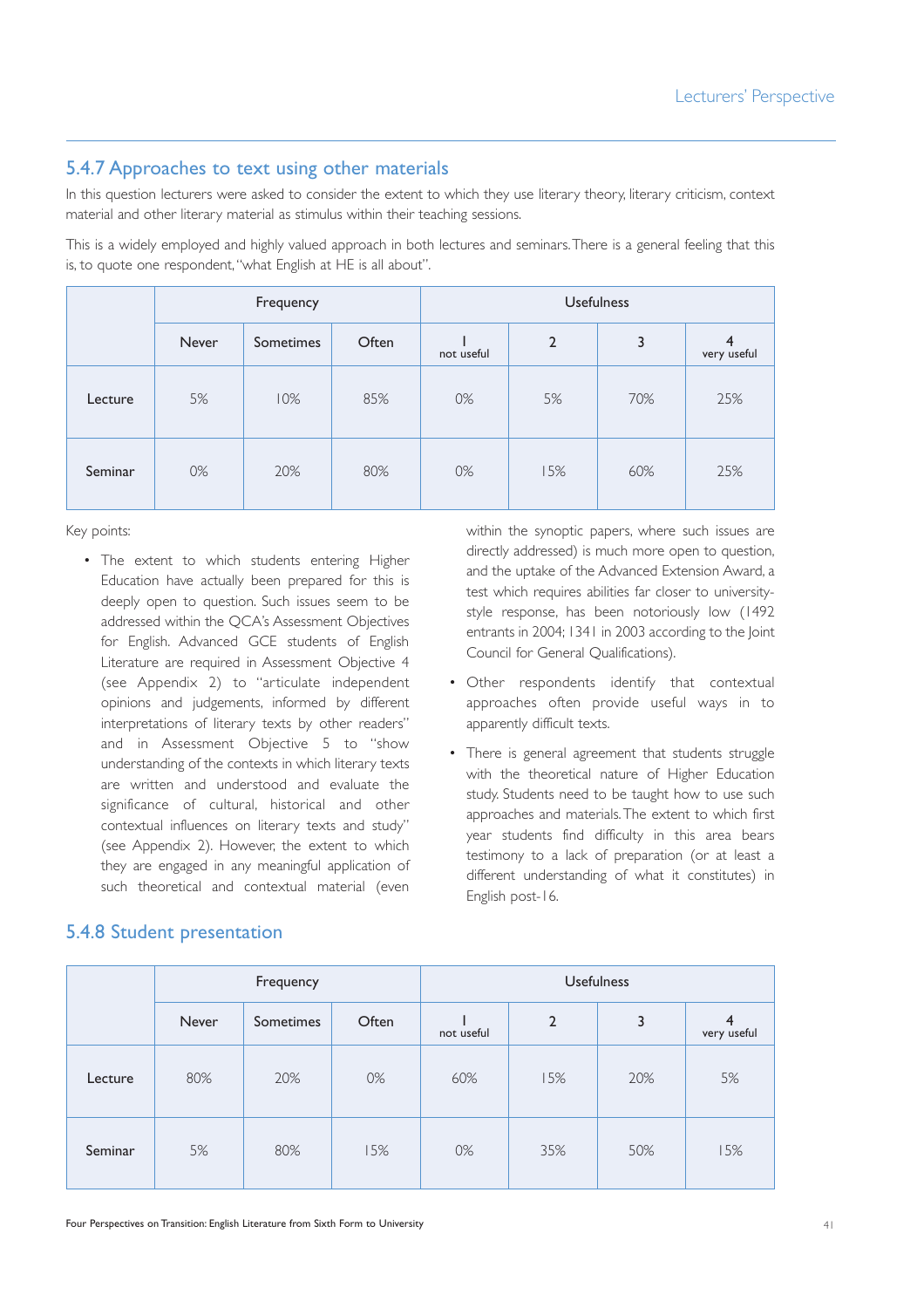Only rarely used in lectures, these are more frequently employed within seminars. The majority of respondents feel it to be a useful approach, but reservations abound. The following comments are typical:

- "of varying quality and usefulness";
- "good ones are fine, but too many aren't good".

Other comments indicate that many students dislike the processes of preparing and delivering presentations to their lecturers and peers, although the quality of presentations markedly improves when they are formally assessed.

Both teachers and students in post-16 education express similar views. Perhaps significant here is the lack of formality in the use of presentations. Students following conventional Advanced GCE courses – the traditional university entrant – have not, since their GCSEs, been formally orally assessed, and without the extrinsic motivation such assessment inevitably applies, many do not apply and develop these skills. Different in this respect is the International Baccalaureate, in the course of which students are required to undertake formal oral assessment to the extent of 30% of their final grade, covering a minimum of three assessment activities.

#### 5.4.9 Lecturer presentation

Clearly the lecture is a useful tool in terms of economies of scale and in logistical terms. Most of the lecturers surveyed see the lecture as a useful teaching approach, but also recognise its limitations, not least in that it offers much more limited opportunities for student interaction and involvement. Significantly, but perhaps not surprisingly, this is contrary to the views of a significant number of students (and sixth form students) who hold on to the security (and anonymity) of the lecture.

|         |                | Usefulness (%) |    |                |  |  |  |  |
|---------|----------------|----------------|----|----------------|--|--|--|--|
|         | not useful     | 2              | 3  | very useful    |  |  |  |  |
| Lecture | $\overline{0}$ |                | 80 | 10             |  |  |  |  |
| Seminar | $\overline{0}$ |                | 80 | $\overline{0}$ |  |  |  |  |

#### 5.4.10 Use of Directed Activities Related to Texts (DARTs)

In this question lecturers were asked to comment on the use of activities such as sequencing, tabulation, cloze (word substitution), prediction exercises, etc. in their teaching sessions. (Lunzer & Gardner, 1979)

|         | Frequency |           |       | <b>Usefulness</b> |                |     |                  |
|---------|-----------|-----------|-------|-------------------|----------------|-----|------------------|
|         | Never     | Sometimes | Often | not useful        | $\overline{2}$ | 3   | 4<br>very useful |
| Lecture | 75%       | 15%       | 10%   | 15%               | 0%             | 50% | 35%              |
| Seminar | 60%       | 30%       | 10%   | 10%               | 0%             | 65% | 25%              |

This is a largely unused technique, although it should be noted that a large number of sixth form students (61% of those surveyed) observed that such techniques are either useful or very useful in aiding their learning. The general lack of substantiating comments from respondents in this section suggests that the use of such activities and their potential benefits is little understood.

Given the prevalence of pre-reading tasks in university English, exploration of how DARTs can be used to support and enhance the students' reading experience and initial recording of their findings may well be advantageous.Where such prerecording and activity reading has been undertaken, perceptible benefits may become evident in terms of student confidence and willingness to participate in teaching sessions.The intention is not that such activities should be content-prescriptive, but that they should offer support in independent learning and reading during the early stages of undergraduate study.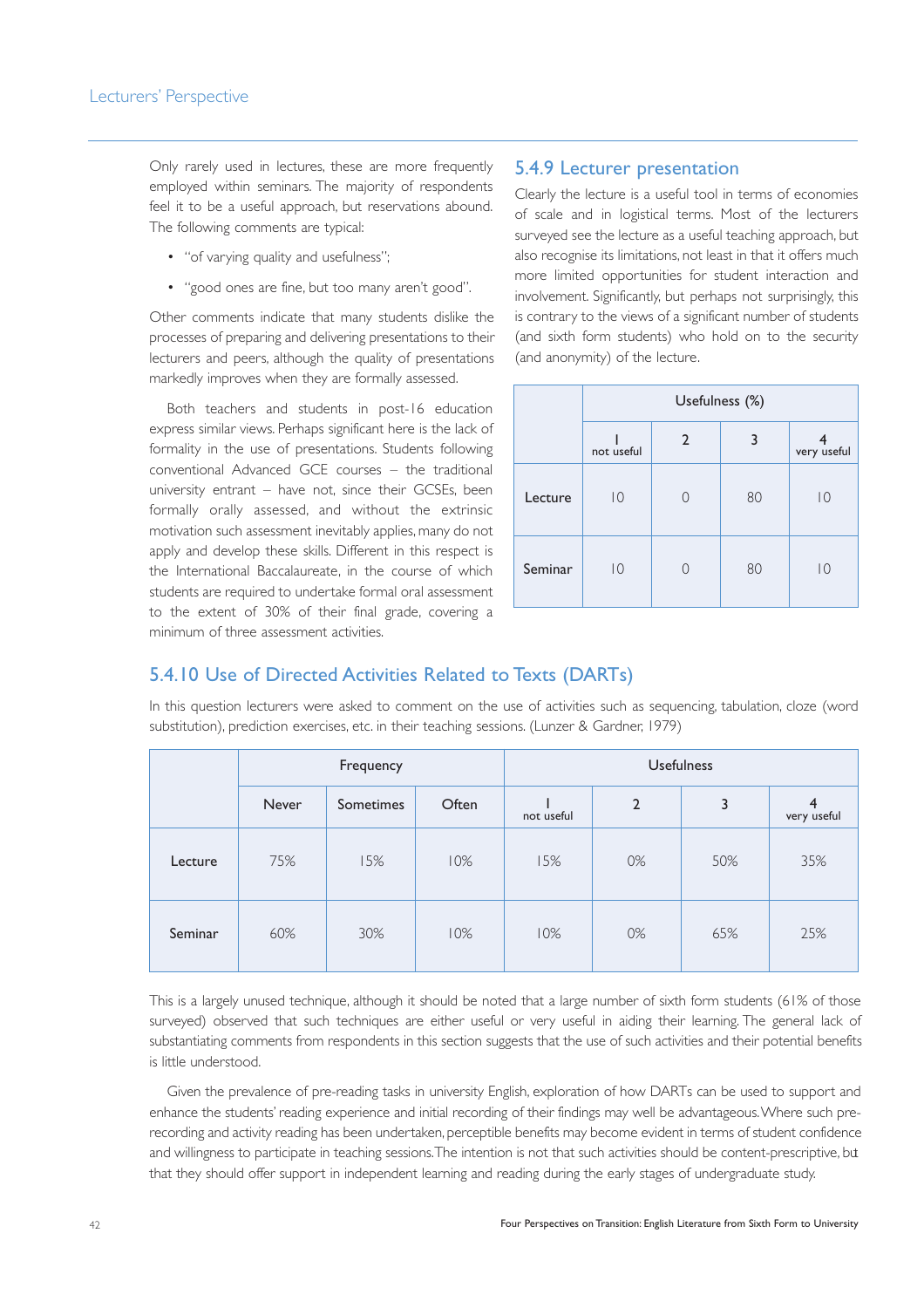|         | Frequency |           |       | <b>Usefulness</b> |                |     |                               |
|---------|-----------|-----------|-------|-------------------|----------------|-----|-------------------------------|
|         | Never     | Sometimes | Often | not useful        | $\overline{2}$ | 3   | $\overline{4}$<br>very useful |
| Lecture | 5%        | 15%       | 80%   | 0%                | 10%            | 40% | 50%                           |
| Seminar | 5%        | 60%       | 35%   | 5%                | 10%            | 43% | 42%                           |

## 5.4.11 Audio-visual stimulus

According to the vast majority of respondents, such approaches are sometimes or often employed in both lectures and seminars. Not surprisingly, there is also general agreement in terms of their usefulness, the vast majority again identifying that they are useful or very useful.

A range of stimuli is identified:

- PowerPoint used for quotations, images; also provides a useful means of "signposting" lectures and guiding note-taking;
- websites:
- televisual resources usually used in extracts; careful explanation of relevance required;
- audio resources the nature of these is not specified by respondents.

## 5.4.12 Drama-based activities

In this question lecturers were asked to comment on the use of activities such as hot-seating, role-play, character monologues, staging exercises and improvisation in their teaching sessions.

|         | Frequency    |                  |       | <b>Usefulness</b> |                |     |                               |  |
|---------|--------------|------------------|-------|-------------------|----------------|-----|-------------------------------|--|
|         | <b>Never</b> | <b>Sometimes</b> | Often | not useful        | $\overline{2}$ | 3   | $\overline{4}$<br>very useful |  |
| Lecture | 75%          | 25%              | 0%    | 15%               | 45%            | 30% | 10%                           |  |
| Seminar | 50%          | 50%              | 0%    | 10%               | 50%            | 30% | 10%                           |  |

More often used in seminars than in lectures, for obvious reasons, this is still not a widely employed approach, although 40% of respondents believe it to be a useful or very useful technique.There is a general theme of student reticence and unwillingness to participate running through

responses, which may account in part for the low usage of such techniques. It is open to question whether, given fuller explanation of its benefits to learning and greater familiarity, students may be more willing to engage in drama-based approaches.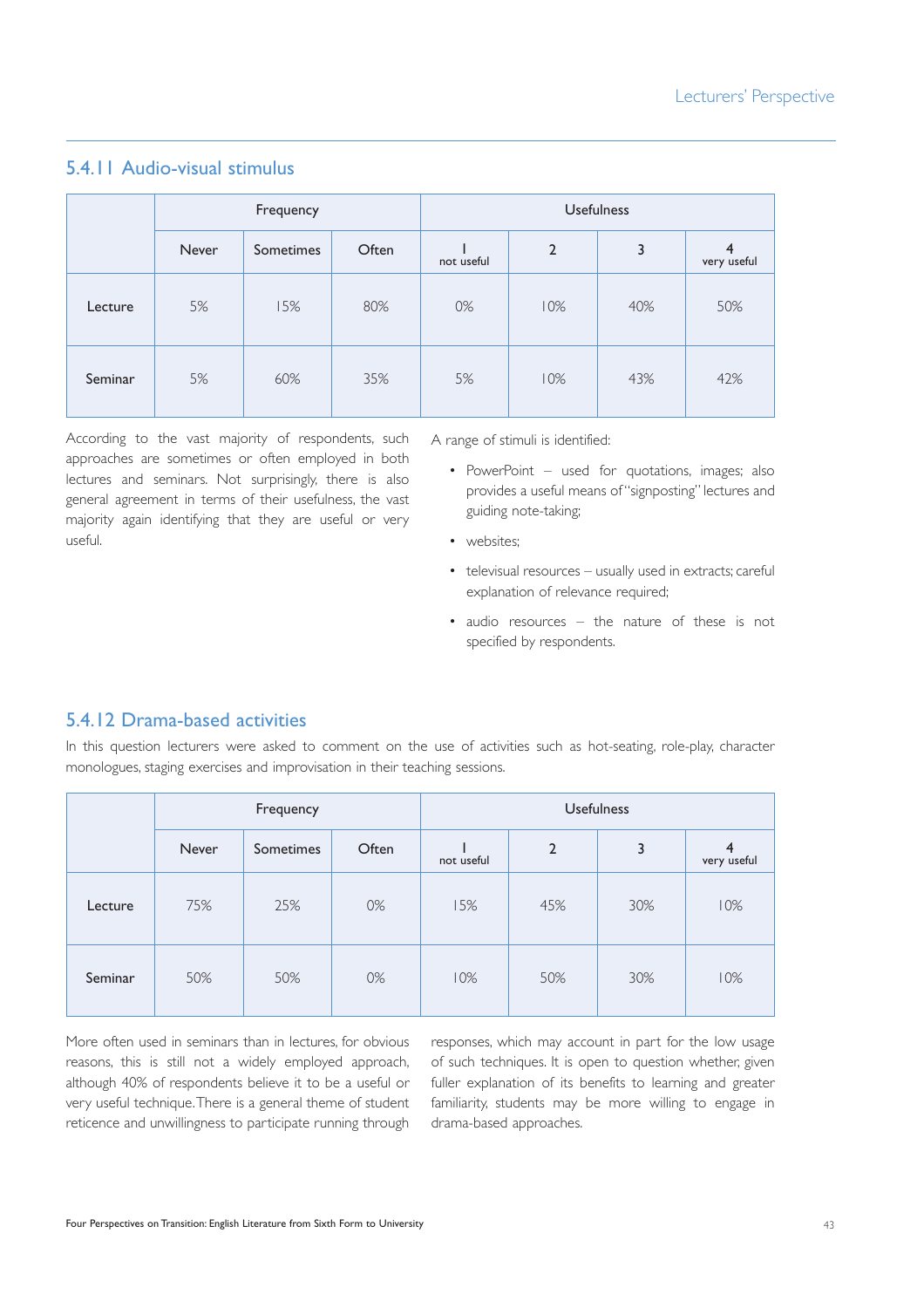|         | Frequency |           |       |            | <b>Usefulness</b> |    |                  |  |
|---------|-----------|-----------|-------|------------|-------------------|----|------------------|--|
|         | Never     | Sometimes | Often | not useful | $\overline{2}$    | 3  | 4<br>very useful |  |
| Lecture | 75%       | 15%       | 10%   | 100%       | 0%                | 0% | 0%               |  |
| Seminar | 45%       | 45%       | 10%   | 90%        | 10%               | 0% | 0%               |  |

#### 5.4.13 Creative, recreative and free writing responses to text

More frequently used in seminars than in lectures, such approaches are even less frequently employed than drama-based techniques.

A number of respondents offer cautious support for the approach.Typical comments are:

- "rewriting exercises can be useful";
- "engages students well helps them to see structure of text from inside and improves critical faculties".

There is a general sense, however, that such techniques should not be over-used and that great care must always be taken to link the activity specifically to desired learning so that students are aware of the benefits of the activity.

Key points:

- Given the increasing provision of Creative Writing courses within university departments, it is perhaps surprising that this is not a more widely exploited set of approaches.
- Creative and recreative tasks are integral to the study of English Language and Literature (see Assessment Objective 6, Appendix 3).

## 5.5.0 To what extent has your teaching at Level 1 changed since the introduction of Curriculum 2000?

Lecturers were asked to indicate their response on a four point Likert Scale, ranging from 1 (no change) to 4 (considerable change). They were also asked, where they have changed their approaches to teaching, to offer an explanation of the ways in which this has been manifested.

| Extent of<br>change |     |     |    |    |
|---------------------|-----|-----|----|----|
|                     | 53% | 41% | 6% | 0% |

Given the large and growing body of evidence suggesting Higher Education's uncomfortable relationship with Curriculum 2000 (Hodgson & Spours, 2003a and 2003b; Knights, 2004; Working Group on 14-19 Reform, 2004; evidence from respondents in this survey) and a growing dissatisfaction with the quality of entrants with Advanced GCE qualifications, it is surprising to note that in the large

majority of cases respondents state that there has been little or no change in their approaches to teaching. This leads to a number of potential conclusions:

- the quality of students entering Higher Education English has not in fact changed as significantly as recent media coverage and departmental views suggest;
- the gap between post-16 and Higher Education paradigms of English that many lecturers believe exists is in fact not as marked as it may appear;
- a large number of lecturers continue to teach in their old ways in spite of the shifting needs of students;
- faced with a significant change in the nature of the student body and the needs attendant upon this, lecturers have found themselves uncertain of how to deal with the new demands they face.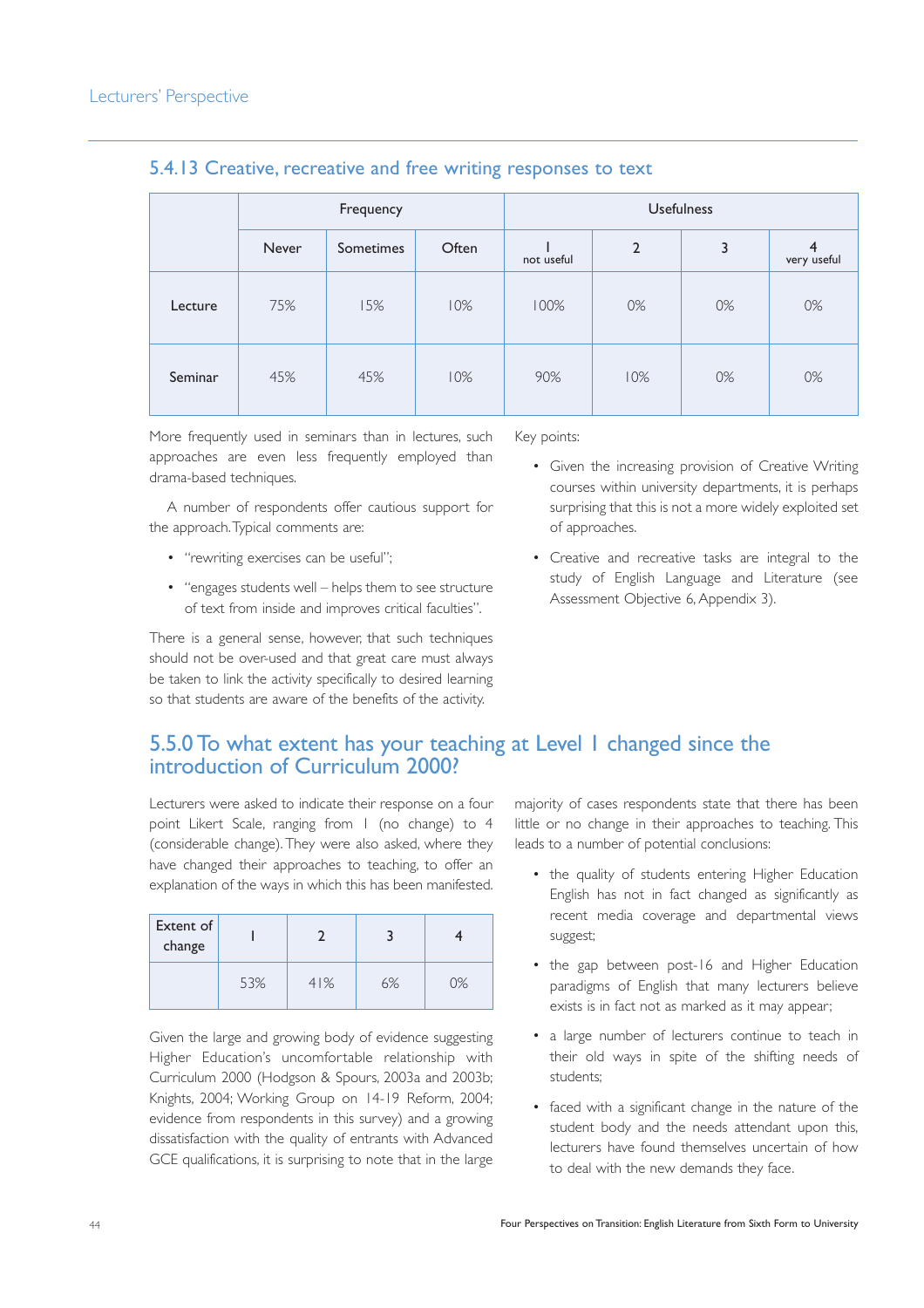What is certain is that if the research and the concerns of a large number of highly experienced professionals are to be credited, serious action in the form of developing new and appropriate pedagogic approaches is essential if students in university English departments are successfully to manage the transition into Higher Education. This has serious implications in terms of retention as well as in terms of assisting students to continue in their academic development. The pressing nature of this need is augmented by the widening participation agenda, which can only serve to increase the scale and complexity of this problem.

In their research into early university experience in Australian universities, McInnis and James (1995) point out that gaps do not only exist between the school or college and the university, but that there are also gulfs between students and academics. In the British context, as the nature of students and the nature of student learning under Curriculum 2000 has changed, so university lecturers need to ensure that their teaching is modified. This does not mean that the content taught needs to change or that students should be patronised by the "dumbing down" of courses, it is simply to indicate the pressing imperative for individual lecturers and departments to consider their pedagogical aims and rationales in order to assure student progression rather than student difficulties and possibly alienation. A careful consideration of how a range of new and perhaps unfamiliar teaching tools can be applied to support and develop student independence is incumbent upon university departments in order to maximise students' early success and to improve transition.

## 5.6.0 Do you believe students' academic grades have been improved by the new prevailing system of assessment post-16?

| Have grades<br>improved? | Yes<br>No |     | Unsure |
|--------------------------|-----------|-----|--------|
|                          | 12%       | 65% | 23%    |

Key points:

• End-users of Advanced qualifications, including the Higher Education community, continue to express their concerns that Advanced GCE grades no longer provide an adequate and useful guide to student

ability. This continues to be an area of educational policy review, as most recently evidenced in Mike Tomlinson's enquiry into the Advanced GCE results of 2002 and in his more recent proposals to divide the A Grade into four categories to assist in the differentiation of candidates. Improvement in grade, therefore, is no reliable indicator of student ability and fitness for HE study.

- What is certain is that the current Advanced GCE and Advanced Vocational Certificate in Education system runs on a heavily assessment-driven model (Hodgson and Spours, 2003a; Working Group on 14-19 Reform 2004), focussing more on attainment than on learning.
- Added to this is the problem of grade inflation as a result of module retakes, which can frequently provide a misleading impression of a candidate's true ability. When we then consider the concern that paradigms of English in the post-16 and Higher Education sectors differ significantly (and that students entering Higher Education therefore need to be all the more well prepared and adept in their subject knowledge and skills), we see the grounds for concern deepening still further.
- Given the Higher Education community's lack of involvement in its inception and development, the pragmatic approach the large majority of departments have taken in responding to the voluntarist reforms of Curriculum 2000 is understandable (Hodgson and Spours, 2003a). Faced with a post-16 system in which they are significant stakeholders, but into which they have had little or no input, university departments have to continue to adapt to the changing support needs of students.
- In this respect, the findings of the English Subject Centre's report by Gawthrope and Martin (2003) are significant.This report identifies that, whilst 43% of departments recorded an increasing student A level grade profile, they also lamented 'a marked drop in the standard of written English and in the range of reading'. Still more interestingly, in spite of such an apparent contradiction, 92% of the departments in the survey identified examination performance as the principle criterion by which they select students and none have adopted alternative selection criteria beyond the UCAS form and interviews.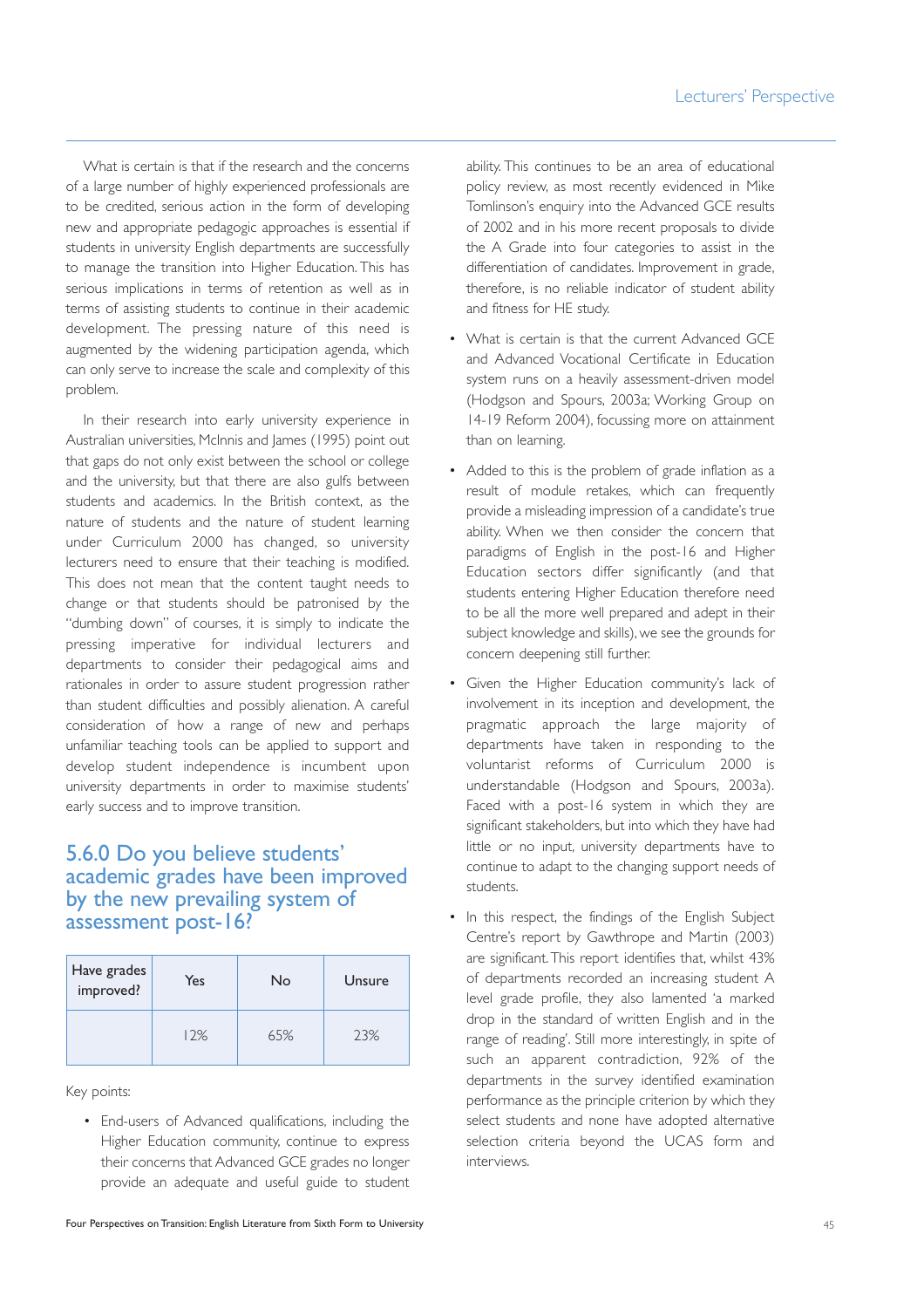## 5.7.0 Do you believe the nature of teaching and assessment post-16 has broadened or limited students' academic abilities? Please explain.

Responses to this question fall into two categories. Some respondents are unwilling to commit themselves, whilst others are certain that the academic abilities of their students are more limited as a result of study under Curriculum 2000. No respondents believe that academic abilities have been improved by the new curriculum.

Typical observations are:

- students have been taught to the text;
- over-reliance on taking and recycling notes;
- decline in analytical abilities:
- decline in writing abilities;
- difficulties coping with pace of study;
- less experience in independent reading;
- problems with plagiarism from websites;
- students drilled in an assessment-driven system choices of module often based on assessment method, not content;
- students regard education as a series of "assessment hoops" rather than a process of learning;
- less imaginative;
- less secure in transferable study skills;
- less willing to undertake wider reading.

It is clear from this that there is a core of concern within university English departments that students are emerging from post-16 English with a changed set of perceptions and expectations, as well as a more limited repertoire of essential transferable study skills.

A number of respondents identify that these problems are much less marked in mature applicants than in traditional under-20 applicants.

#### Key points:

- The intention of Curriculum 2000 reform to broaden the post-16 curriculum and consequently the breadth of student knowledge has been of limited success. This is partly due to the contentheavy, assessment-ridden nature of the modular system in place, but also the result of Higher Education's continued use of the traditional "three good A Levels" as the main (if not only) criterion for admission, which has encouraged students to maintain the traditional narrow focus in their post-16 education. Thus the problematic relationship between Higher Education and Curriculum 2000 has been exacerbated – wanting students with a wider range of knowledge and abilities, university admissions policies have nevertheless tended to reinforce in applicants the need to remain narrowly focussed within an increasingly prescriptive and narrow Advanced level curriculum.
- Hodgson and Spours (2003a) offer a verdict that reflects the concerns of university departments, concluding, "the legacy of the first two years of Curriculum 2000 has been one of 'quantitative gains' but qualitative losses in advanced level learner programmes." <sup>7</sup> This also confirms the views of departments as expressed in Gawthrope and Martin's report (2003), where a steady rise in student grade profile is counterbalanced by a decline in perceived academic ability.
- The general nature of the Advanced GCE qualification needs to be considered. Although still the most popular corpus of subjects at Advanced level, the majority of students studying English at this level will not pursue it to degree level, and as such the subject has to meet a wider set of needs. The further sub-division of subject specifications into AS and A2, as linked but free-standing qualifications, and the widening participation agenda may well have served to exacerbate this problem. Advanced qualifications are catering to a wider cohort of students, including fourth and in some cases fifth subject students, whose reasons for studying and approaches to studying the subject are significantly different to those of potential university applicants.

<sup>7.</sup> Hodgson, A. and Spours, K., (2003a) *Beyond A Levels: Curriculum 2000 and the Reform of 14-19 Qualifications*, London: Kogan Page, p.53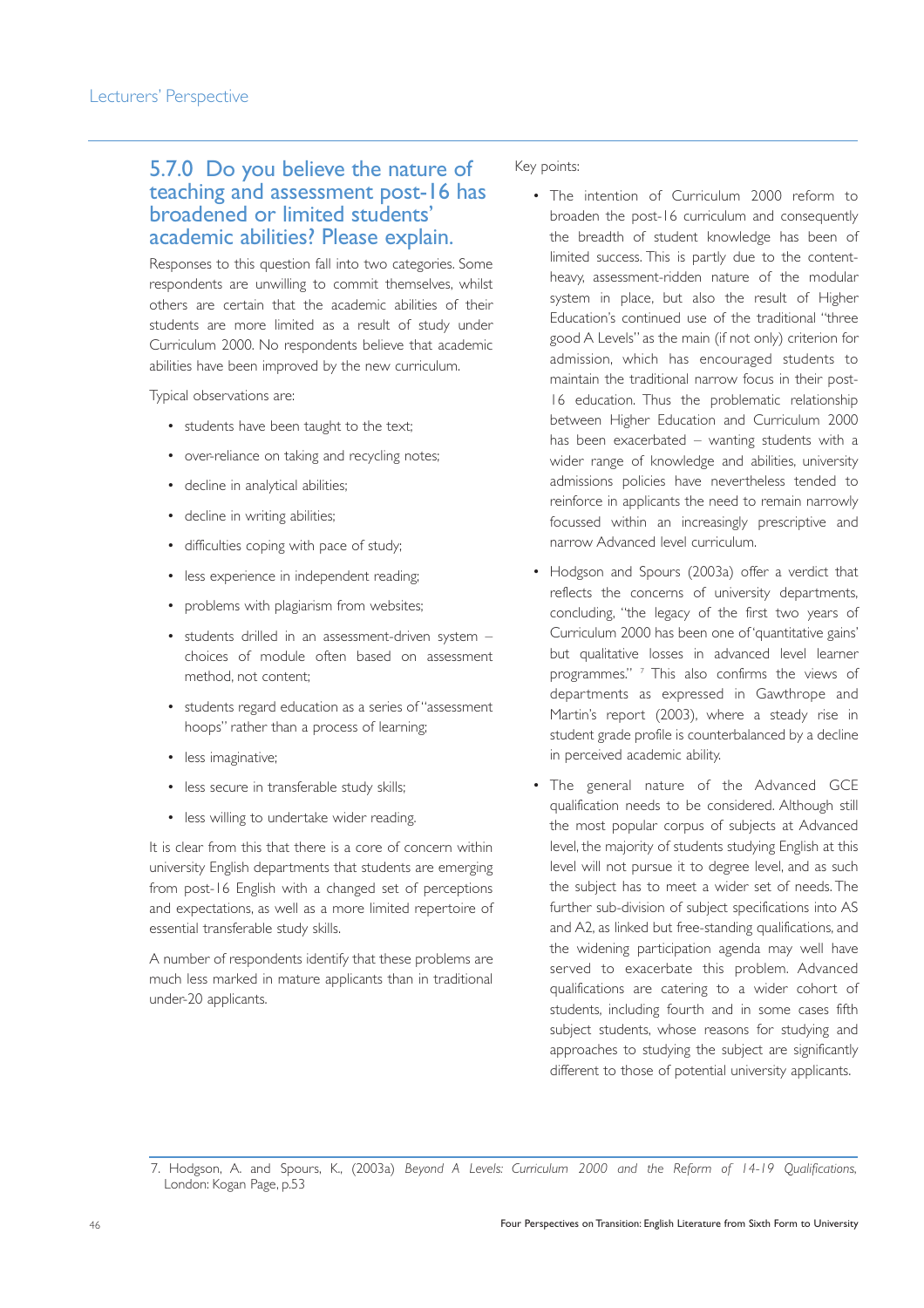## 5.8.0 What abilities do you believe students need to succeed in the study of English at degree level?

The qualities identified by respondents, in no particular order, are as follows:

- application;
- organisation;
- intellectual curiosity:
- an open mind;
- advanced reading and writing skills;
- sensitivity in interpretation;
- enthusiasm and enjoyment;
- commitment in reading and willingness to read widely;
- note-taking skills;
- critical thinking;
- research skills:
- a grasp of key theoretical approaches;
- imagination.

This list of qualities demonstrates a very striking similarity to the list of qualities sixth formers themselves believe are essential to successful study of English at degree level.

The fact that lecturers have such concerns about the performance of their students suggests they believe students en masse do not demonstrate such qualities.This creates a worrying situation where if students share lecturers' understanding of what is required, but are failing adequately to demonstrate such qualities in their undergraduate work, then a serious gap of understanding or expectation emerges. Such issues clearly need to be identified and addressed specifically early in university programmes if effective transition is to be achieved through a mutual understanding of expectations and requirements.

## 5.9.0 What contact (if any) do you have with teachers of English in school and further education and the methods they employ? How useful would such contact be?

Respondents indicate contact with school and college English teachers in the following ways:

- shared sixth form/university events;
- teachers undertaking postgraduate courses of study;
- speaking in schools;
- Higher Education "taster" days;
- conferences;
- liaison with partner further education colleges shared modules.

Most respondents express the desire (or at least recognise the need) for more formal and regular contact with school and further education colleagues, so that issues of policy, practice and perceptions of what constitutes English study can be discussed.

A minority of respondents, because of already heavy demands on their time, are resistant to the idea of greater dialogue with school and college colleagues.

#### Key points:

- If effective management of transition to university study is to occur, it has to begin at the earliest possible stage during post-16 study. Students confident of their wish to undertake higher study of English (and even those who think they may wish to do so) must be made aware early of what they are preparing themselves for. Such students need to be moved beyond the view that their Advanced study is an end in itself, but is a stage in the management and progression of their learning. University and schoolteachers clearly both need to be actively involved in developing programmes to facilitate this.
- The most recent report of the Tomlinson's Working Group on 14-19 Reform indicates the desire for end-users, including the Higher Education community, to be actively involved in the development of Advanced Diplomas. They also suggest the possibility of high-flying Advanced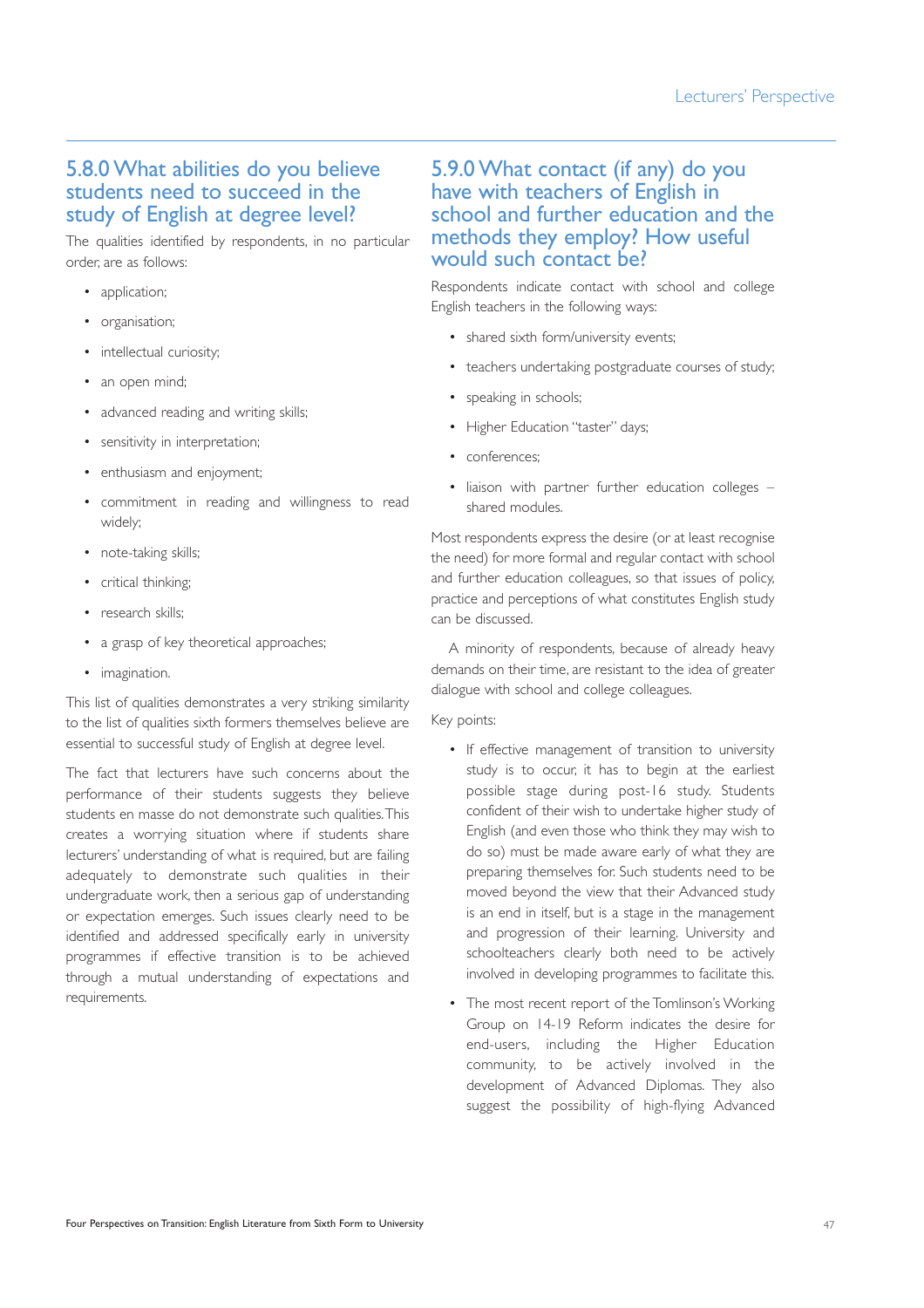students, where appropriate, "drawing down" HE materials for study as part of their Advanced diploma. The logistics of such an arrangement are mind-boggling, but clearly would require a fuller and more formal relationship between teachers in schools, further and higher education.

- If university departments are serious in their concerns about the quality of their entrants they must become proactively involved in managing the ways students prepare themselves for degree level study. Reaction to need at the point of entry, while clearly better than nothing, encourages a deficit model of transition management.
- In spite of the increasingly "marketised" nature of the Higher Education sector and the concomitant competition this inevitably creates between and even within institutions, the need for a concerted approach to establishing closer contact between Higher Education and the post-16 sector is essential.

## 5.10.0 What programmes (if any) does your university have in place to assist students in making the transition to the study of English at degree level?

The following programmes and approaches to managing student transition are identified:

- induction week for new students:
- "bridging" summer schools for mature entrants;
- mentoring programmes;
- academic support units;
- teaching, learning and assessment centres;
- study skills programmes (Durkin & Main, 2002);
- academic guidance lectures;
- higher contact hours in first year;
- academic/personal tutors;
- cross-phase local initiative with further education colleges and schools (one respondent only).

From the approaches and programmes listed above, it is apparent that university departments are seeking to address how effectively to manage the issue of transition for their students. With one notable exception, what is equally apparent is that these are largely internal and are inevitably in a sense reactive. If, as argued, the transition to university begins at the point a sixth form student decides s/he may wish to pursue the study of English at university this a limited and potentially limiting response. Proactive involvement across phases needs increasingly to be a part of universities' (and, of course, schools' and colleges') work. As Gillian Ballinger notes:

*First-year students' needs are heterogeneous, and an awareness and understanding of their educational backgrounds prior to degree highlights the absolute necessity of being sensitive to the transitional process.* <sup>8</sup>

In order for this proliferation of needs to be met effectively both sectors must consider how meaningful transference of skills and content can be established. Furthermore, where paradigmatic, epistemological and syntagmatic differences in versions of English (and pedagogical approaches in their delivery) exist between phases, deeper and mutual consideration of how students can be assisted in managing the change needs to be developed.The linking of school or college and higher education needs to become not a politically correct nod towards notions of widening participation, but an active and committed partnership – perhaps including teaching "up and down" to ensure that students' experiences of studying at both phases are enriched and supported and that they are thus enabled to succeed in making the leap into Higher Education.

<sup>8.</sup> Ballinger, G.J. (2003) "Bridging the gap between A level and degree: some observations on managing the transitional stage in the study of English Literature" *Arts and Humanities in Higher Education,* 2 (1):103.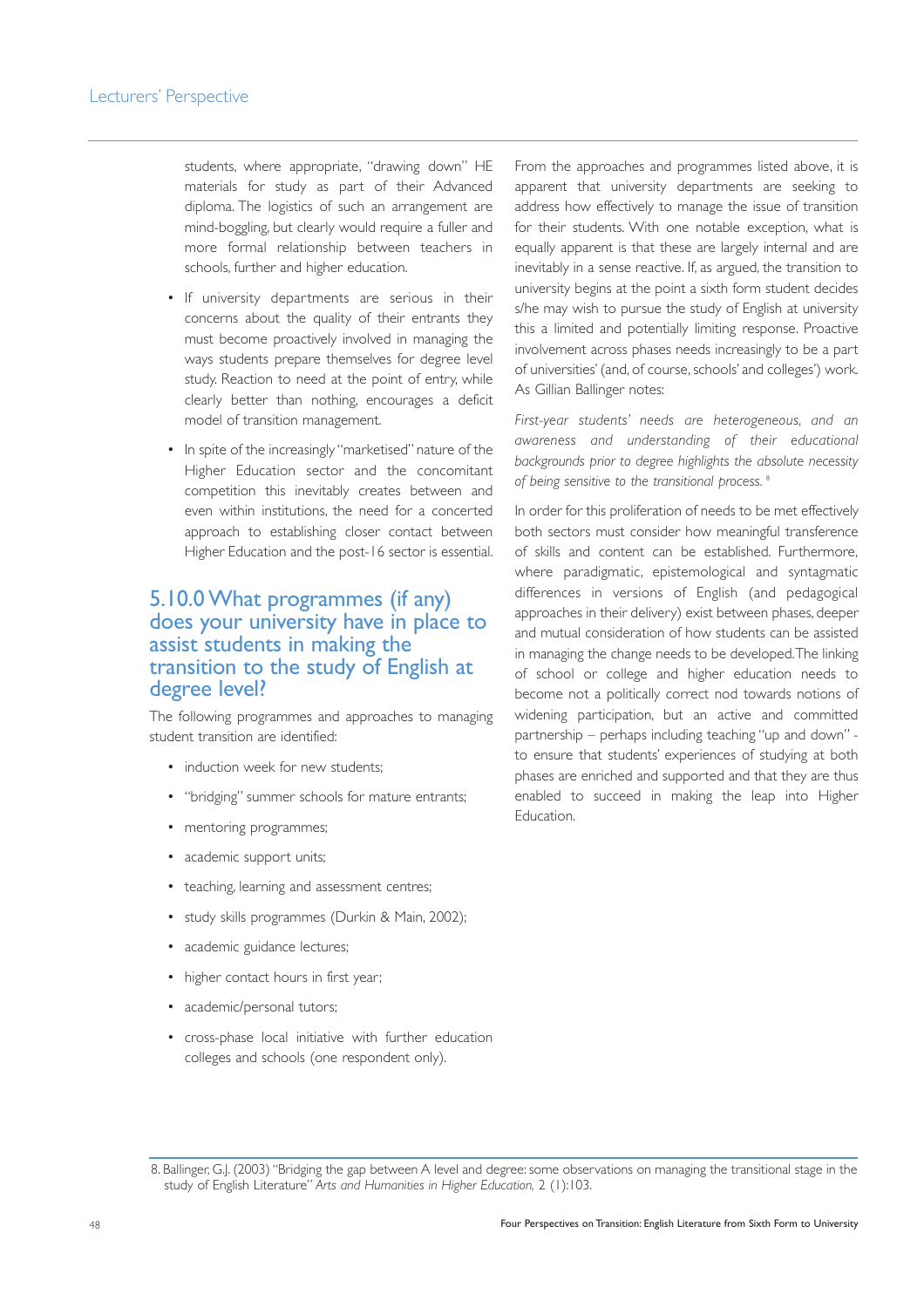# 6. Conclusions and Recommendations

## 6.1.0 Reading

Reading is a key issue in the management of the transition to university English. It is vital that schools, colleges and universities recognise where differences in this area can be identified and take steps to integrate the nature and requirements of reading at each level as far as possible. Keverne Smith observes a significant divergence in praxis and requirement on this issue:

*It is apparent that the abrupt change from limited intensive reading pre-higher education to wide-ranging, extensive, contextualised reading in higher education is a major stumbling block for a significant number of students. (Smith, 2004: 91)* <sup>9</sup>

For effective transition to be managed it is essential that potential degree level students are prepared for the demands of university-type reading before entering on their higher courses of study. If, in expressing their love of reading, as most students entering degree level English study do, the exercise to which they refer is essentially different to the activity university courses demand of them, this is indeed a deep problem.

#### 6.2.0 Risk-taking

Students need to be allowed to learn skills of interpretation and to learn to experiment with ideas. Such experimentation inevitably involves mistakes, shortcomings, even failures. If students are to learn effectively and to engage with the skills required of higher English study, they must be allowed the luxury of trying and failing with appropriate formative support in place to allow them to develop through the experience. This is a luxury increasingly absent from the world of AS and A2 level study with its time-pressures, highly explicit (arguably limiting) assessment demands and instrumentalism.

#### 6.3.0 Transition programmes

Whilst all departments in the survey identify the presence of transition programmes and study skills programmes (some of which are subject specific), there seems to be a distinct need for more formal transition programmes which are proactively rather than reactively aligned. Any deficit model of transition is clearly less likely to succeed than a model which prepares students prior to their arrival in the university.The interim proposals of the Tomlinson's Working Group on 14-19 Reform point tantalisingly towards shared interest in the development of individualised student programmes, but there is much interesting work to be done with education specialists who bridge the gap between post-16 and university English in the establishment of programmes to prepare students for Higher Education which will also enhance their engagement with and performance in post-16 qualifications.

## 6.4.0 Expectations

Lowe and Cook, in their study of a first-year group at Ulster University, identify that "about one-third of the cohort appear to expect teaching styles associated with school" <sup>10</sup> This is only natural. However, the advancement of cognitive ability and thinking is a spiral sequence of learning followed by developmental unlearning in order to make way for the next stage of development, which is latent within the previous phase. So students intending to pursue English at degree level need to be introduced as early as possible (arguably while they are still undertaking their post-16 studies) to the nature of the study they will be expected to undertake.

Common sense dictates that transition will be easiest where assumptions and rationales about the nature of the subject and its delivery are shared. Where such shared expectations are not in existence, however, transparency of expectation, at the very least, is necessary to enable students to make the necessary cognitive and metacognitive adjustments.

A striking feature of this survey is the extent to which teachers and students at both phases seem to agree upon what is required in the successful study of English at degree level. It soon becomes clear, however, that this apparent coalescence of views masks and perhaps perpetuates misunderstanding. There is a shared view of the issues that are central to success in the successful study of English at university, but what actually constitutes satisfactory performance in each of these areas and how each area is defined is a far more elusive and problematic issue. The coincidence of vocabulary creates a sense of shared values and perceptions which masks widely divergent views.

<sup>9.</sup> Smith, K. (2004) "School to University:An investigation into the experience of first-year students of English at British universities" *Arts and Humanities in Higher Education* 3 (1): 91.

<sup>10.</sup> Lowe, H. and Cook, A. "Mind the Gap: are students prepared for Higher Education", *Journal of Further and Higher Education*, Vol. 27, No. 1; 63.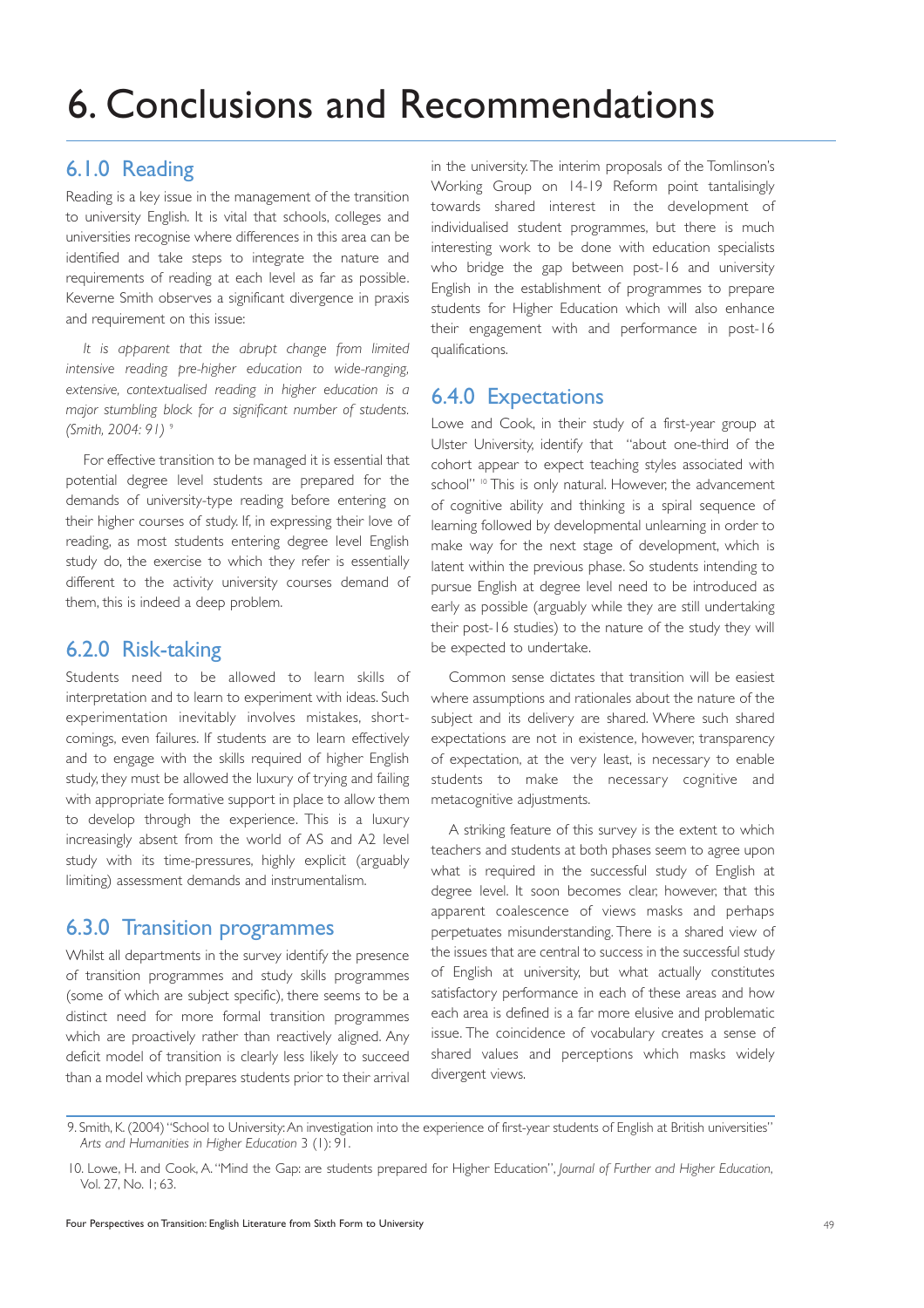## 6.5.0 Teaching and learning

The evidence arising from this survey suggests a significant difference between approaches to teaching and learning in the contexts of schools and colleges and Higher Education institutions.The range of techniques employed within the post-16 context is both wider and more supportive of a variety of learners and their learning styles. The predominance of the lecture and seminar format, both of which tend to operate with much larger groups than are ever experienced during post-16 education, are formats unfamiliar and threatening to many students, students who are already insecure in the face of significant expectations of independence. The requirement to use material presented in the lecture forum and in large seminar groups as a basis for independent thinking and study and in a frequently less structured way is a new demand for the majority of students entering Higher Education, a factor exacerbated by the assessment-driven demands of AS and A2 examinations courses.

The nature of teaching and learning and consequently the experience of students of post-16 English has changed radically under the auspices of Curriculum 2000, but, on the evidence of this survey, practice within university departments has not moved in light of this. Students entering university English courses come with expertise and skills and also deficits and support needs that must be addressed. Students, if they are successfully to be trained in the requirements of higher English study must be met where they arrive in terms of subject knowledge and subject skills and these must be tailored and built upon to ensure both retention and student development.

#### 6.6.0 Shared responsibility

Successful management of transition is not, cannot and should not be the responsibility of any single group. This report has been structured around the principle that transition is a multi-faceted issue and involves a number of stakeholder groups. Unless these groups are actively encouraged to work together, along with parents, carers and politicians, the issue of managing transition, especially in the context of the widening participation agenda of the current government, will continue to become more and more troublesome.

#### 6.7.0 Transition does not begin at university

It is the contention of the author that if transition is to be managed most effectively, a realignment of view and practice is necessary. Transition does not begin at the point when a student moves from school or college to university, but rather at the point when that student makes the decision to pursue higher English studies (or even begins to consider it).Whilst this process would be difficult to manage, schools, colleges and Higher Education must work together to identify such students as early as possible and look to prepare them for university study.This should be undertaken through their Advanced level studies to introduce them to the conceptual and paradigmatic concerns of Higher Education English and to extend and enhance their experience of post-16 study.

The establishment of cross-phase working groups and the creation of academic posts dedicated to teaching "up and down" to facilitate good transitional practice is essential. There is a pressing need to build up effective programmes of study (both skills- and content-based) that can meet the needs of schools, colleges, universities and the students.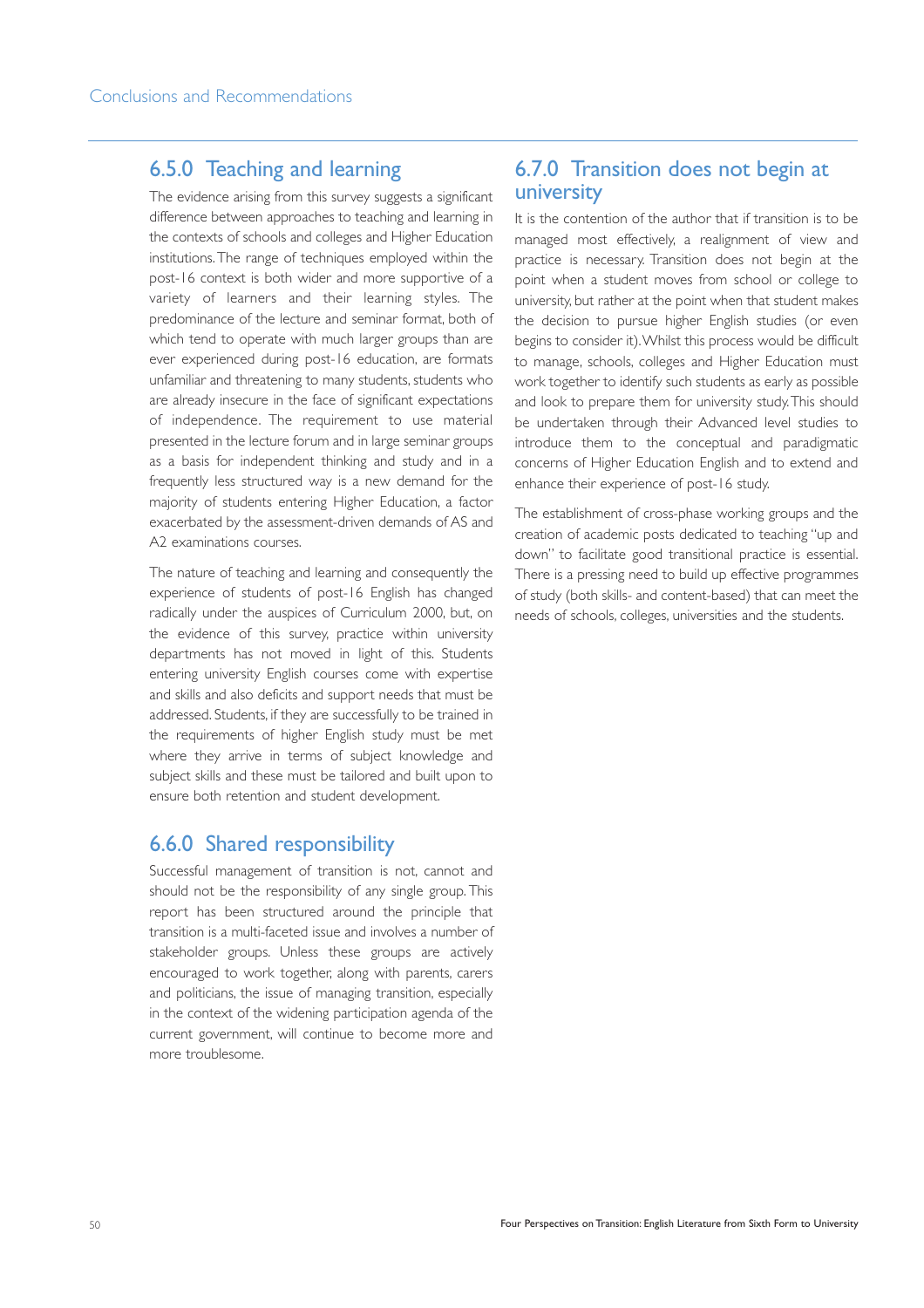#### Appendix 1:Transition from English at A level to English at degree level Adrian Barlow

(OCR Chair of Examiners in English 1997-2004)

There has always been a tension between English as taught in schools post-GCSE and the English courses encountered by students when they arrive to begin their degree. Before 1993, when the overwhelming majority of students studied English Literature (just called 'English') for A level, the tension was between the detailed study of individual texts at school and the much broader scope of literary study encountered at university. It is fair to say that, before the 1990s, the influence of literary theory had had little direct impact on A level English examining. Very broadly, the key criteria for A level success were a) knowing the texts in detail b) producing an "informed personal response" – though the questions of how "informed' should be understood and what was meant by "personal" were usually begged – and c) writing with fluency and accuracy. The quality of work produced by strong candidates was often very high, but "flair" was best demonstrated through unseen practical criticism, sometimes relegated to S 'special' papers taken only by a tiny minority of candidates. Wider reading, contextual and critical study certainly formed a large part of the teaching, though rarely in the examining, of English. In part this was due to the fact that all assessment took place at the end of two years: modular assessment and AS levels had not yet been introduced, and many teachers felt able to devote a good part of the course to an introduction to the study of Literature.This introduction often included an historical outline.

At the same time, *English Language* A level was beginning to be offered by some examining boards, but taken by only a small minority of A level English candidates. Teachers with the qualifications to teach specific Language courses were relatively rare, most having themselves taken literature-based degrees before entering teaching. More popular was the introduction of combined *English Language and Literature* courses, where candidates typically took a combination of Literature and Language papers. Such courses had the advantage that they could be taught jointly with conventional Literature and/or Language classes. Initially, therefore, they were more popular in the tertiary sector, which usually had greater flexibility in staffing and timetabling. It is fair to say that the emphasis in the Language papers was more generally socio-linguistic than based on any systematic approach to frameworks for the study of language.

It is important to add that during the 1990s the popularity of English at A level appeared to decline markedly, often to the benefit of subjects such as Psychology and Media Studies.The main victim was *English Literature*, while *English Language* and *English Language and Literature* remained steady or made a slight advance:

|      | Lit.  | Lang. | Lang-Lit. | Total  |
|------|-------|-------|-----------|--------|
| 1997 | 61979 | 14006 | 19238     | 95223  |
| 2000 | 53763 | 14138 | 18661     | 86562* |

\* Data extracted from *Inter-Board Statistics*, compiled annually by AQA

The introduction of Curriculum 2000 (September 2000 onwards) radically changed this pattern. The introduction of compulsory AS (Advanced Subsidiary) representing half of the A level course, with AS set at a standard half way between GCSE and A level, meant three things. First, the burden of assessment was dramatically increased: students now had to take three units in the first half of their A level course, and this put immediate pressure on teaching time, with many English departments complaining that they could no longer offer the type of introductory course that they had regarded as essential in the past. Second, the remaining three units had to embody the more demanding elements of A level to balance the easier level of AS work. At both AS and A2, however, English Literature courses now placed much greater emphasis on contextual study, which had scarcely featured at all in the so-called legacy syllabuses.

The third, and equally significant, change was the introduction of synoptic assessment, a final unit of the course which would draw together the knowledge, skills and understanding acquired over the course as a whole. In English specifications (as syllabuses are now called) this innovation has had the beneficial effect of requiring teachers to teach and students to learn techniques and approaches to literary and language study that go some way to bridging the gap between A level and degree level work in English studies.Work for this unit typically involves studying and comparing a range of texts or textual material and invites a range of literary and/or linguistic discussion, sometimes from a theoretical perspective.

The course content of each English subject, and the skills to be taught and assessed, are now prescribed in Subject Criteria documents drawn up by the Qualifications and Curriculum Authority (QCA). QCA produced separate Criteria for *English Literature*, *English Language*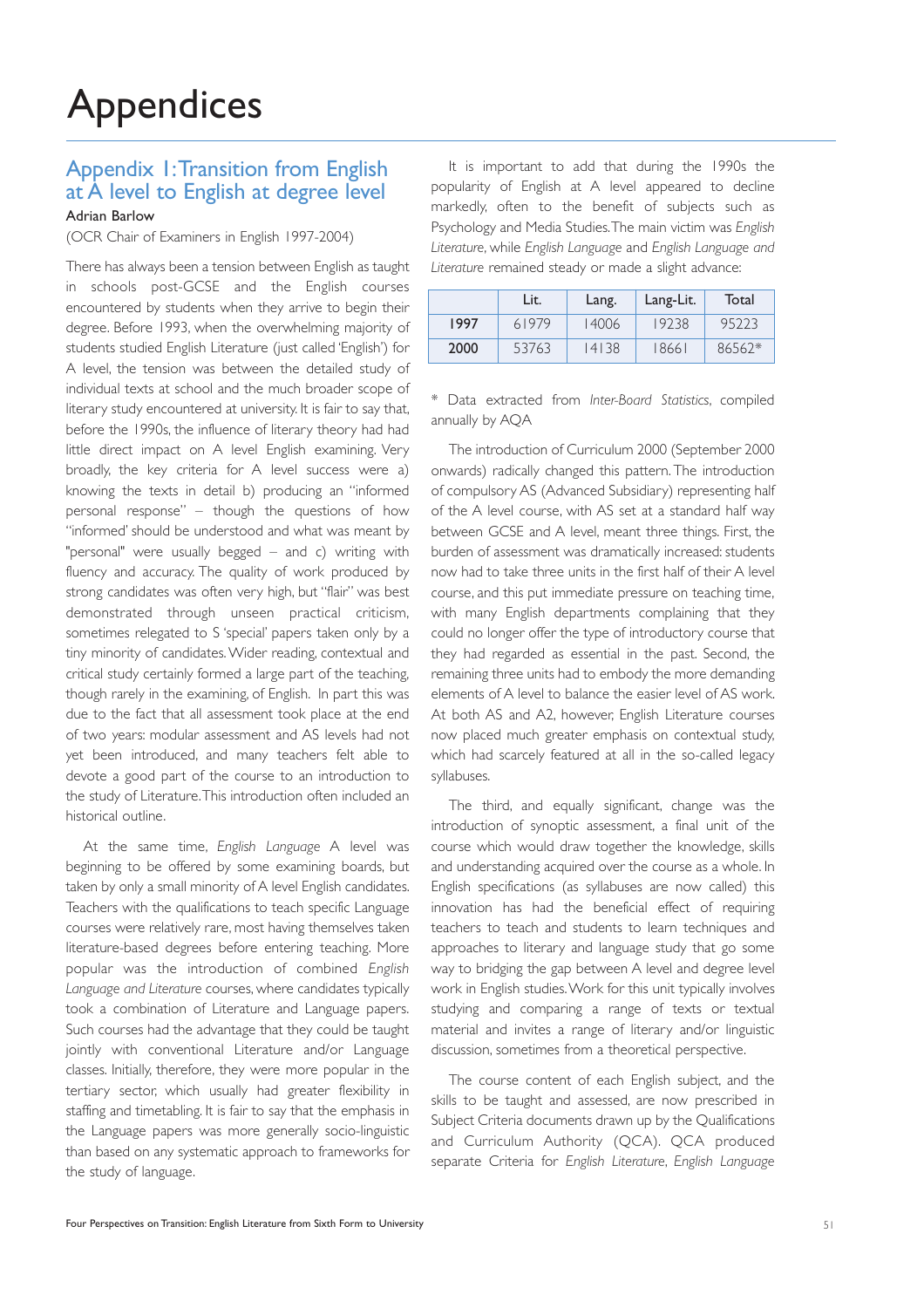and *English Language and Literature*, each with its own subject content and assessment objectives.This effectively removed the flexibility that had previously been enjoyed by schools and colleges to combine Literature and Language teaching, so that students could combine elements of both syllabuses into *English Language and Literature*. Whereas it had been hoped and expected that this subject would grow rapidly in popularity and hasten the integration of literary and language approaches to English studies, the opposite has happened. In 2003, the take-up of the three separate subjects was as follows:

|      |       | Lang. | Lang-Lit. | Total  |
|------|-------|-------|-----------|--------|
| 2003 | 50082 | 497   | 4694      | 79774* |

\* Data extracted from *Inter-Board Statistics*. (It may also be noted that between 1997 and 2003, the proportion of male candidates taking English subjects has continued to drop. By 2003, 70% of all candidates were female, and 70% of all candidates achieving grade A at A level in English were also female.This clearly has significant implications for future recruitment to university English departments and, in the medium term, for the profile of English teachers in secondary schools and colleges.)

The most significant change of emphasis in *English Literature* for Curriculum 2000 was a much increased weighting given to contextual study. Indeed, the requirement that, at A2, students should be able to "evaluate the significance of cultural, historical and other contextual influences on literary texts and study" (Assessment Objective 5ii; *Subject Criteria for English Literature*, QCA 1999) goes well beyond what the QAA *Benchmarking Statements for English* (2000) expect: these call only for "awareness [not evaluation] of how different social and cultural contexts affect the nature of language and meaning" (3.2: *Key subject-specific skills*).

It is important to realize, also, that students arriving at university will have had very different experiences of English at A level. Students studying *English Literature* will have studied a minimum of eight texts, four for AS and four more for A2, including (at AS) Shakespeare and at least one other pre-1900 text. They will have had to cover prose, poetry and drama at both AS and at A2. In the second half of the course they will also have had to study at least one pre-1770 text and another pre-1900. The textual requirement for *English Language and Literature* students is precisely half this, with no commitment to studying Shakespeare or a pre-1770 text. On the other hand these students will have also have been required to study non-literary textual material (though not necessarily extended, full-length texts) and to be able to analyse spoken as well as written texts. All discussion of texts will have had a language-centred focus, with correspondingly less emphasis on cultural and historical context.

The main thrust of the *English Language* Subject Criteria is on learning to apply different analytical frameworks (e.g. lexical, semantic, phonetic, pragmatic) for the systematic study of language at different levels. To some, the strength of the English Language specifications is that they require the learning of different methodologies rather than the acquisition of a particular body of knowledge; to others this is their drawback.

Within the 14-19 English teaching community, indeed, there is no consensus as to whether the present state of English studies is an improvement on what went before. On one side of the fence stand those who want to see the subject aligned more explicitly with the notion of communication in the widest sense and who believe that existing specifications (especially in *English Literature*) adhere too closely to outdated notions of canon and literary value, and have failed to move sufficiently to reflect the increasing fluidity and mobility of English studies, or to acknowledge and assimilate the theoretical developments and arguments of the past thirty years. On the other side stand those wishing to defend the traditions of English as taught and studied before Curriculum 2000, who believe that the imposition of Assessment Objectives with their complex weightings and definitions have undermined the creative and innovative elements of English study post-GCSE. In the middle are those who have welcomed the forward momentum in thinking about how English should be conceived and taught, who recognize the need for an informed debate about the relationship between English as taught in schools and as studied at university, but who regret the degree of prescription and regulation imposed by the Subject Criteria, which they believe have made an holistic approach to English studies more, not less, difficult to achieve.

This fragmentation of English into three quite selfcontained subjects is the greatest difference now between English as studied at school and at university. Ironically, however, the most significant post-Curriculum 2000 development in English has done much to reunify English studies. The introduction of Advanced Extension Awards (AEAs) in 2002 has re-established the principle of English as a coherent and integrated discipline post-16.

The AEA in *English* is a single 3-hour paper aimed at students who are likely to achieve a good A grade in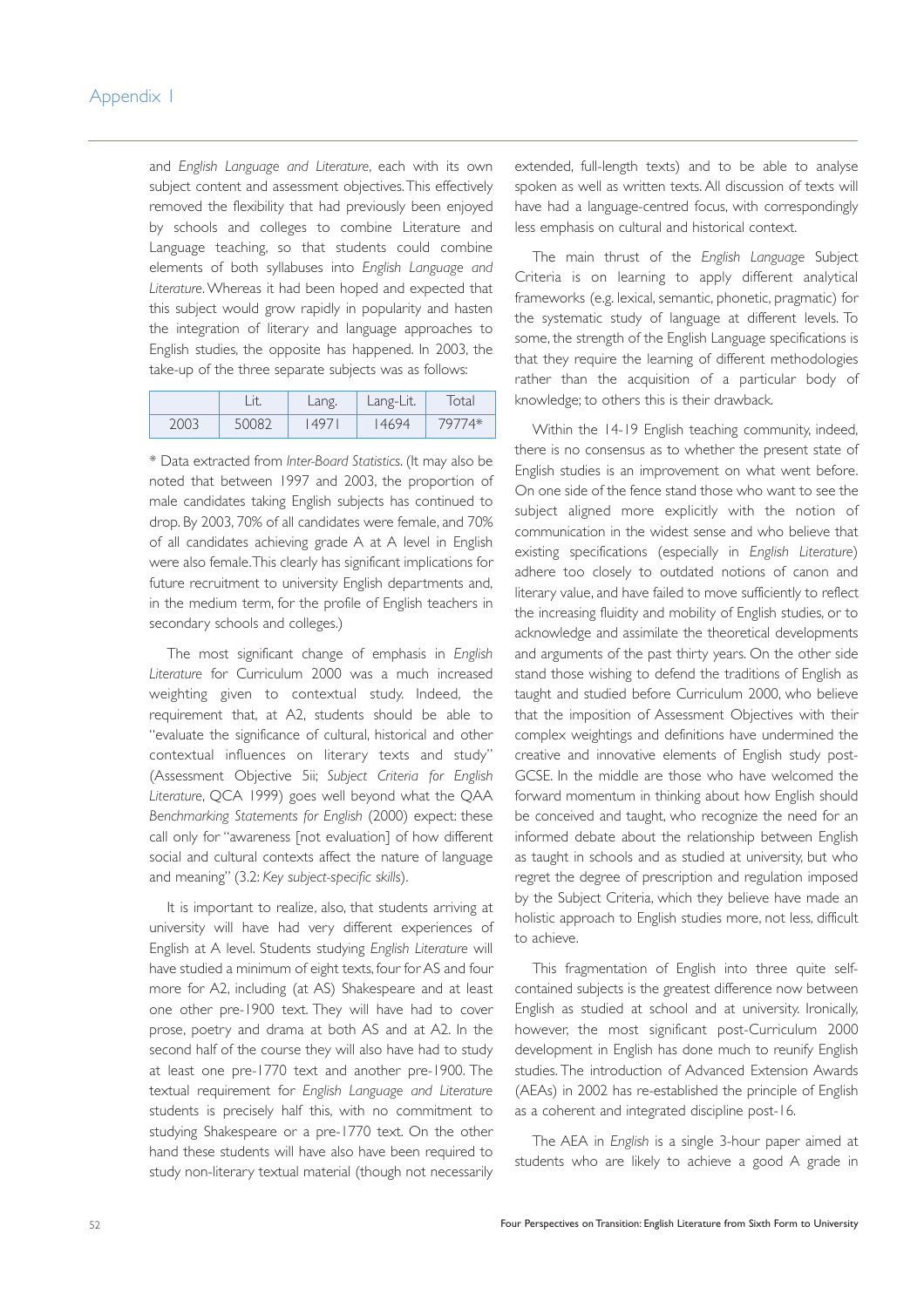whichever of the three English A levels they have studied. It is an unprepared paper, based on the subject criteria for *English Literature*, *English Language* and *English Language and Literature*. There are no set texts, for the AEA is designed for students whichever awarding body's specification they have studied. No specific preparation for the examination is required, apart from familiarization with the format of the paper; and candidates for AEA English have, in each year so far, come equally from the maintained, tertiary and independent sectors.

At the start of the examination candidates are given a reading booklet with a range of material to be studied and assimilated in the first hour. This material consists of passages from primary texts (literary and non-literary, including transcripts of spoken English) and secondary material (mainly extracts from critical and theoretical writing relevant to the primary texts and to the candidates' wider study). In the first section of the paper, candidates choose two or more passages for comparative discussion; they are required initially to identify the framework for discussion that they will employ and then at the end to evaluate its effectiveness for the task. In the second section, they select one of five or six essay topics (one of which will include an exercise in adaptive or recreative writing) making use as appropriate of the critical and theoretical material in the reading booklet.

In the three years that the AEA has been running, English has consistently been the most popular AEA subject and the papers have been effective in identifying students' potential for future study and independent learning, rather than simply measuring their level of attainment against a set of prescribed assessment objectives. Significantly, AEAs have only one, generic, assessment objective – a feature welcomed by students, teachers and examiners alike. AEA English has provided the best indicator so far that A level English can be studied and assessed as an integrated and coherent discipline. UCAS has this year recognized AEA examinations as a valuable way of discriminating potentially excellent A level candidates, from whatever background they may come, and will be allocating points on the UCAS tariff (Distinction 40; Merit 20) from 2006.

The value of AEAs has been identified in the Tomlinson Final Report on *14-19 Curriculum and Qualifications Reform* (October 2004).The Working Group states that

*For the highest attaining young people, the framework offers the prospect that whatever their diploma line they would be able to take their learning as far and as fast as they are capable of through the extended advanced level grade range, incorporating the levels of demand currently associated with the AEA in the A level system" (Ch. 10, para. 241, p.90).*

Tomlinson also recommends that "GCE A level specifications should be revised to reduce the number of units in an A level from six to four, and reduce the weight and prescription of the assessment criteria" (Recommendation 29, p.89). He is concerned to move away from the present situation where assessments must address exhaustively all the course content and assessment objectives, towards a slimmed-down system where learning would be sampled (e.g. though eight texts might still be studied, they might not all need to be examined in the same way through eight discrete essays):

*This recognizes that the assessment of the qualification can be more holistic and focused on the broader areas of learning while retaining and enhancing the depth and variety of assessment (Ch.9, para. 230, p. 87).*

It is too early to know exactly how the Tomlinson recommendations on restructuring A levels – which should be implemented for first teaching from September 2007 – will impact on English studies post-16. However, with their recognition of the value of the AEA, their emphasis on reducing over-prescription and their call for a more holistic approach to assessment, they should be welcomed by schools and colleges on the one hand and by university English departments on the other. They should genuinely help to ease the transition from A level to university for those who choose to embark on the challenging and expanding discipline of English studies.

© copyright Adrian Barlow 2004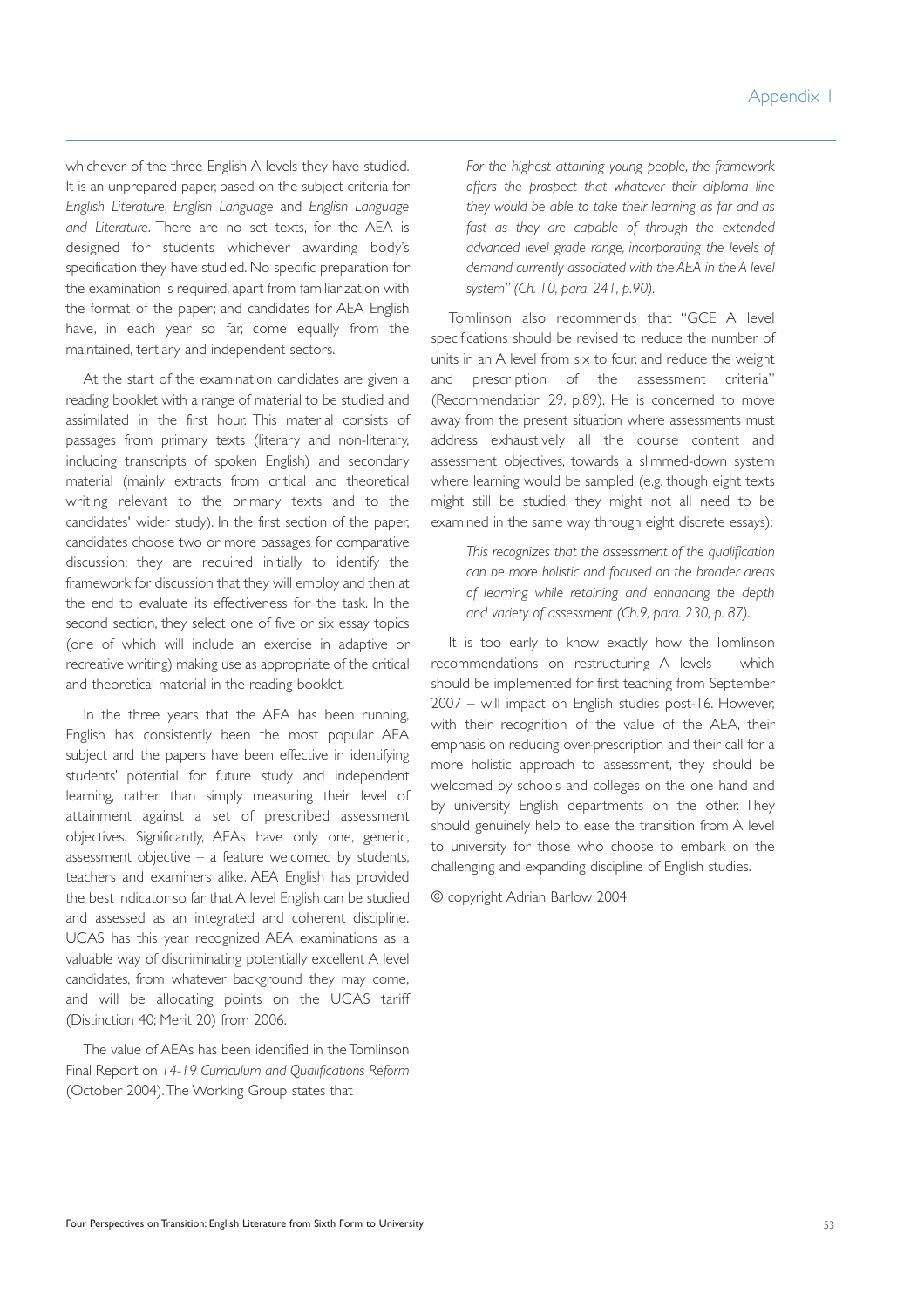|                   | Assessment Objectives - English Literature                                                                                                                                           |           |                |           |
|-------------------|--------------------------------------------------------------------------------------------------------------------------------------------------------------------------------------|-----------|----------------|-----------|
|                   |                                                                                                                                                                                      | <b>AS</b> | A <sub>2</sub> | A level   |
| <b>AOI</b>        | communicate clearly the knowledge, understanding and<br>insight appropriate to literary study, using appropriate<br>terminology and accurate and coherent written<br>expression      | $10 - 20$ | $10 - 20$      | $10 - 20$ |
| AO <sub>2i</sub>  | respond with knowledge and understanding to literary<br>texts of different types and periods                                                                                         | $15 - 25$ |                | $15 - 25$ |
| AO <sub>2ii</sub> | respond with knowledge and understanding to literary<br>texts of different types and periods, exploring and<br>commenting on relationships and comparisons between<br>literary texts |           | $15 - 25$      |           |
| AO <sub>3</sub>   | show detailed understanding of the ways in which<br>writers' choices of form, structure and language shape<br>meanings                                                               | $10 - 20$ | $10 - 20$      | $10 - 20$ |
| AO <sub>4</sub>   | articulate independent opinions and judgements,<br>informed by different interpretations of literary texts by<br>other readers                                                       | $20 - 30$ | $20 - 30$      | $20 - 30$ |
| AO5i              | show understanding of the contexts in which literary<br>texts are written and understood                                                                                             | $15 - 25$ |                | $15 - 25$ |
| AO5ii             | evaluate the significance of cultural, historical and other<br>contextual influences on literary texts and study                                                                     | $15 - 25$ |                | $15 - 25$ |

## Appendix 2:Assessment Objectives for AS and A2 English Literature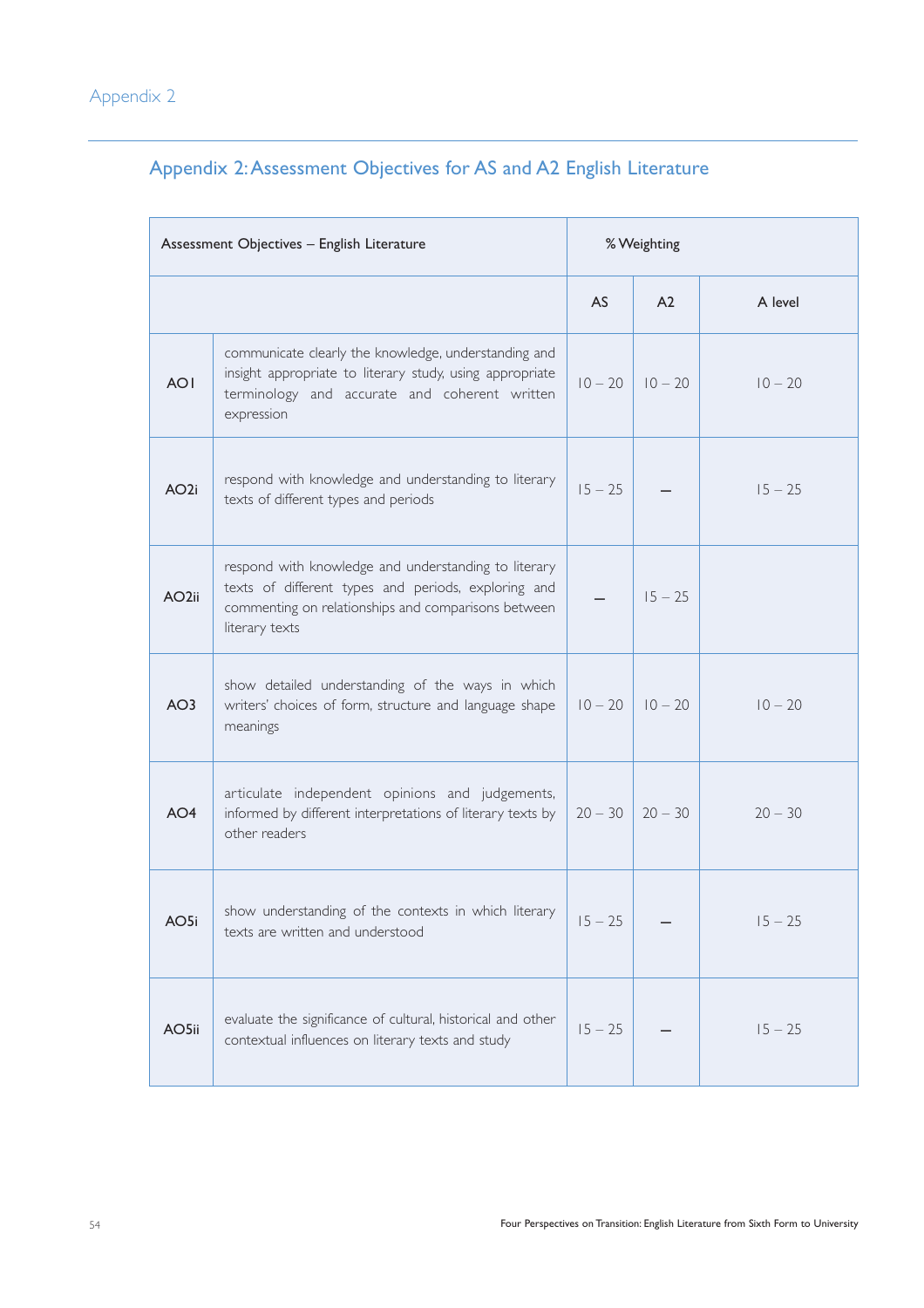|                   | Assessment Objectives - English Language and Literature                                                                                                                                                             |           | % Weighting           |           |
|-------------------|---------------------------------------------------------------------------------------------------------------------------------------------------------------------------------------------------------------------|-----------|-----------------------|-----------|
|                   |                                                                                                                                                                                                                     | <b>AS</b> | A <sub>2</sub>        | A level   |
| <b>AOI</b>        | communicate clearly the knowledge, understanding and<br>insights gained from the combined study of literary and<br>linguistic study, using appropriate terminology and<br>accurate written expression               | $10 - 20$ | $10 - 20$             | $10 - 20$ |
| AO <sub>2i</sub>  | in responding to literary and non-literary texts,<br>distinguish, describe and interpret variation in meaning<br>and form                                                                                           | $15 - 25$ |                       | $20 - 30$ |
| AO <sub>2ii</sub> | respond with knowledge and understanding to texts of<br>different types and from different periods, exploring and<br>commenting on relationships and comparisons between<br>them                                    |           | $20 - 30$             |           |
| AO3i              | respond to and analyse texts, using literary and linguistic<br>concepts and approaches                                                                                                                              | $15 - 25$ |                       |           |
| AO3ii             | use and evaluate different literary and linguistic<br>approaches to the study of written and spoken language,<br>showing how these approaches inform their readings                                                 |           | $20 - 30$             | $20 - 30$ |
| AO4               | show understanding of the ways contextual variation<br>and choices of form, style and vocabulary shape the<br>meanings of texts                                                                                     |           | $15 - 25$   $15 - 25$ | 15 – 25   |
| AO5               | identify and consider the ways attitudes and values are<br>created and conveyed in speech and writing                                                                                                               | $15 - 25$ | $15 - 25$             | $15 - 25$ |
| AO <sub>6</sub>   | demonstrate expertise and accuracy in writing for a<br>variety of specific purposes and audiences, drawing on<br>knowledge of literary texts and features of language to<br>explain and comment on the choices made | $10 - 20$ | $10 - 20$             | $10 - 20$ |

## Appendix 3:Assessment Objectives for AS and A2 English Language and Literature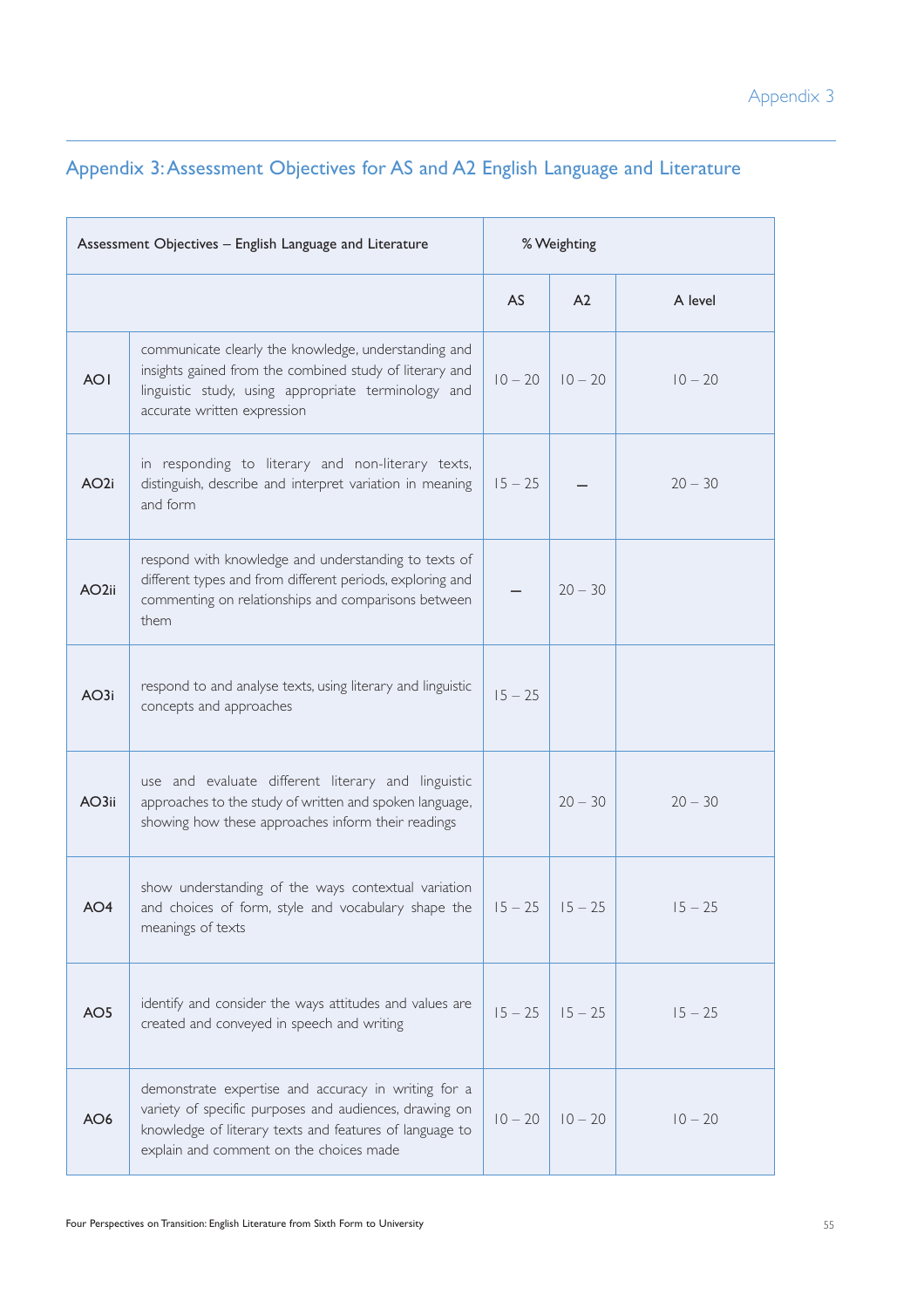# References

Ballinger, G.J. (2003) "Bridging the gap between A level and degree: some observations on managing the transitional stage in the study of English Literature" *Arts and Humanities in Higher Education*, 2 (1): 99-109.

Booth, A. (1997) "Listening to Students: experiences and expectations in the transition to a history degree", *Studies in Higher Education*, 22 (2): 205-220.

Clerehan, R. (2003) "Transition to Tertiary Education in the Arts and Humanities: Some Academic Initiatives from Australia" *Arts and Humanities in Higher Education*, 2 (1): 72-89.

Cook, A. and Leckey, J. (1999) "Do expectations meet reality: A survey of changes in first year student opinion"*Journal of Further and Higher Education*, 23: 157-171.

Drew, S. (2001) "Student Perceptions of What Helps Them Learn and Develop in Higher Education" *Teaching in Higher Education*, 6: 309-331.

Durkin, K. & Main, A. (2002) "Discipline-based study skills support for first year undergraduate students" *Active Learning in Higher Education*, 3 (1): 24-39.

Gardner, H. (1983) *Frames of Mind:The Theory of Multiple Intelligences*, New York: Basic.

Gawthrope, J. and Martin, P. (2003) *Survey of the English Curriculum and Teaching in UK Higher Education*. Egham: English Subject Centre.

Green, A. (2004) "Creative Writing" in *Unlocking Creativity* (eds. Fisher, R. & Williams, M.), London: David Fulton.

Hodgson,A. & Spours, K. (2003a) *Beyond A Levels: Curriculum 2000 and the Reform of 14-19 Qualifications*, London: Kogan Page.

Hodgson, A. & Spours, K. (2003b) "*Broadening the Advanced Level Curriculum: Institutional responses to the Qualifying for Success reforms*", Institute of Education/ Nuffield Foundation Research Project.

Knights, B. (2004) "Building Bridges: traversing the secondary/tertiary divide" *English Subject Centre Newsletter*, Issue 6, February 2004.

Lowe, H. and Cook, A. (2003) "Mind the Gap: are students prepared for Higher Education" *Journal of Further and Higher Education*, 27 (1): 53-76.

Lunzer, E. and Gardner, K. (eds.) (1979) *The Effective Use of Reading*, London: Heinemann Educational Books for the Schools Council.

Marland, M. (2003) "The Transition from School to University:Who prepares whom, when and how?" *Arts and Humanities in Higher Education*, 2 (2): 201-211.

McInnins, C. and James, R. (1995) "First Year on Campus: Diversity in the Initial Experience of Australian Undergraduates" *Journal of the Freshman Year Experience,* 9 (2): 33-51.

Ozga, J. & Sukhnandan, L. (1998) "Undergraduate non-completion: developing an explanatory model" *Higher Education Quarterly*, 52: 316-333.

Smith, K. (2003) "School to University: Sunlit Steps, or Stumbling in the Dark?" *Arts and Humanities in Higher Education*, 2 (1): 90-98.

Smith, K. (2004) "School to University: An investigation into the experience of first-year students of English at British universities" *Arts and Humanities in Higher Education*, 3 (1): 81-93.

Stewart, J. & McCormack, C. (1997) "Experiencing and Supporting Change: from lecture to interactive groupwork" *Teaching in Higher Education*, 2 (2): 99-109.

Working Group on 14-19 Reform (2004) *14-19 Curriculum and Qualifications Reform: Final Report of the Working Group on 14-19 Reform*, London: Department for Education and Skills.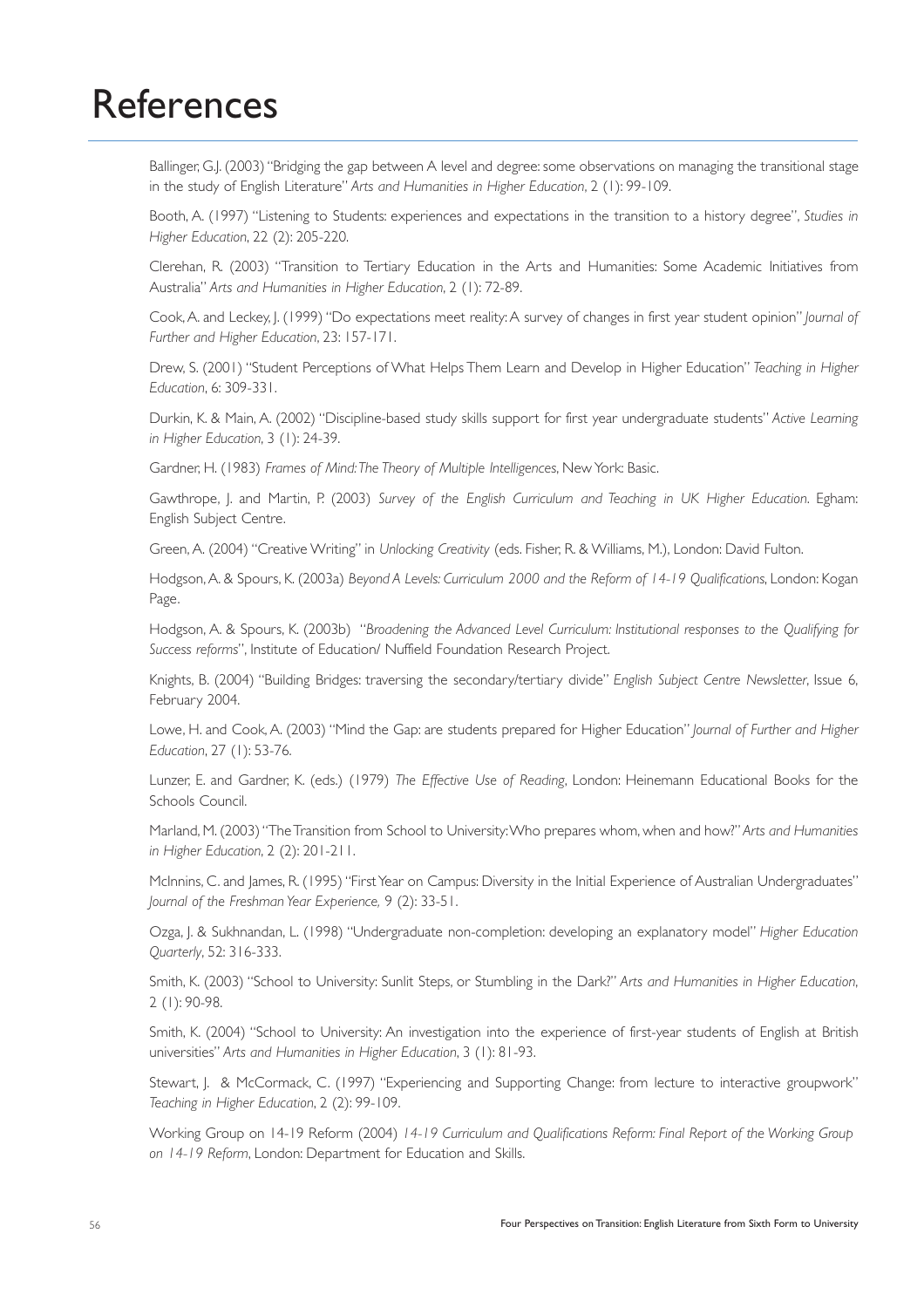# The English Subject Centre report series

Electronic copies are available on the English Subject Centre website: www.english.heacademy.ac.uk

| Report no. I  | Admission Trends in Undergraduate English: statistics and attitudes, Sadie Williams,<br>April 2002, ISBN 0902194437                                     |
|---------------|---------------------------------------------------------------------------------------------------------------------------------------------------------|
| Report no. 2  | The English Degree and Graduate Careers, John Brennan and Ruth Williams,<br>January 2003, ISBN 0902194631                                               |
| Report no. 3  | Postgraduate Training in Research Methods: Current Practice and Future Needs in English,<br>Sadie Williams, February 2003, ISBN 0902194682              |
| Report no. 4  | Access and Widening Participation: A Good Practice Guide, Siobhán Holland,<br>February 2003, ISBN 0902194739                                            |
| Report no. 5  | English and IT, Michael Hanrahan, December 2002                                                                                                         |
| Report no. 6  | Creative Writing: A Good Practice Guide, Siobhán Holland,<br>February 2003, ISBN 090219478X                                                             |
| Report no. 7  | External Examining in English, Philip Martin,<br>April 2003, ISBN 0902194933                                                                            |
| Report no. 8  | Survey of the English Curriculum and teaching in UK Higher Education, Halcrow Group,<br>Philip Martin and Jane Gawthrope, October 2003, ISBN 0902194291 |
| Report no. 9  | Part-time Teaching: A Good Practice Guide, Siobhán Holland,<br>August 2004, ISBN 0902194291                                                             |
| Report no. 10 | Four Perspectives on Transition: English Literature from Sixth Form to University,<br>Andrew Green, February 2005, ISBN 090219498 4                     |